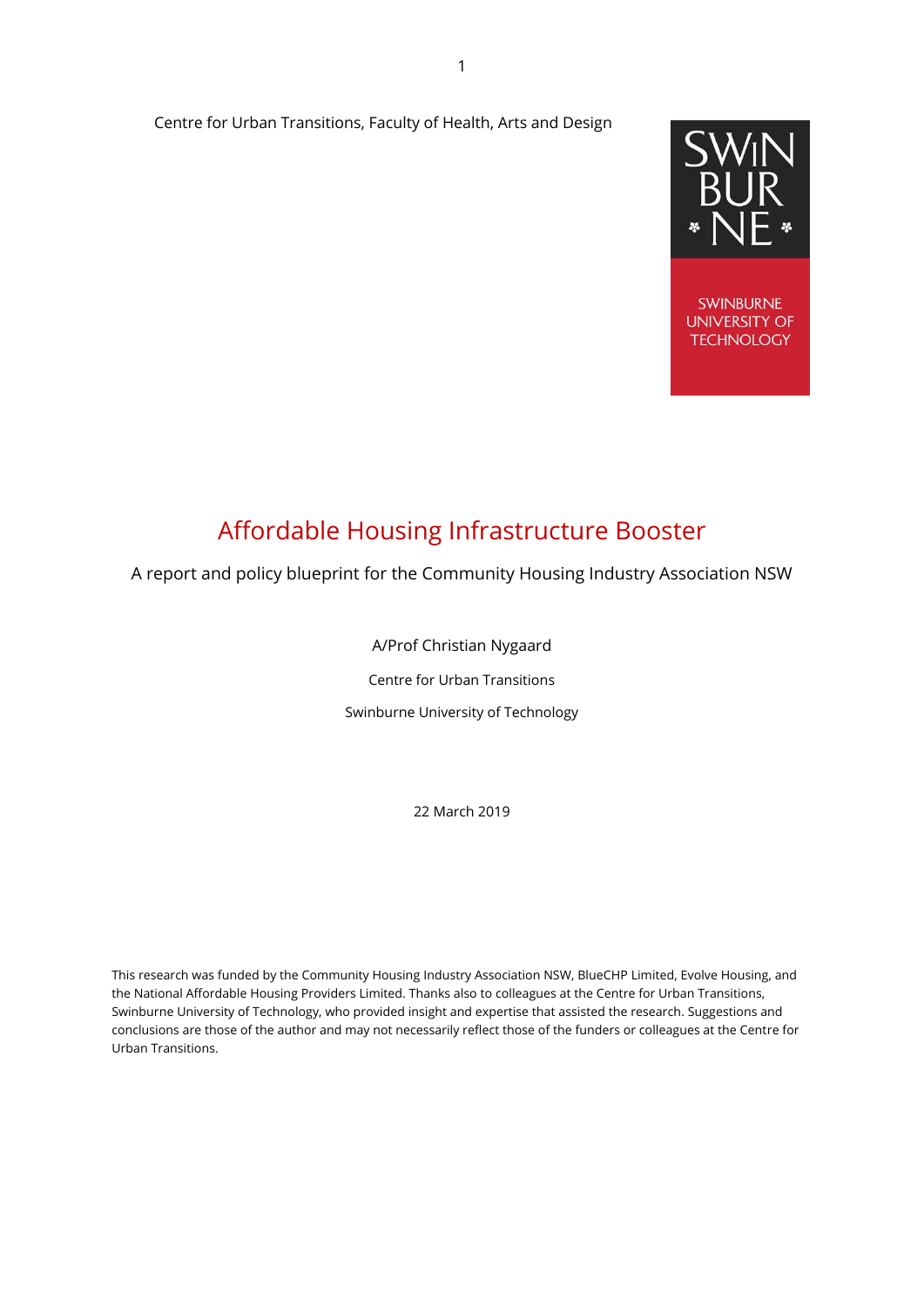## <span id="page-1-0"></span>**Executive summary**

The **Affordable Housing Infrastructure Booster (AHIB)** aims to increase the supply of affordable rental properties in areas experiencing particular housing market stress and/or areas of particular state priorities. **Properties must be let at least 20% below local market rents for 20 years to low and moderate-income households.**

Unlike the previous National Rental Affordability Scheme (NRAS), and a number of international initiatives, **AHIB lets the desired housing outcomes and locations determine the financial boost that is provided, rather than the financial boost conditioning the type of housing and locations that can be provided**. AHIB is responsive to variation in construction cost, land cost and local rent levels.

Like some international initiatives, **AHIB provides a tax credit that affordable housing developers can use to raise capital from investors and form equity partnerships**. This capital injection reduces the project's borrowing requirement and debts servicing costs, enabling a positively geared investment profile **and a much higher level housing that can be retained, or re-invested, beyond the initial 20-year affordability period**. AHIB is thus a vehicle for a long-term strategy to provide an infrastructure of affordable housing in Australian cities and neighbourhoods.

Unlike NRAS and a number of international initiatives, AHIB does not operate with *a priori* determined annual levels of support or project level subsidies. Instead, **affordable housing developers tender for the boost required to service borrowing costs at prudential standards and meet acceptable rates of investor returns**. Affordable housing developers can thus start by considering what type of housing is required where and then bid for tax credits to boost the financial viability of the project.

**State level administering agencies evaluate tax-credit tenders against marginality thresholds and additional state level housing priorities and value for money outcomes**. Marginality thresholds set the upper levels at which a project requires no more than a boost to make it financially viable.

AHIB is not a silver bullet. Tax credit bids that seek to cover the entire gross financing gap (see AHIB in 7 steps box) are usually not boosted. This provision intends to **crowd-in innovation, other equity investment/contribution, private sector innovation and/or state and local authority public policy levers** in the delivery of affordable housing projects.

Tendering for tax credits will produce market information to adjust and refine marginality thresholds over time. If the initial credit pool is too ambitious (relative to number of tenderers) then the competitive processes that enables identification of marginality thresholds is weakened. **The affordable housing supply aspirations boosted by AHIB should therefore be built-up gradually**.

Value for money measures, such as timeliness and low and moderate-income household targeting includes **affordability options beyond the 20-year affordability period, use-before provisions on claiming tax credits, tendering for tax credits and benchmarking of construction costs**. Operating AHIB on a net financing gap basis provides additional value for money options, such as tax credit to rent rebate standards.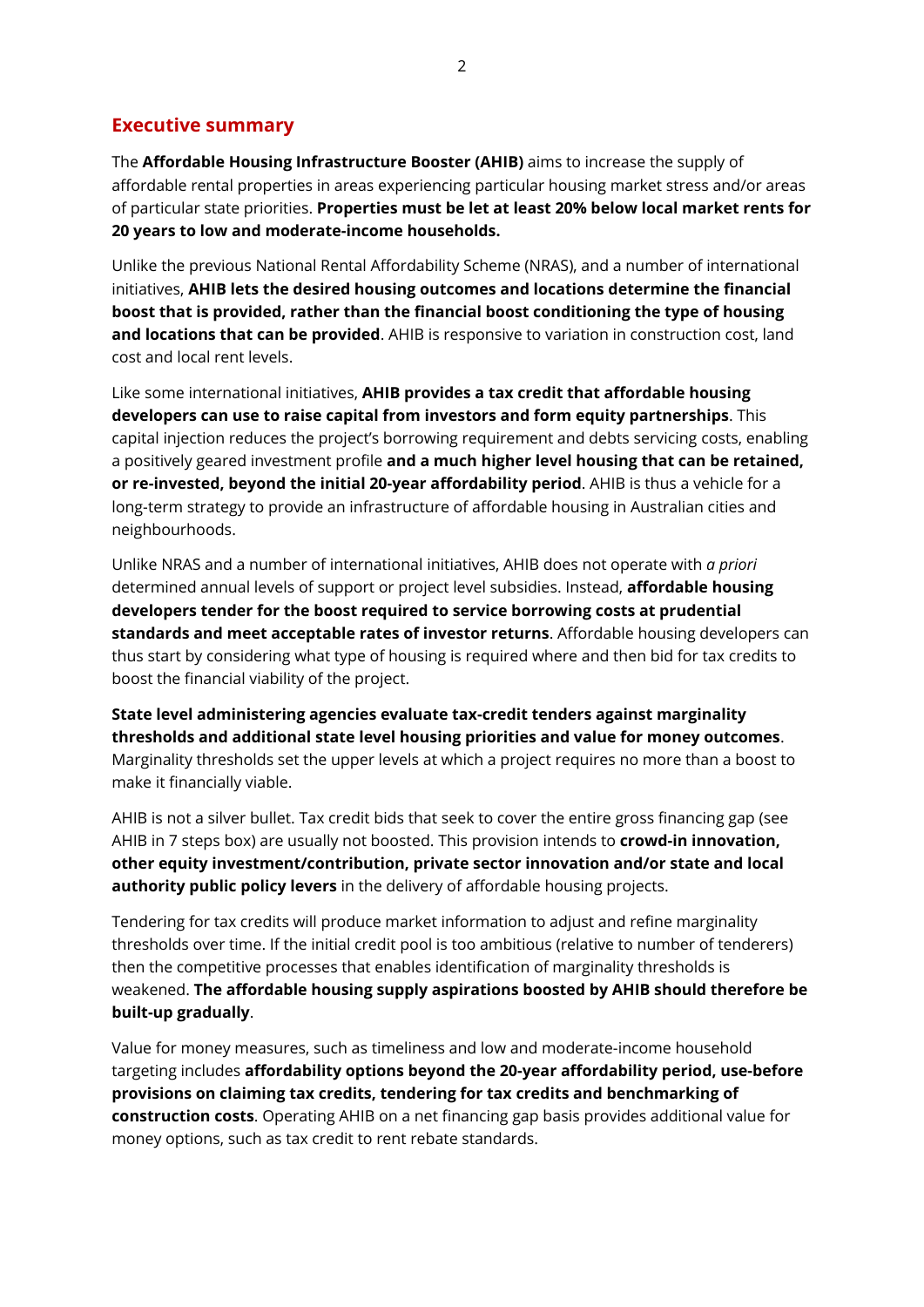AHIB specifically intends to **incentivise large-scale institutional investment by** enabling equity partnerships, flexibility in matching tax credits to tax liabilities, tradeable tax credits and a time-value adjusted rise in the level of tax credits.

AHIB provides a boost to affordable housing infrastructure projects, not individual households. Monitoring and reporting of low and moderate-income occupancy standards are therefore on a project basis, rather than a tenancy basis. This provides **additional security for tenants if their income status changes and additional flexibility for housing providers in managing and creating mixed communities**.

**AHIB complements the existing suite of Commonwealth and State level instruments and policies** to deliver affordable housing. For instance, reduced borrowing requirements boost the financial characteristics of affordable housing projects and so the ability to meet the prudential lending standards of the National Housing Finance and Investment Corporation.

AHIB is intended to enable a financial boost to projects that otherwise would not be built, or not built for low and moderate-income households. In doing so, **it also addresses a number of key issues – notably institutional investment attractiveness, delivery of affordable housing in tight housing markets and length of affordability period** – identified in previous domestic and international policies. Institutional investment in affordable housing is a longer standing Australian public policy objective.

#### **AHIB in 7 steps for housing provider tendering for a specific affordable housing project:**

- 1. Project planning and estimation of affordable housing project costs.
- 2. Estimation of rental revenue stream generated by the affordable properties, including any operational subsidies and, where relevant, commonwealth rent assistance.
- 3. Estimation of borrowing and interest cost serviceable by the affordable housing project's rental revenue stream while meeting prudential lending criteria, e.g. interest coverage ratio and rates of return.
- = Project cost borrowing serviceable by rental revenue stream generates the gross financing gap.
- 4. Identification of additional equity contributions in the form of capital and land.
- = Gross financing gap additional equity contributions generates the **net financing gap**.
- 5. Submit **tender for tax credits** to meet net financing gap; and meet prudential lending standards and investment returns. Tax credits can be sold to investors in return for additional equity injection and formation of an equity partnership.
- 6. The administering agency evaluates tax credit tender against **marginality thresholds** (upper level at which a project is deemed supportable by the Booster) and additional state level housing priorities and value for money outcomes.
- 7. Investor benefit through a dollar-for-dollar reduction in tax liability for a flexible period of time (5-15 years). The tax credits are tradeable and adjusted for the time value of money providing investors with risk reduction and an additional financial incentive.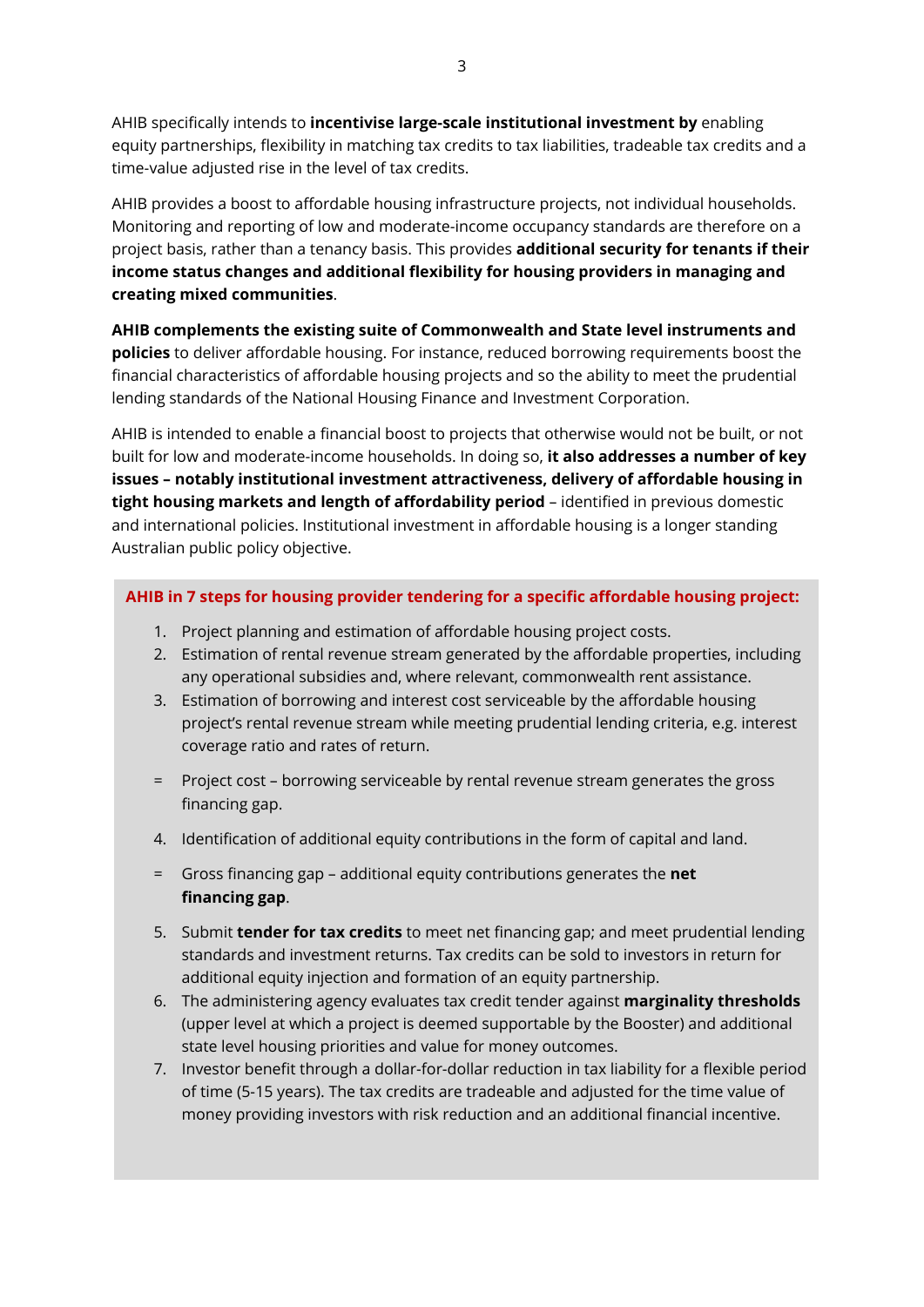# **Table of Contents**

<span id="page-3-0"></span>

| AHIB in 7 steps for housing provider tendering for a specific affordable housing project:  3 |  |
|----------------------------------------------------------------------------------------------|--|
|                                                                                              |  |
|                                                                                              |  |
|                                                                                              |  |
|                                                                                              |  |
|                                                                                              |  |
|                                                                                              |  |
|                                                                                              |  |
| National Housing Finance and Investment Corporation and Affordable Housing Bond              |  |
|                                                                                              |  |
|                                                                                              |  |
|                                                                                              |  |
|                                                                                              |  |
|                                                                                              |  |
|                                                                                              |  |
|                                                                                              |  |
|                                                                                              |  |
|                                                                                              |  |
|                                                                                              |  |
|                                                                                              |  |
|                                                                                              |  |
|                                                                                              |  |
|                                                                                              |  |
|                                                                                              |  |
|                                                                                              |  |
|                                                                                              |  |
|                                                                                              |  |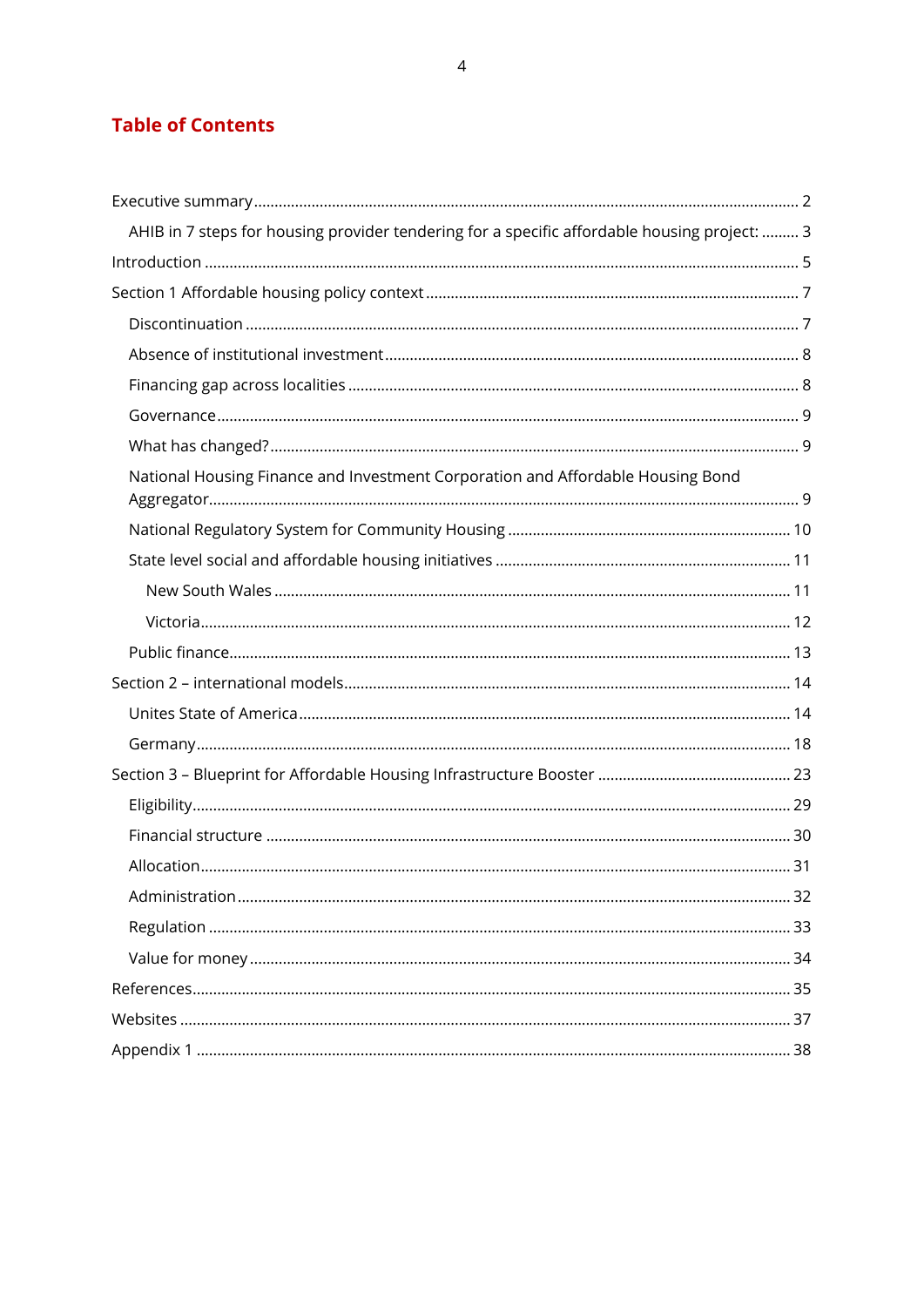# **Introduction**

In July 2018 the Centre for Urban Transitions was commissioned by the Community Housing Industry Association (CHIA) NSW to develop a blueprint for a new public policy initiative aimed at incentivising the provision of affordable rental properties for low and moderate-income households.

Housing affordability and affordable housing are central to policy debates around social justice, wellbeing and productivity. In Australia worsening affordability in the form of high housing costs are well documented and debated. There is also an increasing realisation that affordability issues and access to housing is not only an issue related to poverty or very low income families and households, but extends to low and moderate-income households and occupations that are central to the functioning of public services and the knowledge economy (Yates *et al* 2006, Hulse *et al* 2015).

In Australia the concept of 'affordable housing' often refers to housing that is available for rent or purchase at below-market price and subject to access and affordability criteria (Gurran *et al* 2018). In practice this definition spans public housing, community housing and private rental or ownership at below-market price, or a continuum of housing that also represent distinct asset classes (AHWG 2016).

While public and community housing have longer histories in Australia the introduction of affordable rental is a relatively recent phenomenon. An important catalyst for the emergence of affordable rental as an asset class was the introduction of the National Rental Affordability Scheme (NRAS) in 2008 (AHWG 2016, Rowley *et al* 2016).

A key achievement of NRAS was the leveraging of private investment in the supply of affordable rental housing thereby facilitating a new housing asset class that relied on a mixed market approach and responsive to wider market changes (such as rents) (Rowley *et al* 2016). Affordable rental thus provides an intermediary housing entry point for low and moderate-income households or an affordable rental option for tenants existing public and community housing. Moreover, NRAS worked well with other subsidies and policies to generate mixed tenure developments (Randolph *et al* 2018); and, despite its flat rate structure, did deliver some diversity in housing outcomes (Rowley *et al* 2016).

Notwithstanding important achievements associated with the introduction of NRAS the policy was also criticised for not providing longer-term incentives for maintaining the affordable rental asset class (Milligan and Pinnegar 2010). Below-market access was, under the scheme, locked-in for 10 years, with the property owner thereafter free to let the property at prevailing market rates. The first NRAS properties reverting to market rent will take place in 2019. There were also concerns about the effectiveness of providing supply for low and moderate income working households as opposed to (growing) student populations, especially overseas students (ANAO 2015); and the effectiveness of its administration, e.g. risk management, planning and governance (Rowley *et al* 2016, ANAO 2015). Finally, the flat-rate subsidy structure (and level) was poorly suited to deal with variation in land and development costs, resulting in weaker incentives for developers to deliver housing where land costs are highest (Ge and Susilawati 2013); the reliance on additional planning measures and financial incentives thus also varied geographically.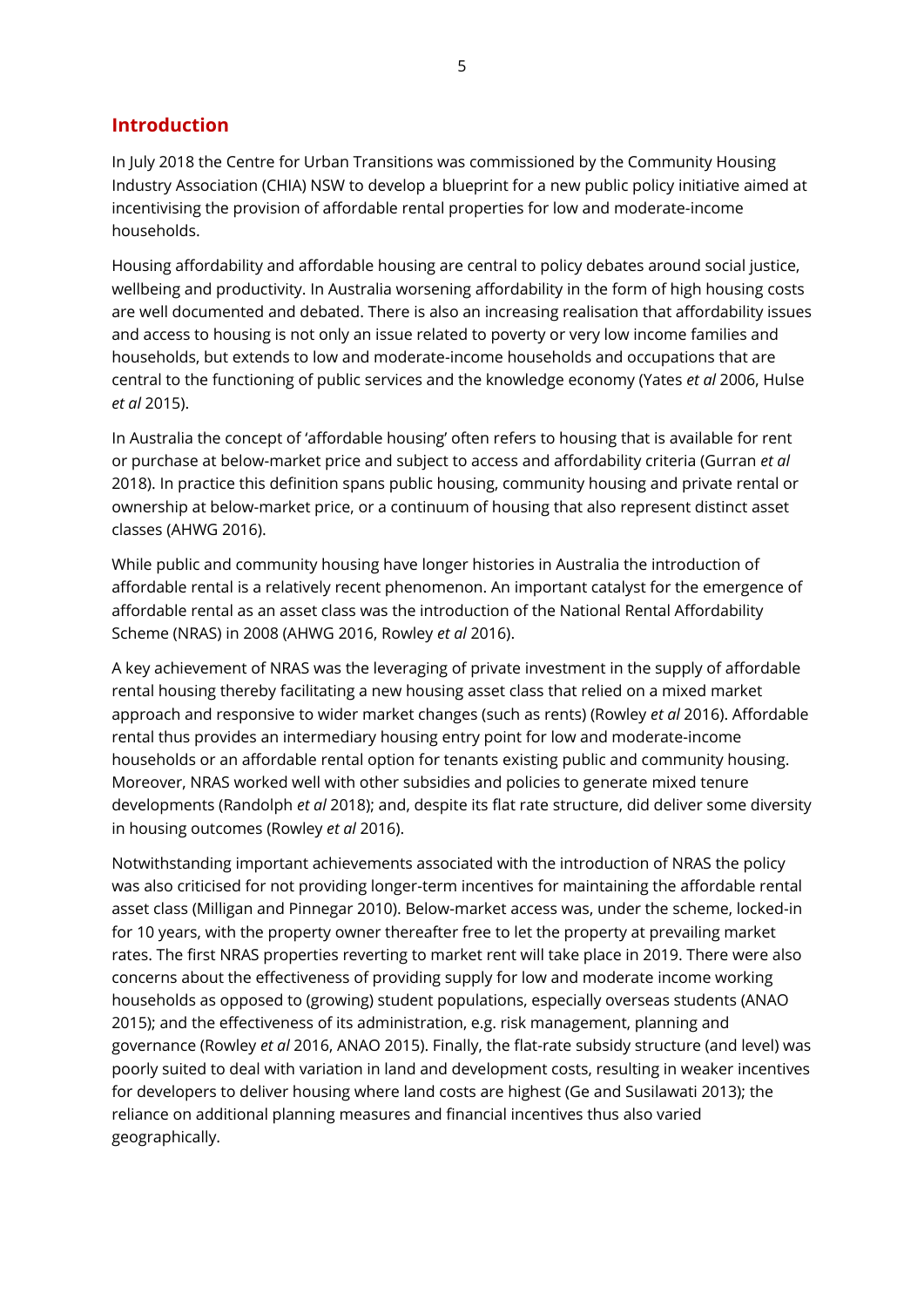For the supply of affordable rental properties, below-market price means lower rents and consequently lower net operating income. Without additional financial or regulatory incentives lower operating income mean lower return on investment and, in many cases, difficulties meeting prudential lending standards. Moreover, below-market rent increases investor risk by limiting the extent to which rent increases (rental income) can compensate for variation in other factors (capital gains) determining rates of return. This is an important point to bear in mind with respect to the house price cycle in a number of Australian capital cities – a decline in property prices, and thus capital gains expectations, puts additional pressure on rents to balance the investment profile of new supply. Moreover, rents too vary over time and in different localities. Accordingly, without additional incentives that address the funding gap and investment risk a developer has little incentive to build affordable housing, in the presence of more attractive investment options (AHWG 2016).

The funding gap can, broadly, be addressed in two ways. Firstly by reducing the borrowing requirements of developments and thus ensure that development projects are financially viable and attractive to investors even with the reduced rental income often accompanying affordability criteria. This approach would typically involve some form of upfront equity injection to reduce the required borrowing amount. Upfront injections can be through direct public grant provision or indirectly through a combination of tax incentives and institutional investment. Secondly, by topping up the income stream associated with letting properties to low/moderate income households in the form an operational support or improving after tax profitability through a system of annual tax credits.

Throughout this report the focus is on reducing borrowing requirements through a combination of tax credits and institutional investment. It is, however, acknowledged that a direct capital grant provision, while politically less expedient, can economically be more efficient. Moreover, policies such as housing vouchers (United States of America, USA), housing benefits (UK) and Commonwealth Rent Assistance (CRA) are important means of addressing affordability issues and, under some conditions, incentivise new supply of affordable housing. However, recent AHURI research also argues that where funding for affordable housing *otherwise is dependent on market based debt funding*, operational subsidies may prove lower value for public money. The higher debt servicing cost associated with these models increases the required operating subsidies and/or income supplements such as CRA or social security payments to finance affordable housing (Lawson *et al* 2018:7).

A number of developed countries experience similar challenges and in looking to provide a blueprint for a new public policy initiative, it is therefore instructive to outline the approach taken in the USA, where a tax credit system is in place, and Germany, where an Accelerated Deprecation Allowance is in place. The remainder of this report is divided into 3 sections.

Section 1: Provides a brief overview and context of the now closed NRAS scheme as well as a number of contextual changes since the introduction of NRAS.

Section 2: Provides an overview of public policy measures that address the funding gap and provision of affordable rental in the United States of America and Germany.

Section 3: Draws on lessons from NRAS and international experience to set up a blueprint for an Affordable Housing Infrastructure Booster to incentivise the supply of new affordable private rental.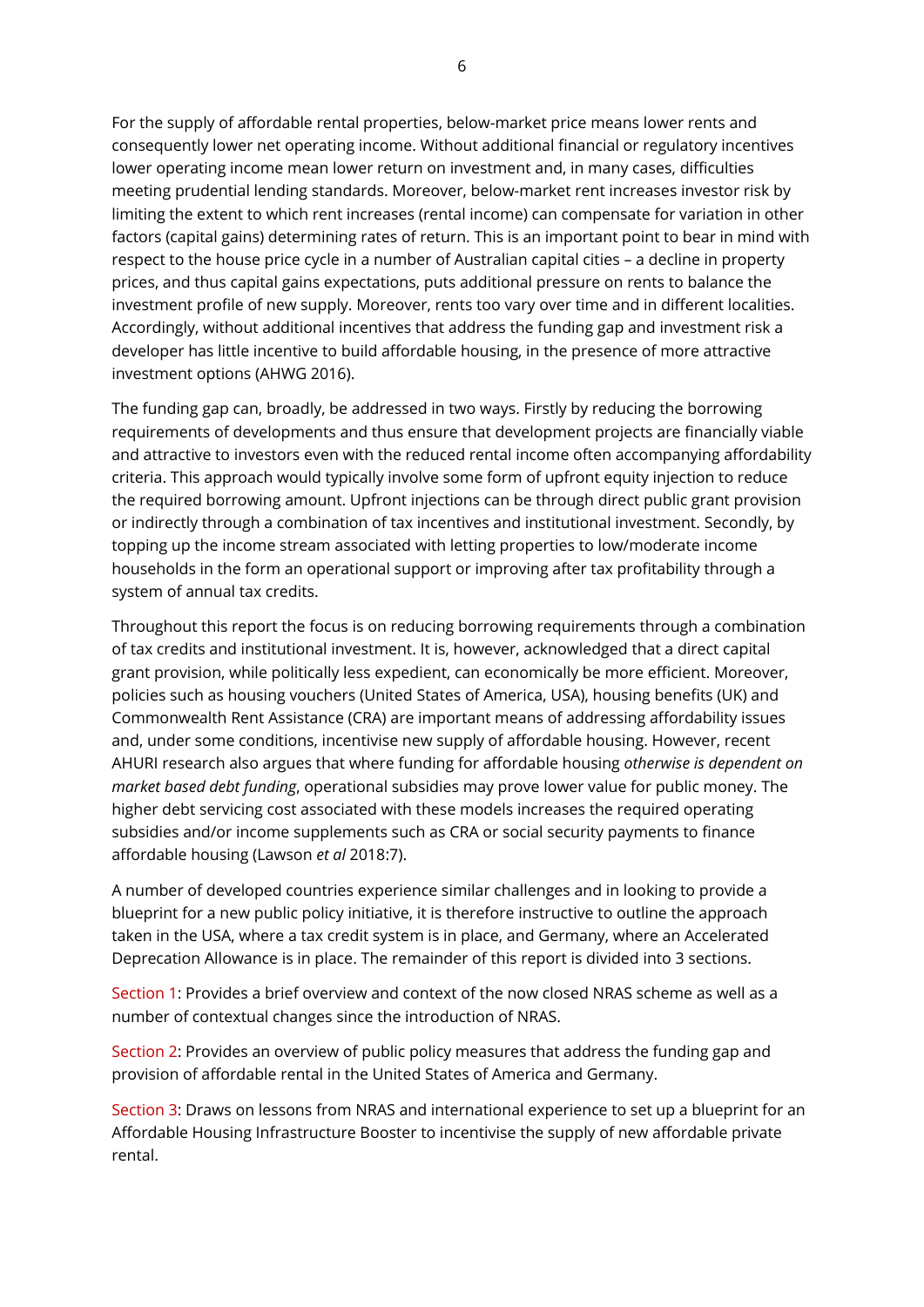# <span id="page-6-0"></span>**Section 1 Affordable housing policy context**

The introduction of NRAS in 2008 was the first initiative in Australia that specifically focused on increasing the supply of affordable private rental accommodation. NRAS was described as a 'new asset class' (Plibersek 2008, in Rowley *et al* 2016) intended to bring private investment and, a longer-held aspirations by Australian governments more broadly, institutional investment into provision of residential property.

NRAS was established in context of growing affordability concerns and evidence that despite a concentration of new rental supply in the mid-market range this housing was in the majority cases taken up by higher income groups, resulting in a mismatch of income and rental cost quintiles (e.g. Yates *et al* 2004). Reporting in 2009 the National Housing Supply council's State of Supply report estimated a requirement for an additional 250,000 affordable rental dwellings for lower income households in Australia (Australian Government 2009:98). A more recent analysis estimates that some 727,000 new social housing dwellings is required by 2036 to address the current and emerging shortfall (Lawson *et al* 2018:4). This estimate includes income quintile 1 households currently paying more than 30% of income on rent, but not moderate-income households in income quintile 2.

However, the introduction of NRAS also coincided with a wider economic stimuli package intended by the Rudd government to boost demand for labour, goods and services in the economy in response to a changing macroeconomic environment following the Global Financial Crisis (GFC). One of the complementing pillars of this stimuli package was the Social Housing Initiative aimed at expanding the stock of social housing as well.

Under NRAS private investment in affordable rental accommodation was incentivised through a flat-rate 10-year recurrent tax credit, or cash payment (for charitable institutions), intended to reduce the financing gap in provision of affordable rental accommodation to low and moderate income households. Rents were capped at 80% of market value and eligibility was means tested (income) to ensure properties were let to low and moderate income households. Key strengths of NRAS was the predictability of recurrent subsidy over a 10 year period provided eligibility and rent ceiling criteria were adhered too. This enabled investors to service debt and/or improve after tax returns. Moreover, the scheme played an important role in signalling public policy commitment and private sector opportunities for investment in affordable rental housing (Lawson *et al* 2009).

#### <span id="page-6-1"></span>**Discontinuation**

The scheme was discontinued in 2014 by the Abbot government after delivering 36,721 dwellings. The Budget Review 2014-15 identified a lower than anticipated supply of new dwellings, non-participation by institutional investors, a series of administrative issues, including controversy around NRAS properties being let to overseas students (Thomas 2014, ANAO 2015). Moreover, by 2014 Australia's net debt had gone from a surplus in the years immediately preceding the GFC (and low by international standards in the early 2000s) to ca 13.9% of GDP in 2014-15; similarly the budget cash balance reversed from a surplus in the years preceding the GFC to a deficit of 1.8% of GDP in 2014-15 (Dolamore 2014). Net debt is not expected to return to pre-GFC levels until the end of the 2020s.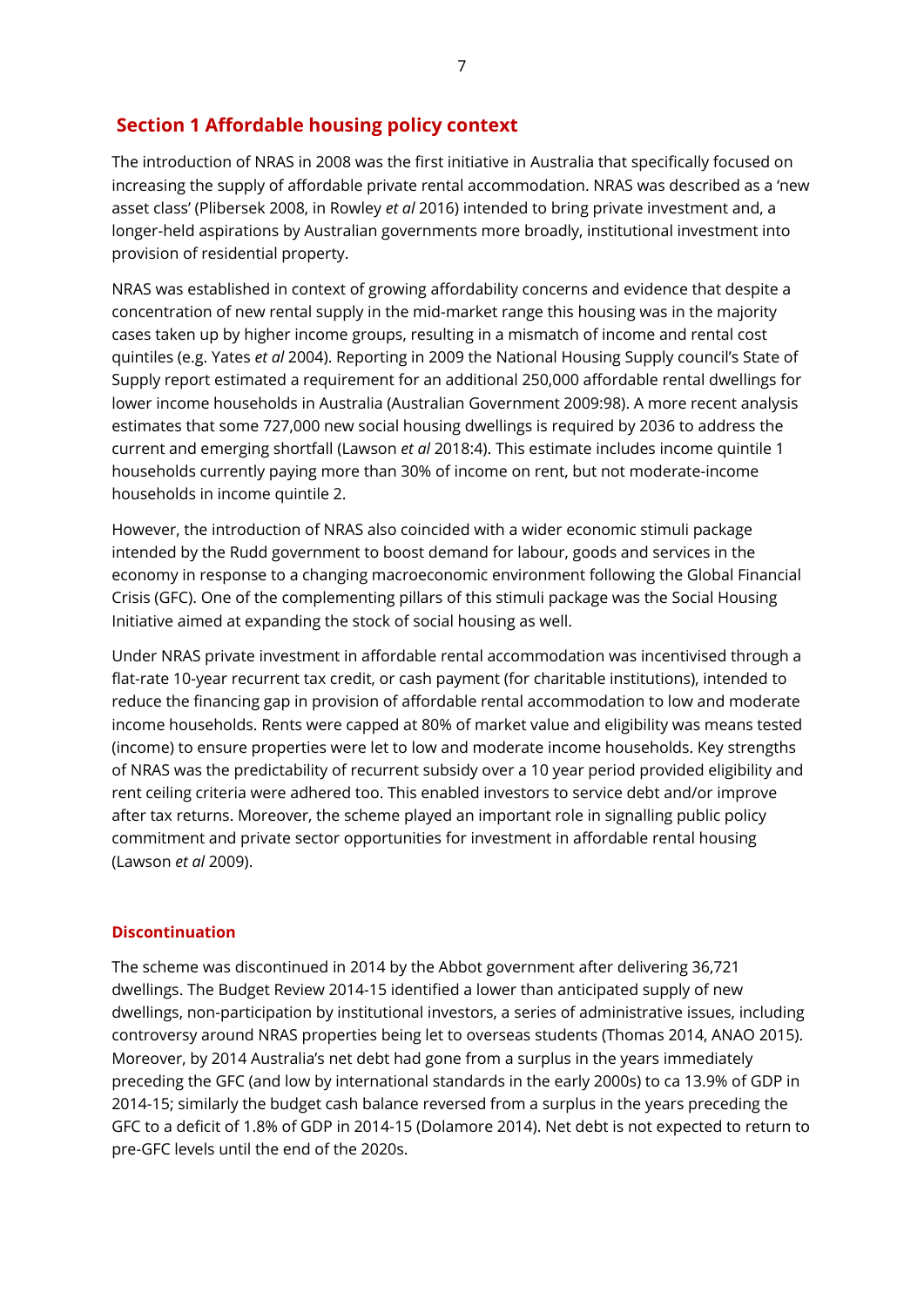The Abbot government's reasoning points to a number of issues that will be relevant in ensuring bipartisan support for an affordable rental scheme: incentivising institutional investors; and governance (including eligibility) of a scheme. Additional critique of the scheme relate to the flatrate nature of NRAS and its ability to address the funding gap across different localities (Lawson *et al* 2009, Ge and Susilawati 2013).

#### <span id="page-7-0"></span>**Absence of institutional investment**

NRAS provided a flat-rate subsidy for 10 years. This flat-rate subsidy made it possible for not-forprofit organisations to augment their cash flow and improved the after-tax cash surplus for small-scale investors (e.g. family trusts, self-managed superannuation funds). However, in the absence of additional financial or planning instruments to close the funding gap NRAS business models relied on capital growth (Lawson *et al* 2009) and/or negative gearing to generate returns on investment. For instance, the disposal of properties over time or after the end of the subsidy period was instrumental in bringing down the cost of capital and pay off debt. For small scale or individuals purchasing NRAS properties the tax free subsidy combined with tax deductable interest payments, property expenses and depreciation allowance (Section 43) enabled additional subsidy through negative gearing (Questus n.d.)

While this is a business model that is familiar to many Australian private rental sector investors, it is not a business model that is conducive to institutional investors, such as pension or superannuation funds, looking to service ongoing liabilities from an ongoing source of income. For an institutional investor with ongoing liabilities investment in residential property needs to generate an ongoing cash flow return. Notwithstanding interview evidence suggesting growing institutional interest in NRAS and affordable rental investment (Milligan *et al* 2013) the longerstanding aim of involving large institutional investors (such as superannuation funds, pension funds, banks and unit trusts) was not achieved. According to Milligan *et al* (2015), no institutional finance was actually secured. Take up of the scheme was primarily by not-for-profit organisations as well as small-scale investors such as family trust and self-managed super funds.

Traditionally financing of below market price accommodation has been the domain of the public and charitable/NfP sector. NRAS stimulated partnerships and mutual learning/knowledge across the NfP, for profit, development and financial sectors, but this was a process that was expected to take time to bed in and require sector-led innovation (ERC 2015). Crucially, scale of operations as well as ongoing political and institutional stability were identified as co-determinants of sectoral innovation and collaboration coming to fruition (Milligan *et al* 2013, ERC 2015). The absence of certainty and longevity of the scheme as soon as the height of the GFC had passed significantly increased the risk for institutional investors in entering the affordable rentalhousing segment.

#### <span id="page-7-1"></span>**Financing gap across localities**

From a financial perspective, the flat rate subsidy provides a higher return where land values and construction costs are lower (Ge and Susilawati 2013). Across Australian cities this tends to be the case further away from the CBDs and employment centres. As such, NRAS attracted criticism for not incentivising affordable housing in the most unaffordable areas and/or that a 20% discount on rents in high demand areas did not itself constitute an affordable rent (ERC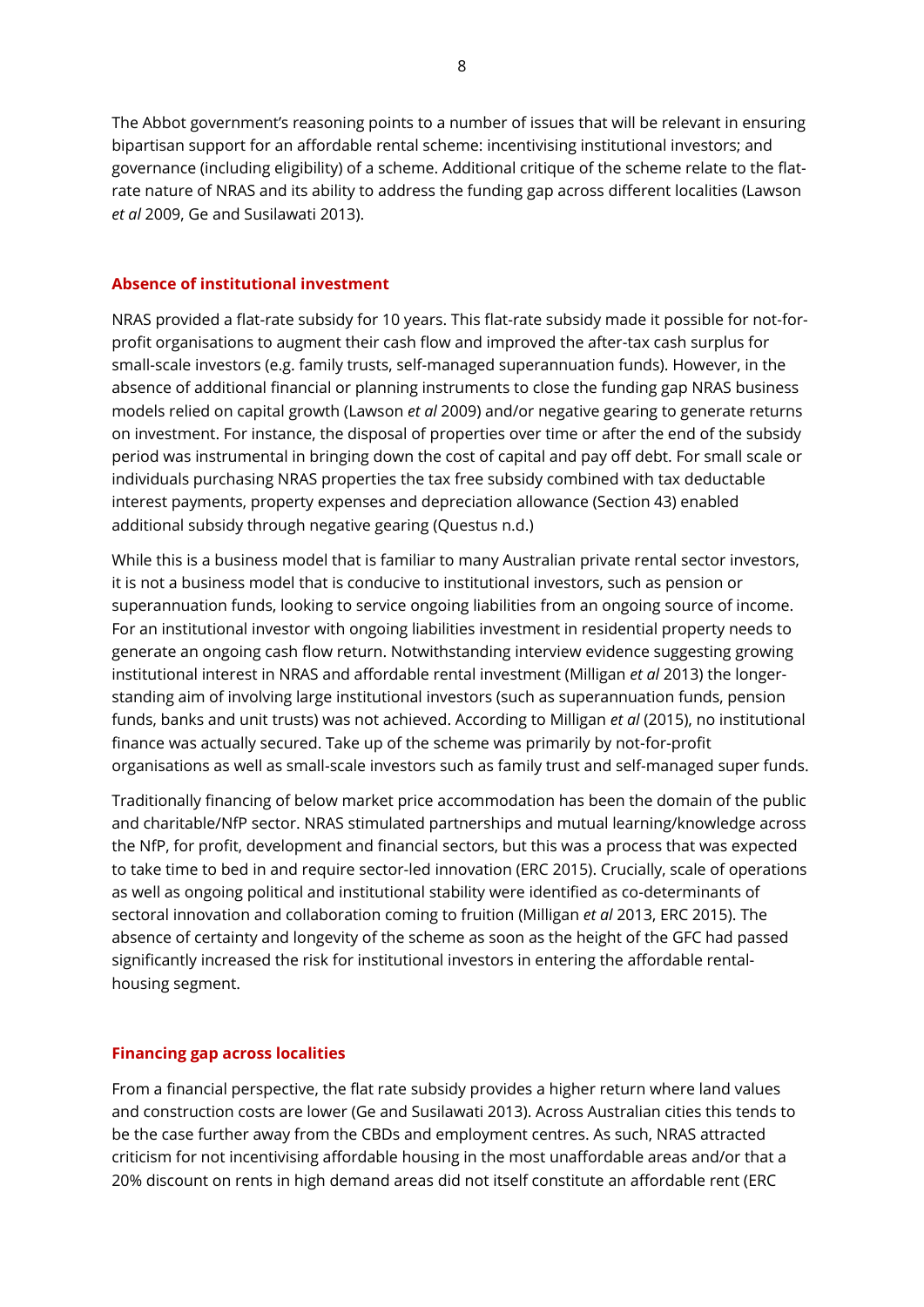2015). Notwithstanding this critique the outcomes of the scheme were actually more nuanced. For instance, AHURI found that while the majority of NRAS dwellings are small and medium sized properties, some 17% being studio apartments, the scheme did succeed in providing a diversity of housing outcomes (Rowley *et al* 2016). Moreover, NRAS properties were typically located in areas with mid-range socio-economic characteristics, but also tight rental markets (Rowley *et al* 2016). The latter is indicative of NRAS properties being located also in higher demand areas and that suggesting that location was also influenced by ability to let or sell beyond the NRAS incentive period. In other words the time limited subsidy, and therefore investors making decisions also on the basis of the value of their investment post-NRAS, may have contributed to properties being provided in higher demand areas than otherwise would have been the case. This provides an argument for avoiding excessive affordability tie-in periods.

At the time of its introduction NRAS was the only financial incentive to assist provision of affordable private rental. Thus while NRAS in practice could operate in conjunction with other means of supporting below market rental, the subsidy by itself was insufficient to address the financing gap and enable a positively geared business model that would match the liability profile of institutional investors. Research by Australian academics suggests that, depending on the size of the financing gap, a package of subsidy and support mechanisms are required to facilitate a positively geared business model including planning measures, access to lower costs loans, land and capital grants (Lawson *et al* 2009, Milligan *et al* 2013, Rowley *et al* 2016).

#### <span id="page-8-0"></span>**Governance**

Several submissions to the Senate's Inquiry into affordable housing identified governance issues relating to management of the application process, eligibility, trading of incentives and delays to delivery (ERC 2015). The ANAO's audit of the Administration of the National Rental Affordability Scheme similarly identified a range of implementation and design aspects resulting in implementation delays, lack of implementation capability and management of risk (ANAO 2015).

However, several of these design and implementation issues were addressed as they came to the fore and good-practice examples, such as Queensland's administration of NRAS, provided viable solutions to several of the identified criticism.

#### <span id="page-8-1"></span>**What has changed?**

In thinking about developing a replacement for NRAS it is worthwhile to briefly reflect on some of the changes to the context of affordable private rental provision since 2008.

## <span id="page-8-2"></span>**National Housing Finance and Investment Corporation and Affordable Housing Bond Aggregator**

In 2018 the Australian government established the National Housing Finance and Investment Corporation (NHFIC) to manage the Affordable Housing Bond Aggregator (hereafter Bond Aggregator). The Bond Aggregator is a fund raising platform and loan provider for the community housing sector with an initial government underwritten funding of \$1 billion (NHFIC 2018).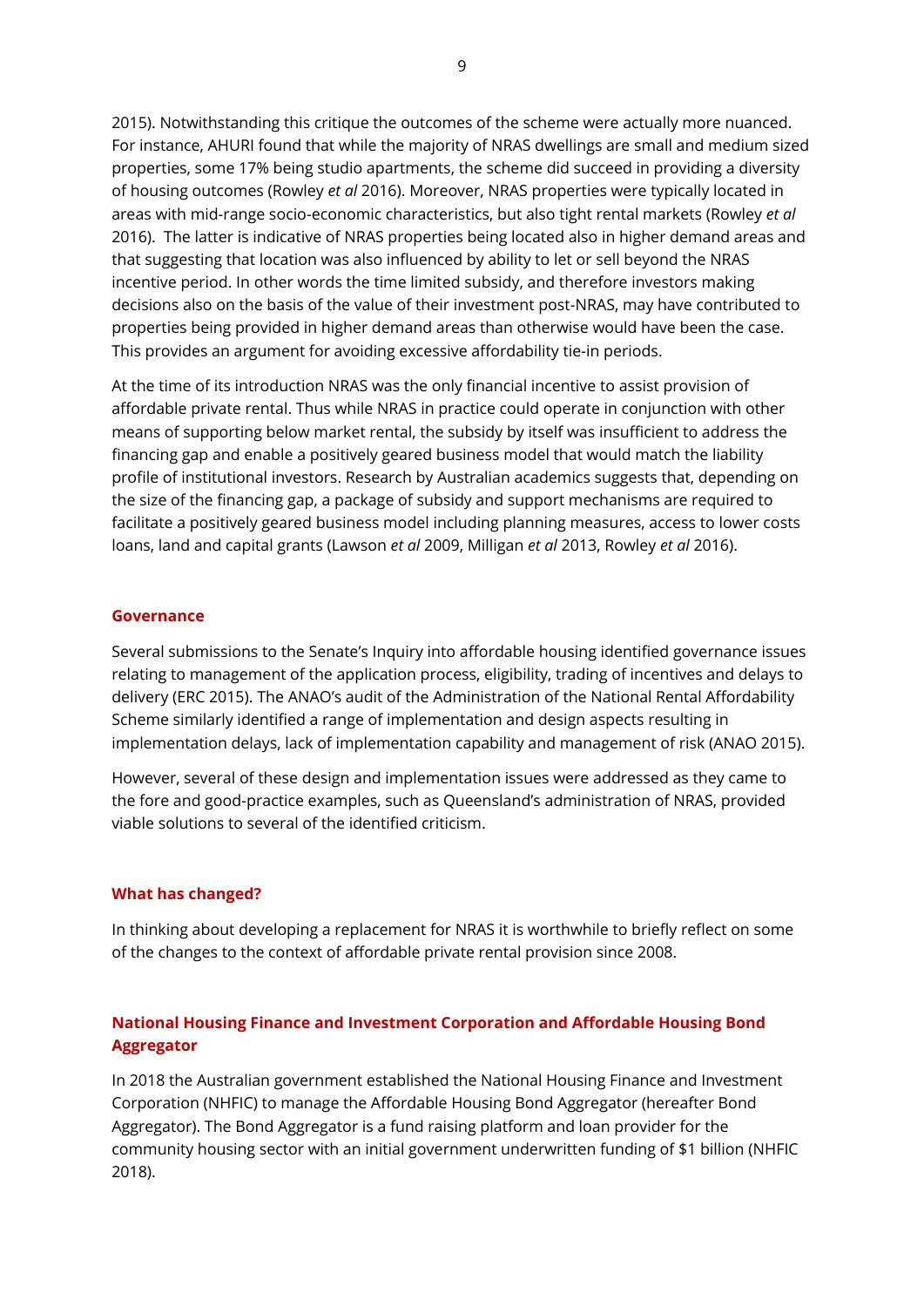NHFIC was established to:

- Strengthen efforts to increase the supply of housing;
- Encourage investment in housing, particularly in the social and affordable housing sector;
- Provide finance, grants and investment that complements, leverage or support Commonwealth, State and Territory activities that relate to housing; and,
- Contribute to the development of scale, efficiency and effectiveness of the community housing sector in Australia.

By pooling the loan (credit) requirements of several community housing providers the Bond Aggregator seeks to diversify risk and provide scale for investors in order to reduce the cost of borrowing. Lower cost of borrowing is then passed on to community housing providers in the form of loans from NHFIC. The advantage for community housing providers is access to lower cost funding over a longer timeframe than otherwise obtainable through bank debt funding. Assessment criteria of projects and loans will be on par with bank and commercial lending more generally.

Funds from the Bond Aggregator can be used in conjunction with other forms of support (financial, land or planning related) to bring down the cost of borrowing for new affordable dwellings and so support lower rental contributions by tenants.

A Bond Aggregator by itself is, however, insufficient in many cases to address the financing gap for social and affordable housing (although lower financing costs will improve the cash flow associated with new affordable rental properties). Access to NHFIC funding will typically be capped at a loan-to-value ratio of approximately 50% and a minimum interest coverage ratio of 1.25. While potentially reducing the cost of finance, and so increase the amount of debt that can be serviced by a rental stream, additional planning and financing instruments will typically be required to address the funding gap in the provision of affordable rental housing. Moreover, to gain acceptance as a trusted paper in the bond market NHFIC will need to generate scale and ongoing issuance. This will require a pipeline of CHP projects and so additional means of addressing the funding gap.

## <span id="page-9-0"></span>**National Regulatory System for Community Housing**

The National Regulatory System for Community Housing (NRSCH) was established in 2014. Its vision is to ensure that the community housing sector better meets the housing needs of tenants, but is also open to for-profit providers. In addition, standardisation and common regulatory framework is intended to provide assurance to governments and reduce investor risk by monitoring financial viability and asset management. NRSCH aims to achieve this by (NRSCH 2014):

- Providing a consistent regulatory environment to support the growth and development of the community housing sector;
- Paving the way for future housing product development; and,
- Reducing the regulatory burden on housing providers working across jurisdiction, and creating a level playing field for providers seeking to enter new jurisdictions.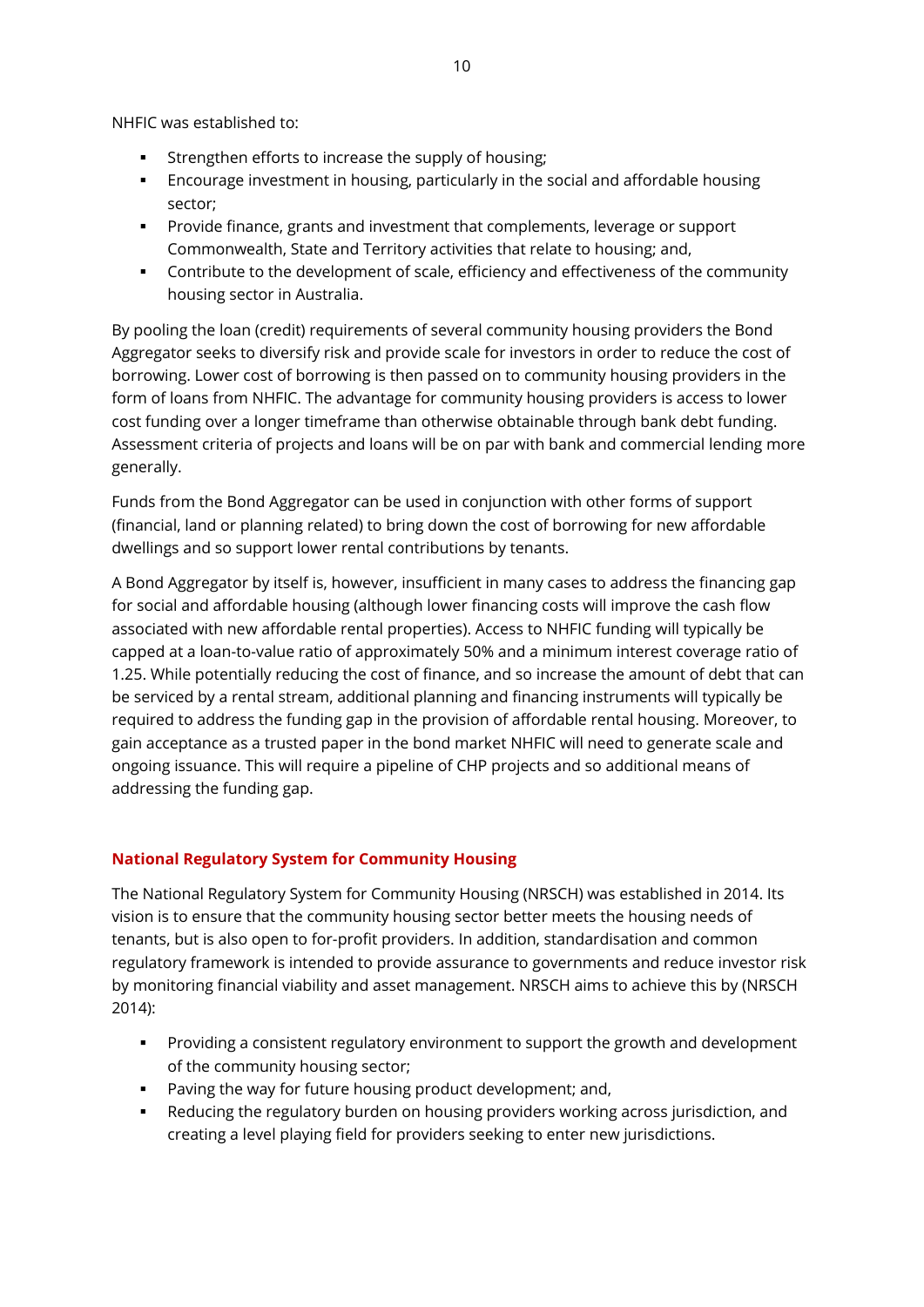The establishment of NRSCH begins to address one of the risk factors for institutional investment in affordable housing identified by investors (Milligan *et al* 2013). In particular, by standardising the regulatory framework and monitoring financial viability the transaction costs (monitoring, compliance and understanding) for institutional investors to engage and invest in and with community housing providers is reduced. Reduced transaction costs lowers the risk of investment and consequently the risk premium (additional interest rate) required by investors. A standardised regulatory framework was instrumental in leveraging private finance for large-scale voluntary stock transfer in the UK (Gibb and Nygaard 2006, Nygaard *et al* 2007).

However, NRSCH is not yet implemented consistently across the states with definitions of what constitutes assets in each jurisdiction defined in separate national laws. As a result, the treatment and identification of affordable housing varies between and even within states. Victoria and Western Australia are yet to join NRSCH. While providing greater consistency and professionalization of the CHP sector the full potential of a national regulatory system is not yet achieved. Moreover, NRSCH is a framework for regulating Community Housing Providers that deliver, and are monitored, on a range of additional activities that are not applicable to all affordable rental provision. A review of the NRSCH is not expected to complete before end 2019, at the earliest.

## <span id="page-10-0"></span>**State level social and affordable housing initiatives**

Following the introduction and demise of NRAS a number of state initiatives have emerged that seek to incentivise the provision of affordable (rental) dwellings. A selection of initiatives in New South Wales and Victoria are presented below as examples of policies that exists to address the funding gap in affordable housing and that the here proposed Affordable Housing Infrastructure Booster should seek to complement.

#### <span id="page-10-1"></span>**New South Wales**

*Social and Affordable Housing Fund (SAHF):* The SAHF was established in 2016 to provide a longterm operating subsidy to bridge the funding gap between rental payments received from tenants and government subsidies and the revenue required to provide accommodation, asset and tenancy management, coordination of specialised support services for tenants with additional needs and performance and data monitoring. The SAHF was established in legislation thus signalling permanency and set up with a \$1.1 billion seed capital of which the investment returns will be used to fund ongoing commitments. Investment of the funds are manage by the NSW Government's investment arm Treasury Corporation and expected to provide an annual return of some \$44 million (4%) over a 25 year period. Earnings from the funds are ring fenced for social and affordable housing and support provision.

SAHF is expected, in Phase 1 and 2, to deliver 3,400 dwellings. Dwellings can be delivered via new construction, refurbishment or repurposing of existing dwellings or long-term lease arrangement. The net supply of new dwellings (across the housing market) may thus be less than the targeted number of social and affordable dwellings. Under the scheme developments need to incorporate a minimum of 70% social housing with the remainder being affordable rental.

Community Housing Providers and NfPs can bid to enter into a 25-year service agreement to deliver accommodation and support/coordination services. Funds from SAHF will provide an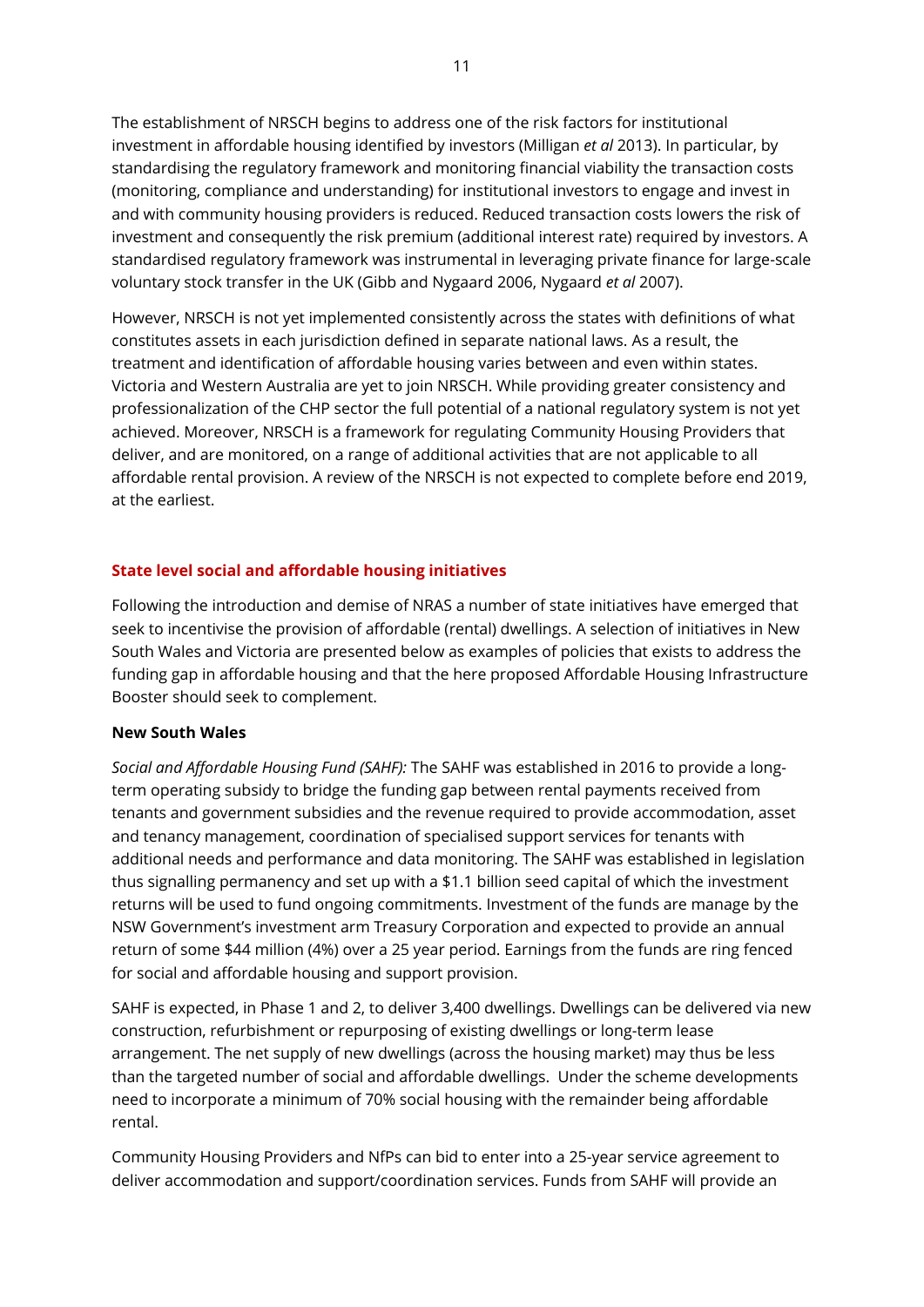operation subsidy over this period. The fund thus incorporates elements of innovation from social impact finance by being structured as a payment by outcome arrangement and explicitly recognises the additional cost that low-income housing providers face in terms of tenancy, asset management and additional tenant support.

*State Environmental Planning Policy (Affordable Rental Housing) (AHSEPP):* The affordable rental housing scheme under AHSEPP was introduced in 2009 as a means to incentivise the development and supply of new affordable housing. Under AHSEPP a density bonus is available to developers in return for affordable housing. The additional properties have to be let at 20% below market rate for 10 years; affordable housing elements are required to be managed by a registered community housing provider (SEPP 2009). Under the revised State Environmental Planning Policy no. 70 specific council are allowed to set affordable housing contributions for certain precincts or areas within their government area. Unlike the SAHF, there is no additional financial or revenue stream incentive beyond the density bonus, and developers are entitled, as under NRAS, to charge market rents at the end of the 10-year tie-in period.

## <span id="page-11-0"></span>**Victoria**

*Victorian Social Housing Growth Fund (SHGF):* The SHGF was established in 2018 as a dedicated source of finance for new social and affordable housing development. The SHGF is intended to incentivise partnerships between the Victorian government, community housing sector, private sector, not for profit sector and local governments. The investment returns from a dedicated \$1 billion fund is expected to fund the delivery of some 2,200 newly constructed or leased dwellings over 5 years. At a rate of return of 4% (after accounting for inflation and management of the funds) this could provide investment funds in the order of \$200 million over 5 years. The SHFG will fund two programs: a Build and Operate Program (BOP) and a New Rentals Development Program (NRDP).

BOP will provide funding for the construction of new social and affordable housing dwellings on non-Victorian Government land. Developments may include private housing (mixed developments) or other development proposals brought forward by developers. NRDP will provide recurrent funding to lease new dwellings from the private sector.

The SHGF will be administered jointly by the Treasurer and the Minister for Housing, Disability and Aging. Commissioning, procurement and performance management will be undertaken by the Department for Health and Human Services (DHHS) in order to align priorities and outcomes with wider social housing policy objectives. The SHGF is thus primarily a social policy initiative that also requires Community Housing Providers to sign up to the Victorian Housing Register (VHR). Participation in the VHR requires that 75% of social housing vacancies be allocated to priority access category on the VHR. Allocation of tenancies for any new social housing developed with funding from the SHFG will be coordinated through the VHR. For a number of CHPs and NfPs the allocation of social housing vacancies to the priority access category will have significant implications for the cash flow of existing projects.

*Building Financial Capacity of Housing Agencies (hereafter Financial Capacity Program):* was established in 2016/17 to assist Community Housing Providers and select Housing Providers to reduce the cost of borrowing for new housing investment. The financial capacity program will in the first instance operate for 6 years and consist of a \$550 loan facility to provide long-term subordinate loans to eligible housing organisations and a \$550 million loan guarantee to reduce the market rate of borrowing.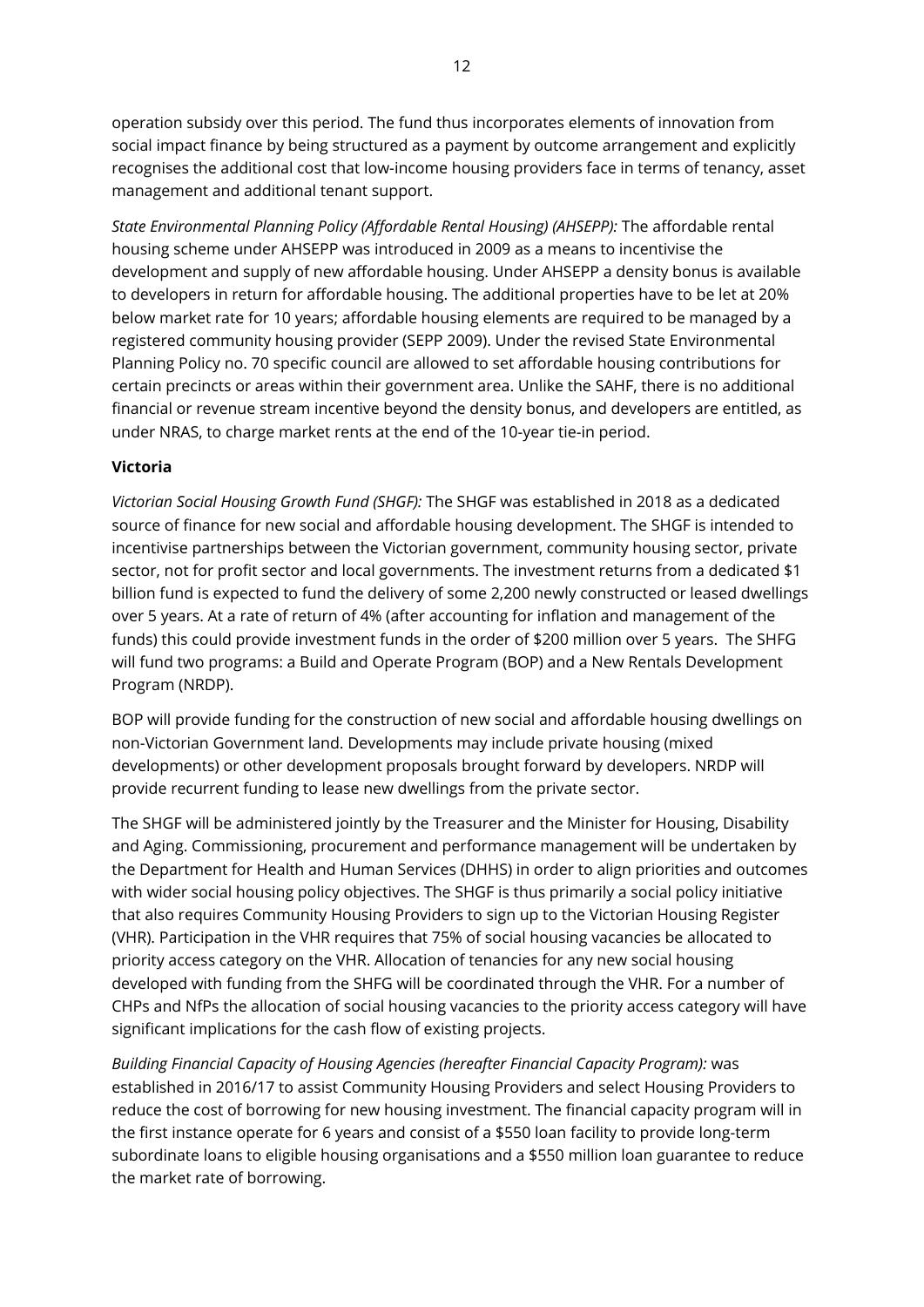The Financial Capacity Program is administered by the Department for Health and Human Services.

#### <span id="page-12-0"></span>**Public finance**

Compared to the situation when NRAS initially was developed (2007/08) Australia's public finance situation has significantly changed. Having declined through the 1990s and early 2000s Australia's government debt to GDP rose from 11.7% in 2008 to 41.9% of GDP in 2017. Similarly, the government's budget deficit has been negative since 2009.<sup>1</sup>

The major political parties are all concerned with reversing the current public finance deficit with the implications that a public policy that adds directly to public expenditure will have greater difficulty in attracting the broad political support that is required for private finance and institutional investors to renew their interest and trust in affordable private rental as viable business plans. NRAS to date has been dominated by NfPs and individuals that in many cases will have had access to NRAS subsidy in the form of cash (as endorsed charitable organisations) rather than a tax offset.

 $\overline{a}$ 

<sup>1</sup> Debt statistics are from [www.tradingeconomics.com](http://www.tradingeconomics.com/)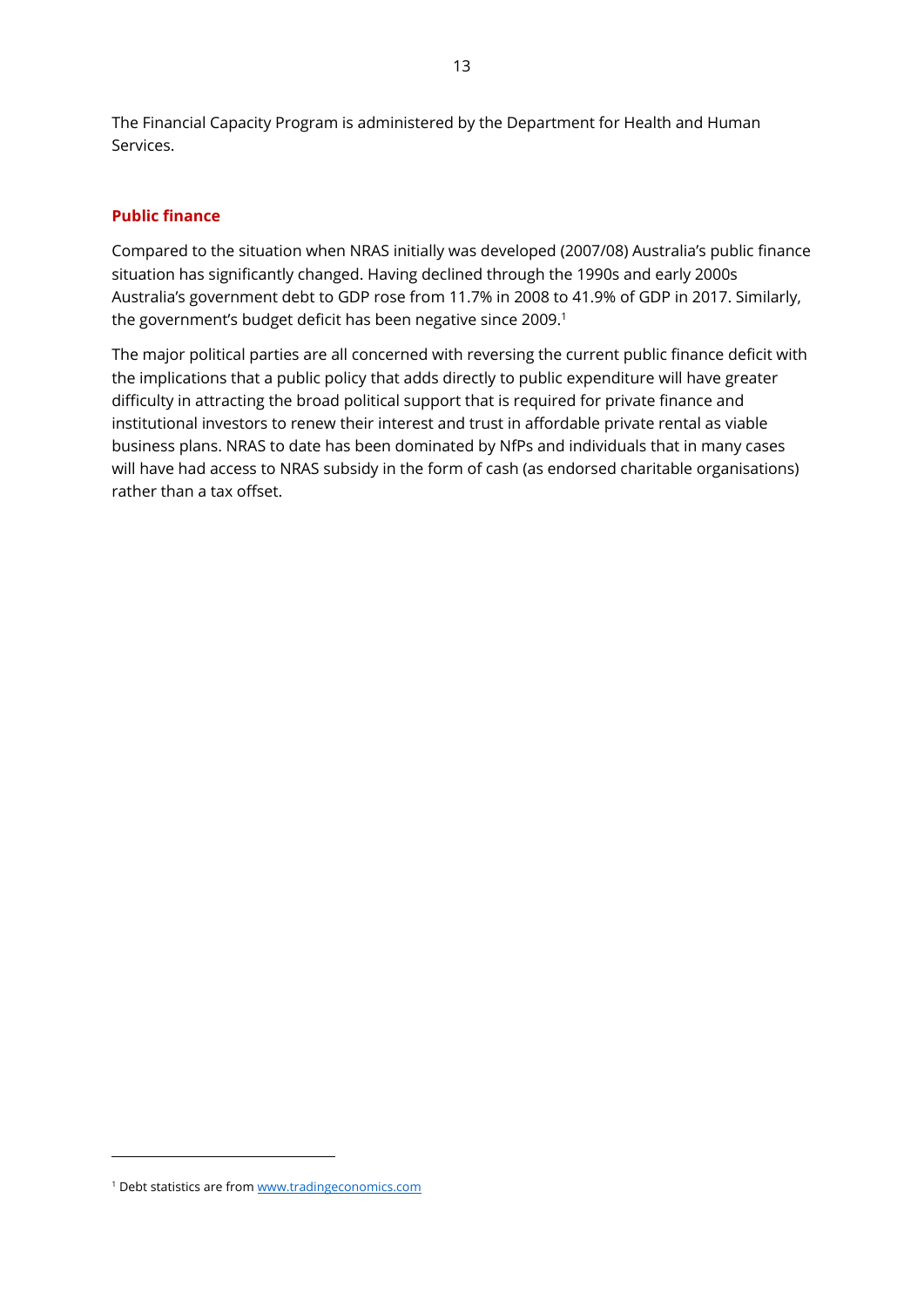# <span id="page-13-0"></span>**Section 2 – international models**

This section reviews two international fiscal models for providing affordable rental property. The rationale for their inclusion is that they exemplify specific fiscal incentives in place for subsidising private investment in affordable housing. However, these incentives are structure and implemented differently, allowing focus on three aspects of particular relevance in developing an Affordable Housing Infrastructure Booster:

- **Incentivising private capital.**
- **Length of affordability period.**
- **Location of properties in high land value/demand urban areas.**

## <span id="page-13-1"></span>**Unites State of America**

 $\overline{a}$ 

The Low-Income Housing Tax Credit (LIHTC) was created by the Tax Reform Act (1986) as key mechanism for delivering affordable rental housing in the United States of America (USA).<sup>2</sup> Since 1987 LIHTC has provided over 3 million dwellings with an average annual addition of approximately 109,000 affordable properties. Allocation of tax credits is on a per capita basis, where states receive allocation rights proportional to their population. Affordability requirements remain in place for at least 30 years. To qualify for tax credits developments need to meet an affordability criteria, i.e. a property is deemed affordable where rents are less than 30% of imputed income based on the median local area rent;<sup>3</sup> and developments reserve at least 40% of dwellings for households earning less than 60% of the local area's median income, or 20% of dwellings for households earning less than 50% of the local area's median income.

The 2018 Consolidated Appropriations Act added a third alternative whereby income is averaged across tenants. The 'income test' is thus met if at least 40% of dwellings are occupied by tenants with an average income that is equal to or less than 60% of the local area's median income (Keightley 2018). Tax credits are only awarded for the affordable properties in any given development. Affordability criteria are set at federal level, but states can impose additional criteria or amend the criteria incentivise a greater supply of affordable dwellings.

LIHTC was also the structural blueprint for Australia's NRAS in 2007-08. Discussion of and lessons from LIHTC for the Australian context has been reported in a series of AHURI reports (Lawson *et al* 2010, Milligan *et al* 2013, Rowley *et al* 2016).

*Incentivising private capital:* Participation of institutional investors and private equity in the provision of low-income affordable housing in the USA is premised on both a supply and demand side initiative. The latter is often not emphasised strongly in Australian analysis of LIHTC.

LIHTC provides an annual supply of tax credit to investors for 10 years. Tax credits are primarily based on the eligible construction cost of new development. The eligible basis includes hard costs, e.g. construction costs, and most depreciable soft costs. Land, commercial space and

 $2$  The Tax Reform Act (1986) substantially altered the previous structure of accelerated depreciation allowances and investment tax credits to incentivise capital formation and, in particular, the accelerated cost recovery affecting real estate investment (Yorio 1987). The LIHTC was introduced as a result of the 1986 reform removing other incentives for investment in affordable rental housing (Cummings and DiPasquale 1999).

<sup>&</sup>lt;sup>3</sup> Rent imputation takes into consideration number of bedrooms and number of people per bedroom (OCC 2014).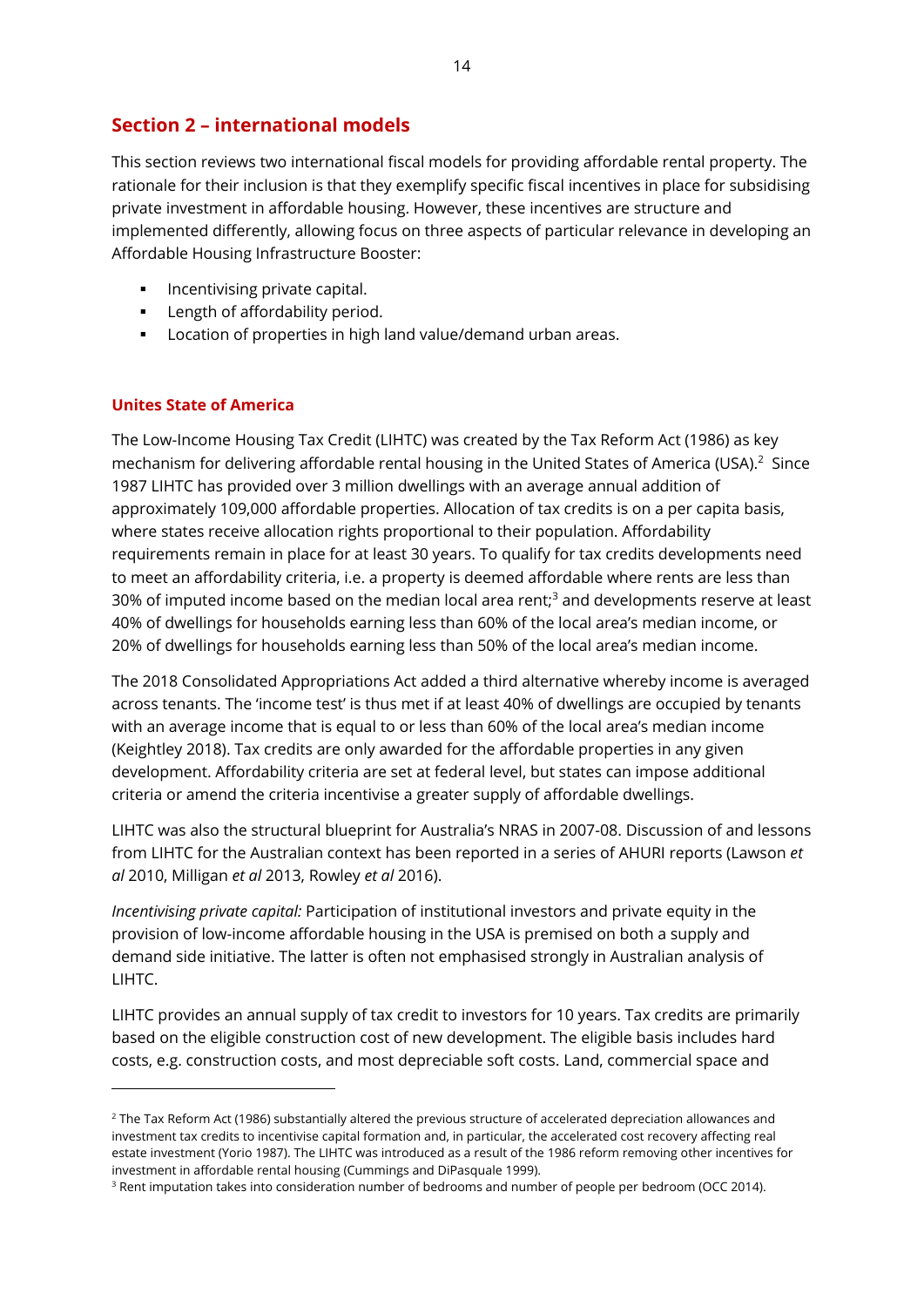professional fees exceeding state determined limits are excluded. When designed the incentive was intended to subsidise 70% and 30% of eligible costs of newly constructed or rehabilitated affordable rental properties, respectively.<sup>4</sup> Since tax credits are claimed over a 10-year period the US Treasury calculates the applicable annual credit rates as a discounted flow of future revenues equal to either 70% or 30% of the present value of eligible costs. By convention these are referred to as 9% and 4% tax credits, respectively. However, the actual annual tax credit awarded was, until recently, variable and depended on market interest rates at the point in time when the property was taken into service.

Present value calculations are based on US Treasury determined discount rate (linked to market rates) rather than investor's own discount rate. The discount rate is based on the rate applicable when the property was taken into service, not when the project was developed or LIHTC status awarded. Both variations in the discount rate generated investor uncertainty.

In practice the method of calculating the present value of future tax credits results in a lower applicable annual LIHTC percentage when interest rates are low. Between 1988 and 2008 the applicable LITHC rate therefore declined from approximately 9% to 7.9%, reducing the amount of equity raised for affordable housing investment. In 2008 a temporary 9% floor was set for the 70% subsidy. The 9% floor became permanent as part of the Protecting Americans from Tax Hikes Act in 2015 (Keightley 2018, Scally *et al* 2018). In a low interest environment, such as is currently the case, the effective subsidy rate therefore becomes variable.

For instance, the construction of an affordable housing project that is subject to the 70% tax credit and with an eligible cost base of \$1,000,000 produces a stream of tax credits equal to \$900,000 over 10 years (10x9%x\$1,000,000). In a low interest rate environment, say 2.3%, the present value of this stream of credits is approximately 81% of the eligible cost basis. In the absence of a floor, the annual tax credit would be approximately 7.74% or \$774,000 in equity investment. Development of an existing building that is subject to the 30% subsidy with the same eligible cost base would, on the other hand, produce a stream of tax credits equal to \$331,000 (10x3.31%x\$1,000,000).<sup>5</sup>

US Not-for-Profit (NfP) developers, like many Australia NfPs, benefit from a series of tax concessions and therefore sell the credits to investors to raise equity for affordable housing developments. For-Profit developers can either reduce their own tax liability or sell the sell the credits to raise additional equity.

While the LIHTC scheme has been instrumental in channelling private sector equity into affordable rental housing in the USA its attractiveness, and so its ability to raise equity per \$1 of tax credit, rests on a number of additional factors.

 Tax credits are attractive for organisations and firms that seek to reduce their tax liability. Variations in macroeconomic conditions, such as the great financial crisis, that reduce the profitability of firms and organisations also reduce the attractiveness of purchasing tax credits. During the GFC the price paid in exchange for each \$1 tax credit was \$0.60 (Scally *et al* 2018). The price subsequently recovered. In a longer perspective, the price per credit typically fluctuated between \$0.80-0.90, although it increased to

 $\overline{a}$ 

<sup>4</sup> The 30% subsidy is also available to new construction that additionally source funding from tax-exempt bonds.

<sup>5</sup> 3.31% is the IRS published applicable LIHTC rate for under the 30% PV rate.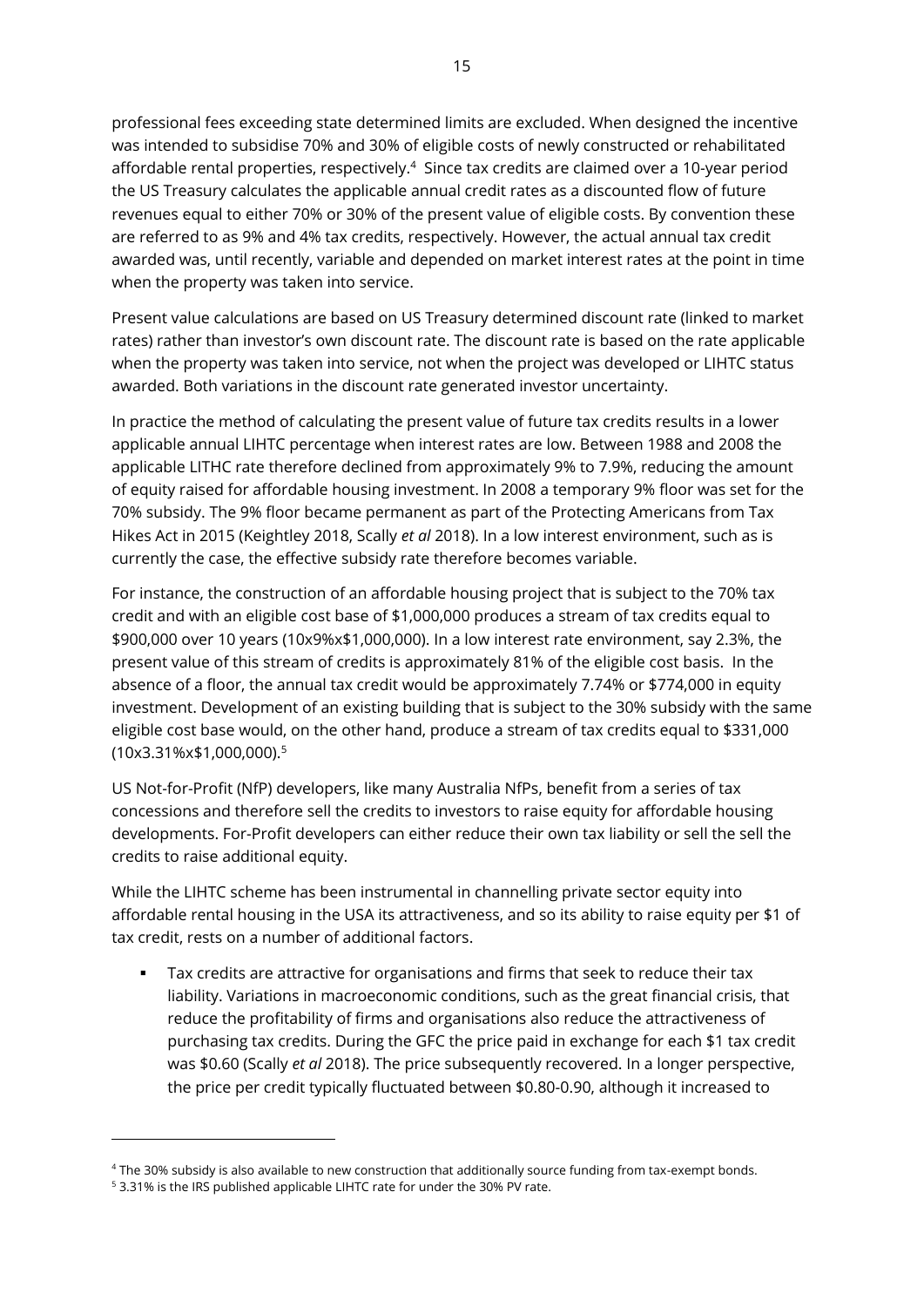\$1.05 in 2016.<sup>6</sup> From a public policy perspective: under conditions of macroeconomic volatility, when investment in affordable housing may be considered an additional policy lever to maintain demand for goods and services, a tax credit intended to raise equity finance becomes a weaker public policy instrument.

- The value of tax credits are also dependent on general taxation levels and changes. For instance, the introduction of the Tax Cuts and Jobs Act (TCJA) in 2017 was followed by a decline in the price of LIHTC tax credits from \$1.05 in mid-2016 to \$0.91-0.93 between Feb 2017 and Sept 2018.<sup>7</sup> The TCJA reduced federal corporate income tax from 35% to 21%. A lower price paid for tax credits translates into a less equity for affordable housing investment. When making a decision to purchase LIHTCs investors consider their tax liabilities over the period of the project (OCC 2015). Recent research suggests that a means of making LIHTC more attractive for investors in light of current tax changes would be to either shorten or amend the rules for claiming tax credits, or facilitate trade, to better match the, uncertain, future tax liabilities of investors (Eriksen and Lang 2018).
- When incorporating the time value of money the ability to raise equity finance through tax credits varies with market interest rates. When interest rates decline total equity capital raised also declines. Alternatively, and as has been the result in the USA, if the tax credit is fixed the total level of subsidy varies with the market interest rate. In a low interest environment this means the effective level of subsidy increases.
- **Investors' motivation for purchasing LIHTC are related to tax minimisation, the rate of** return generated by investments and, importantly additional institutional drivers (Keightley 2018). In the USA the after-tax yield on LIHTCs typically exceed the after-tax yield on 10-year Treasury bonds (OCC 2015).
- Some 85% of corporate investors in LIHTCs are banks (Scally *et al* 2018). A key incentive for banks is the eligibility of LIHTC projects for Community Reinvestment Act (CRA) consideration. The CRA was enacted in 1977 and provides incentives for banks to meet the credit requirements of the communities they serve. A bank's CRA record subsequently co-determines the assessment of banks' applications for mergers and acquisitions, additional branch openings and/or deposit facilities. The CRA thus provides a corporate social responsibility incentive that produces additional benefits beyond the financial consideration of individual affordable rental investment opportunities.

*Length of affordability period:* While tax credits are claimable for 10 years LIHTC properties need to remain affordable for 30 years. The 30 year period is divided into a 15-year compliance period where the Internal Revenue Service (IRS) can recapture some or all of the credits if projects are found not to meet the rent and income tests; and an additional extended use period for 15 years where properties need to remain affordable, but definitions of affordability may change and are the result of negotiations with the states. Individual states may, however, negotiate or require extended use periods that exceed 15 years. Compliance, in the first 15 years, is enhanced through the ownership structure of LITHC projects.<sup>8</sup>

-

<sup>6</sup> Novogradac & Company[: https://www.novoco.com](https://www.novoco.com/)

<sup>7</sup> Novogradac & Company[: https://www.novoco.com](https://www.novoco.com/)

<sup>&</sup>lt;sup>8</sup> LITHC investment can be made directly or via partnership in an investment fund organised by a syndicator. Tax benefits are distributed according to ownership interest. Therefore, in either version the NfP or fP project developer holds a nominal ownership interest (0.01%) in the affordable housing project with the LITHC investor or investment fund holding the balance (99.99%). As general or managing partner the NfP or fP developer is responsible to managing tenancies and properties. Tax credits and other taxation implications (e.g. depreciation allowances) are passed through to the limited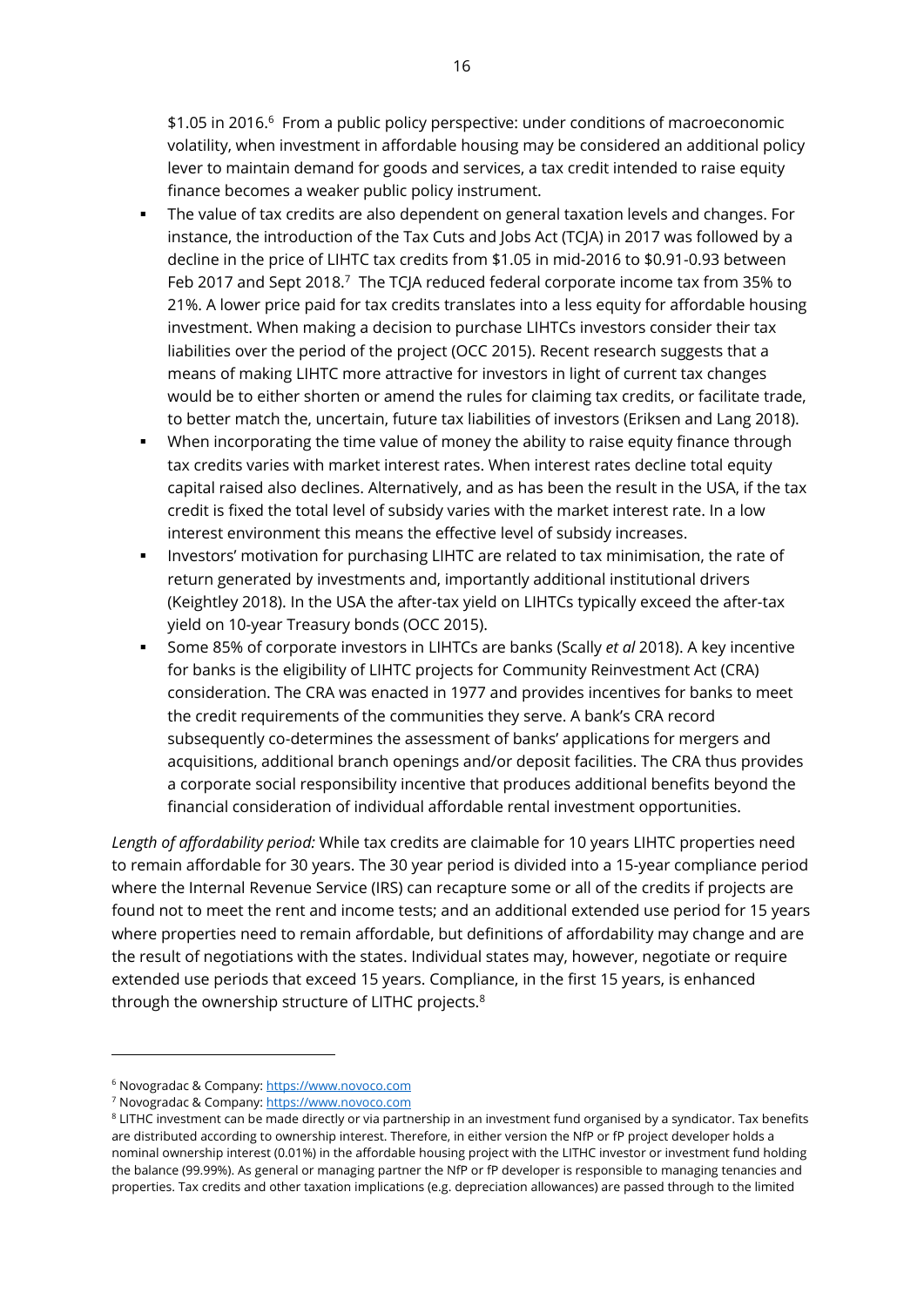Investors can exit partnerships during the affordability period. Typically, this happens after the initial 15-year compliance period as the project has ceased to produce tax credits and noncompliance no longer is associated with the threat of recapture. Terms of investor exit are established in the partnership agreements and need to reflect the requirement for projects to remain affordable and economically viable also after the investor's exit (OCC 2015). Investors existing after 15 years request the state's Housing Finance Authority (HFA) to identify buyers that will continue to operate the property as affordable rental, in many cases this will be the managing partner or project developer (OCC 2015). Where a buyer cannot be found the developer is, in some states, released from the affordability requirement.<sup>9</sup>

As was the case for NRAS, there is no requirement for LIHTC properties to remain affordable in perpetuity. Little is known about the affordability status of properties beyond their 30-year affordability period (Scally *et al* 2018). Over time the net contribution of new LIHTC issuances to the affordable rental stock will, potentially, be substantially reduced by properties existing their extended use period.<sup>10</sup>

*Location of properties in high land value/demand areas and value for money:* Tax credits under LIHTC are issued for construction costs, this does not include the cost of land. However, where projects located in a difficult development area (DDA) or qualified census tract (QCT) the subsidy may be increased by 30%. For instance if the above example was located in a DDA or QCT the stream of credits would be equal to \$1,170,000 (10x (9%x130%) x\$1,000,000). The available subsidy could thus exceed the affordable rental projects eligible cost basis in both nominal and real terms.

DDAs are areas where construction cost, land costs and utility costs are high relative to the local areas' median gross income; QCTs are areas with high poverty rates (at least 25%) or areas where 50% of households have incomes below 60% of the local areas' median income (OCC 2015). Since 2008 specific buildings outside DDAs and QCTs may also be awarded the increased subsidy (OCC 2015). Nevertheless, while these rules do compensate investors for some of the additional land and location related costs, there remains an incentive to minimise their contribution to overall project costs. This has resulted in the LIHTC predominantly delivering multi-family housing with a propensity to be located in lower income areas (QCTs are poverty defined areas). Moreover, while providing affordable rental properties there is virtually no correlation between housing affordability or market tightness measures and LIHTC construction since 1993 (Erikson 2017:79).

One implication of the high level of subsidy is a concern around value for money. A number of studies suggests that relative to the objective of the tax credit – to ease the affordability stress of lower income households – the tax credit is an expensive means of doing so. The argument is that rather than building brand new dwellings for people experiencing housing stress, more households could be assisted with the same cost to the public by topping up households' income to meet their rental expenditure (Olsen 2017). However, the efficacy of alternative approaches is often stressed to be a function of local housing market characteristics or target groups. For

 $\overline{a}$ 

partner(s) (investor or investment fund) according to their ownership share. Investment funds offer investment opportunities in affordable housing projects that are below the equity requirements of individual development projects and so a means of facilitating investment by high-worth individuals.

<sup>9</sup> <https://www.propertymetrics.com/blog/2017/06/13/a-complete-guide-to-the-low-income-housing-tax-credit-program> <sup>10</sup> The minimum affordability period for LIHTC properties was increased from 15 to 30 years in 1990 (Eriksen and Lang 2018).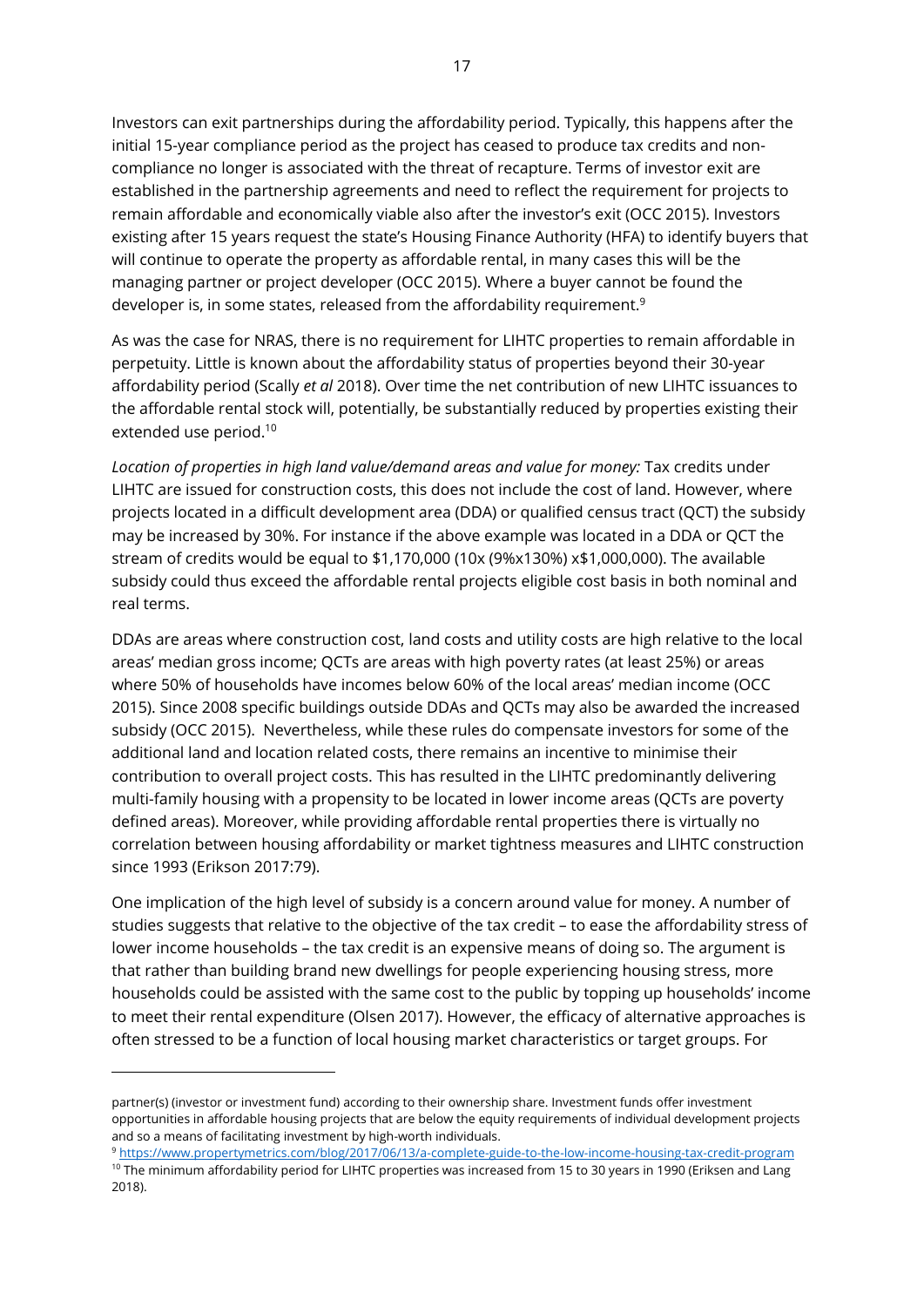instance, a supply side tax credit is likely to be more effective in areas where the supply of new stock is inelastic and/or vacancy rates are low; or where the objective is to ensure that lowincome households gain access to particular (higher cost or lower poverty) locations (Eriksen 2017). However, the evidence also suggests that in such areas a tax subsidy leads to a degree of crowding out of private investment (Jackson 2007). That is, while target specific properties are being supplied the overall supply of dwellings is not necessarily increased.

Following some instances of fraud and collusion, there have also been concerns around incentives to avoid cost escalations. A recent Government Accountability Office (GAO 2018) report found that the *median* per-unit cost across states ranged from \$126,000 to \$326,000, but minimum and maximum allocations ranged from \$104,000 to \$606,000. In some cases the unit subsidy cost exceeded the local price of a median family home (Eriksen and Lang 2018: 4). While the variations are partly explained by variations in tenant characteristics and additional funding sources. One of the GAO's conclusions, nevertheless, was to enhance the collection, verification and standardisation of cost data (GAO 2018: 66).

Finally, claiming tax credits over a 10-year period increases the time-cost of money for both Treasury and investor. Amendments to the claim structure could thus in principle enable more dwelling delivery for the same amount of public spending (Eriksen and Lang 2018).

Insights for the design of an Australian incentive for affordable rental development

- LIHTC has been instrumental incentivising private equity for the development of affordable rental properties. Its structure as a tax credit and administration by the Internal Revenue Service means that it is not subject to annual budget expenditure decisions.
- Investors receive a tax benefit for 10 years, but properties have to remain affordable for at least 30 years.
- Tax credits are typically exchanged for upfront equity injections that reduce the overall borrowing requirement of affordable housing projects.
- There are both supply and demand side incentives for investors to get involved in affordable rental project developments.
- Additional subsidy is available in high cost/difficult to develop areas that partially also compensate the investor for differences in the cost of land.
- Per capita allocations rules, rather than housing market characteristics allocation rules weakens the ability to direct the subsidy to high cost/demand areas.
- Limited cost oversight and standardisation has led to concerns about value for taxpayers' money.
- The subsidy is considered to be more program-effective in areas with inelastic housing supply or low vacancy rates, but also leads to some crowding out in these areas.

## <span id="page-17-0"></span>**Germany**

For much of the post-war era Germany has had in place federal financial incentive schemes to support the construction of new dwellings across its social, private rental and owner-occupied sectors (Eichener 2012). Throughout the 2000s these initiatives were gradually dismantled and/or transferred to the states. In 2018 a federal incentive scheme was revived to promote the construction of affordable private rental properties. A similar scheme was (unsuccessfully)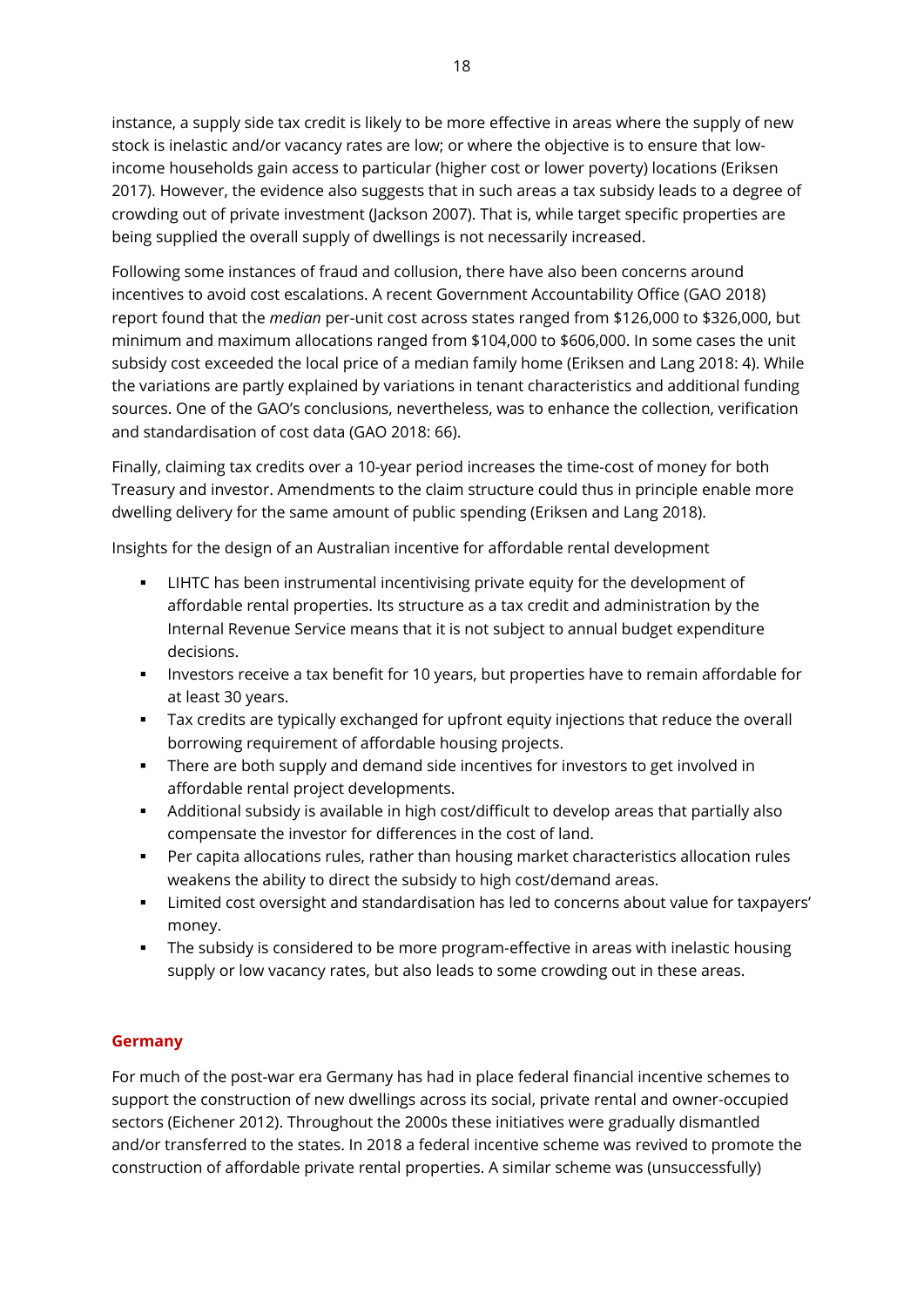proposed in 2016 to address the impact of high rates of international migration on the availability and affordability of rental dwellings. Before examining the incentive for private investment a brief digression into Germany's social housing sector follows as it involves both private finance and, ultimately, contributes to the stock of private rental.

Compared to many developed countries Germany has a large private rental sector. Security of tenure and general societal acceptance of private rental as a desirable form of tenure are important cultural determinants of this outcome (Kirchner 2007). However, Germany's timelimited social housing stock and, at least historically, favourable tax incentives for investment in private rental housing also contributed to growth and maintenance of the private rental sector.<sup>11</sup>

Unlike the tradition in many other countries, the German approach to social housing has always been of a time-limited nature. Historically landlords could access bricks and mortar subsidies for up to 80% for site preparation and construction costs (Kirchner 2007), although these have subsequently declined (Haffner, in Clark and Oxley 2017). In return for subsidies landlords were committed to house only eligible tenants (eligible tenants obtained an authorisation certificate); set maximum monthly rent equal to the operational expenditure; and remain at cost-rent for a period defined by negotiation, 45-50 years historically, but now declined to 10-25 years (Kirchner 2007, Haffner in Clark and Oxley 2017). However, once the commitment period expired properties became private rental properties, irrespective whether owned by a public or private entity. While, the transition of time-limited social housing into private rental housing has contributed to the size of the private rental sector in Germany, Kirchner (2007:96) observes that the share of private rental sector would be large also without the transfers that have taken place historically.

*Incentivising private capital:* the corner stone of the Germany's incentive for incentivising private investment in private rental, not necessarily affordable private rental, was a choice between a degressive depreciation allowance system and a straight-line depreciation structure.

Depreciation allowance serve both economic and public policy purposes. The economic rationale for a depreciation allowance is to accurately determine the income of assets. Costs associated with aging, wear and tear reduce the income generated by assets and can so be deducted from revenue to reduce the resulting tax liability. Straight-line depreciation provides a fixed annual deduction. In Germany this rate is 2% of depreciable construction costs per annum for real estate, the equivalent is 2.5% per annum in Australia.<sup>12</sup> Many countries, including Australia and Germany, use schedules of useful or economic lives to determine what the appropriate rate of deduction is per annum. With technological change in the building and construction industries, for instance the use of pre-fabricated units, modular construction etc, what is considered the useful or economic life of an asset is prone to change. The implied economic life of real estate in Germany and Australia, based on the above straight-line depreciation allowances, are 50 and 40 years respectively.

A degressive depreciation allowance recognises that costs and value related impact of wear and tear and interest payments is likely to be greater in the first years following completion of a new

 $\overline{a}$ 

<sup>&</sup>lt;sup>11</sup> The German definition of social and private housing differs from that in Australia in that all housing in receipt of bricks and mortar subsidies are considered social housing irrespective of ownership of these properties. For instance, properties owned by a municipal company is social as long as it receives a subsidy, but becomes private when the subsidy expires.

<sup>&</sup>lt;sup>12</sup> Depreciable construction costs exclude, for instance, land costs.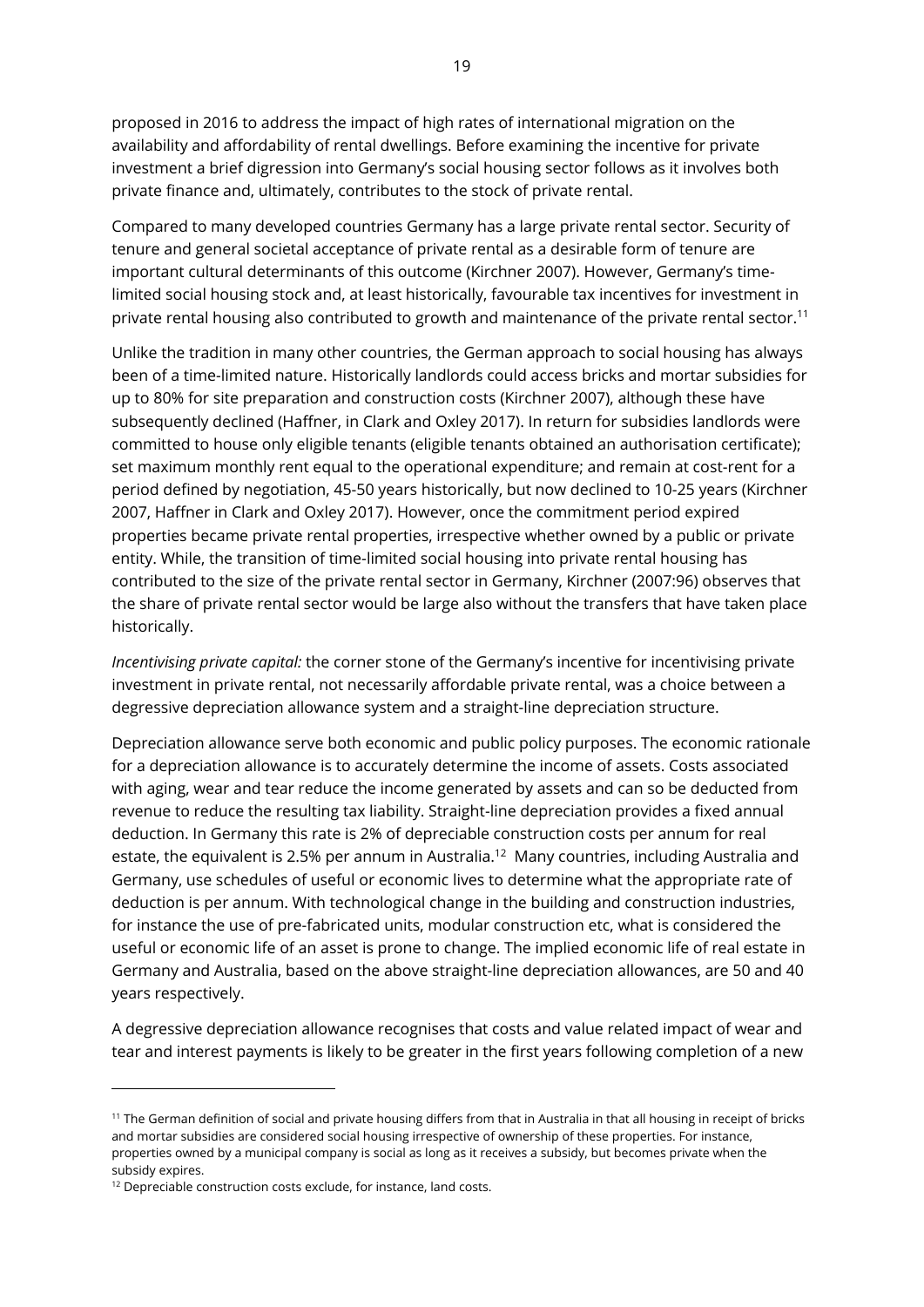building; similarly, the revenue generating capacity of an investment in rental property increases over time as a function of increases in rents. For instance, in Germany (in 2004) depreciation allowances allowed investors to deduct 4% of costs per annum for the first 10 years, 2.5% per annum for the next 8 years and 1.25% per annum until the end of the assets useful life (50 years) (Haffner *et al* 2009).

The changes in the depreciation rates broadly conform to estimates of life-cycle profitability of investment in rental housing in Germany (Eichener 2012). The lower (than the straight-line) depreciation rate in later years (when the profitability of the investment has increased) also has the effect of increasing tax receipts in later years. Thus, in part, the degressive system is one of postponing the tax liability of investment to more appropriately reflect the profitability profile of investments. From 1996 to 2006 a series of tax reforms gradually flattened Germany's degressive depreciation structure.<sup>13</sup> From 2006 onwards investors have only had recourse to the straight-line depreciation structure (Eichener 2012).

In addition to its economic role depreciation allowances are a means of incentivising capital formation. The economic rationale for a depreciation allowances is centred on the accurate estimation of income, it thus (aims to be) neutral with respect to what kind of investment takes place. However, given its impact on income accounting and firm's tax liability, changes in the depreciation allowance also has the effect of favouring one type of investment over another. Thus from a public policy perspective increasing the depreciation allowance of one type of real estate relative to another has the potential effect of making one type of real estate investment more attractive than another.

Changes to depreciation allowances are thus across a number of countries used as a substitute and/or complement to tax credits to favour investment in 'socially desirable' forms of capital formation (such as real estate). The effectiveness of a depreciation allowance is, however, premised on how responsive the tax liability of a firm is to changes in this allowance. For instance, the favourable tax treatment of charities and NfPs in Australia and the USA reduce the financial benefit of this type of incentive. In both of these countries the depreciation allowance associated with investment in affordable housing is passed on to equity partners through limited partnerships, limited liability companies or special purpose vehicles (SPV).

In October 2018 the German government revived elements of the degressive depreciation system to incentivise affordable private rental. This was part of a suite of housing policy announcements to address a housing shortage and increasing rents (DB 2018). The objective of the policy is to incentivise 1.5 million new rental and owner occupied dwellings. Unlike the previous degressive system, the current act specifically seeks to incentivise affordable private rental.

- Investors can claim an accelerated depreciation allowance (ADA) of 5% per annum for four years, in addition to the standard straight-line depreciation allowance. Thus over the first 4 years of the project investors can claim depreciation costs equivalent to 28% of construction costs.
- To incentivise timely implementation the ADA is only available to projects seeking building permission between September 2018 and end 2021. To ensure that new build is then delivered by 2023 investors will no longer be able to claim the ADA after 2026. More

 $\overline{a}$ 

<sup>13</sup> From 7% to 5% in 1996 and from 5% to 4% in 2004 (Eichener 2012).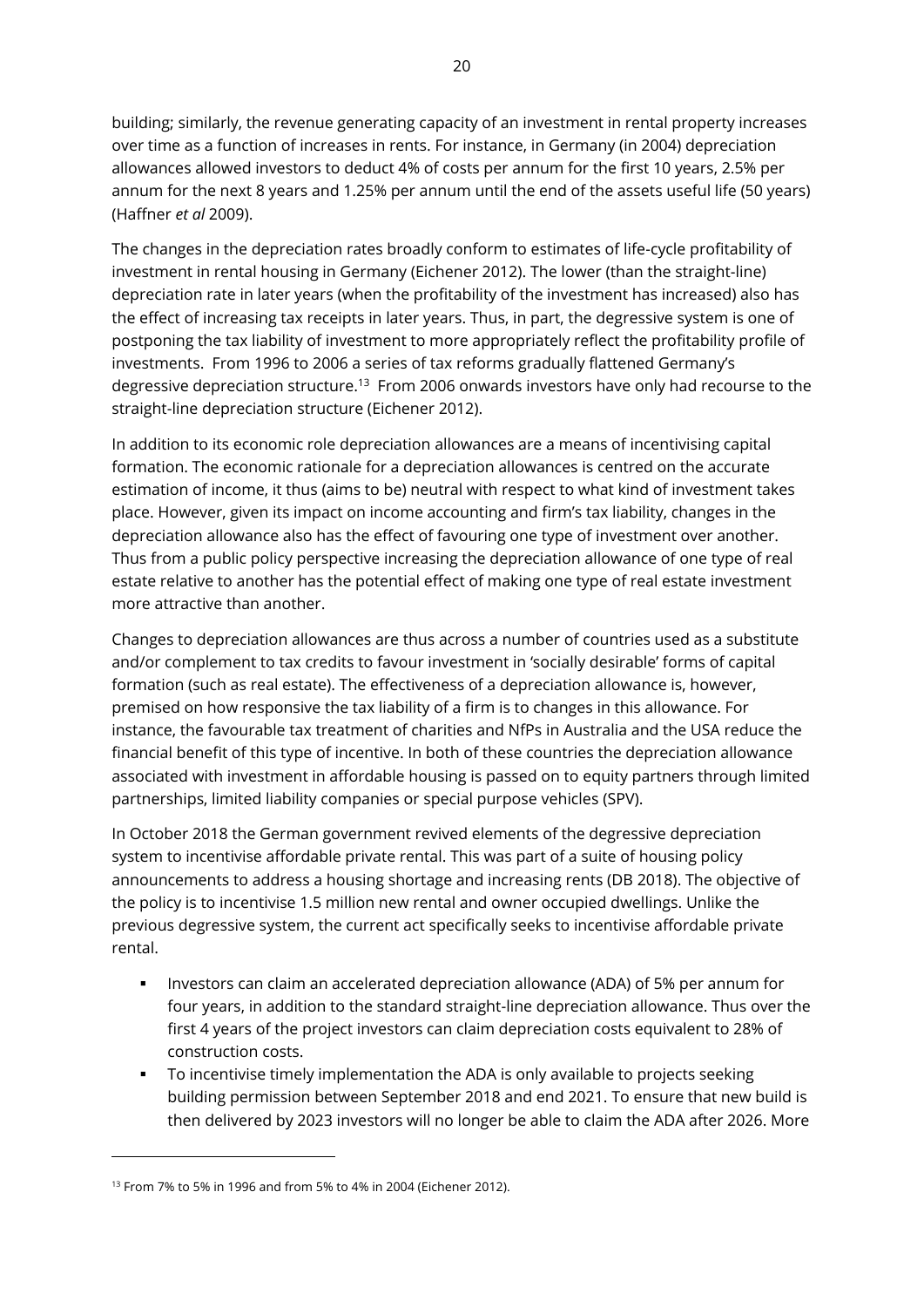generally, the time-limited nature of the incentive is in line with German market intervention principles where state intervention is intended to correct, rather than permanently substitute, for the functioning of the market (Haffner *et al* 2009).

- To incentivise affordable rental properties the claimable ADA is capped at €2,000 per m2 (construction and acquisition costs, excluding land), provided total construction and acquisition costs do not exceed €3,000 per square meter. Properties must have a minimum living space of 23 square meter, and be suitable for independent living (own kitchen, bathroom and toilet). There is no rent ceiling or threshold, the incentive thus envisages that a supply effect will limit developer price setting.<sup>14</sup>
- The ADA is claimable for new build and conversion of existing buildings into affordable rental properties.

*Length of affordability period:* Subsidised properties have to be rented for a period of 10 years to avoid clawback of the tax alleviation. There is, however, no rent ceiling or explicit definition of what constitutes affordable. The inclusion of a rent ceiling was discussed and rejected. There is in principle little to stop developers charging an unaffordable rent for newly developed properties. Although the legislation envisages that the claimable and total construction and acquisition costs ceilings will result in properties of moderate standard, there are parts of Germany where properties of moderate standards also remain unaffordable to low and moderate-income households. Instead, the incentives envisages that a supply effect will limit developer price setting (DB 2018).

*Location of properties in high land value/demand areas and value for money:* The exclusion of land cost from the accelerated depreciation allowance reduces the incentive for new build in high land value/ demand areas. Land values and acquisition costs in inner city locations are, as is typical in Australia, often higher and there is considerable variation in construction costs across Germany, from approximately €1,300 (Niedersachsen) to €2,000 (Bavaria). A critique of the ADA is therefore that it is likely to be less effective in areas experiencing demand growth and, potentially, incentivise higher value properties in low demand areas (Michelsen 2018).

The key provision in the legislation to cater for additional affordable rental properties in higher demand areas is the applicability of the ADA for conversion of existing property into affordable rental (DB 2018).

Provisions are also made for the evaluation of the incentive. The legislation is clear about the (rather simplistic) objective – incentivise the construction of an additional 1.5 million rental and owner occupied dwellings (DB 2018). It is suggested that the comparison of ADA case numbers in relation to historic building activity at regional level will provide evidence of any additional

-

<sup>&</sup>lt;sup>14</sup> Using a direct grant system, rather than tax credits or preferential depreciation allowances, Norway too has design regulations in place to limit the market value of supported properties. Grants are available for new construction, purchase of existing properties and rehabilitation/ redevelopment of properties for affordable renting (Husbanken 2018). Grants are provided on per square meter primary living basis, where primary refers to specific elements of dwellings such a bedrooms, hallways etc. Maximum size (80 square meter) and grant regulations are in place to incentivise affordability. Grant regulations further vary by geography. For instance, the 2018 grant level per square meter in Oslo is Norwegian Kroner (NOK) 17,200, NOK 10,500 in Bergen and NOK 6,000 in non-urban or smaller urban areas (Husbanken 2018). Variations in grant levels reflect variation in housing market conditions. Properties receiving grants are subject to a service agreement between the owner and the local authority or a public health authority. The public agency obtains the exclusive nomination rights for 30 years. Grants are written off at a rate of 3.3% per annum. Grants are clawed back at the same rate where properties are found not to conform to affordability criteria, stipulations in the service agreement or Norwegian law. For instance, if the property is sold or rented at commercial rates after 10 years the owner is liable for the return of 66% of the grant.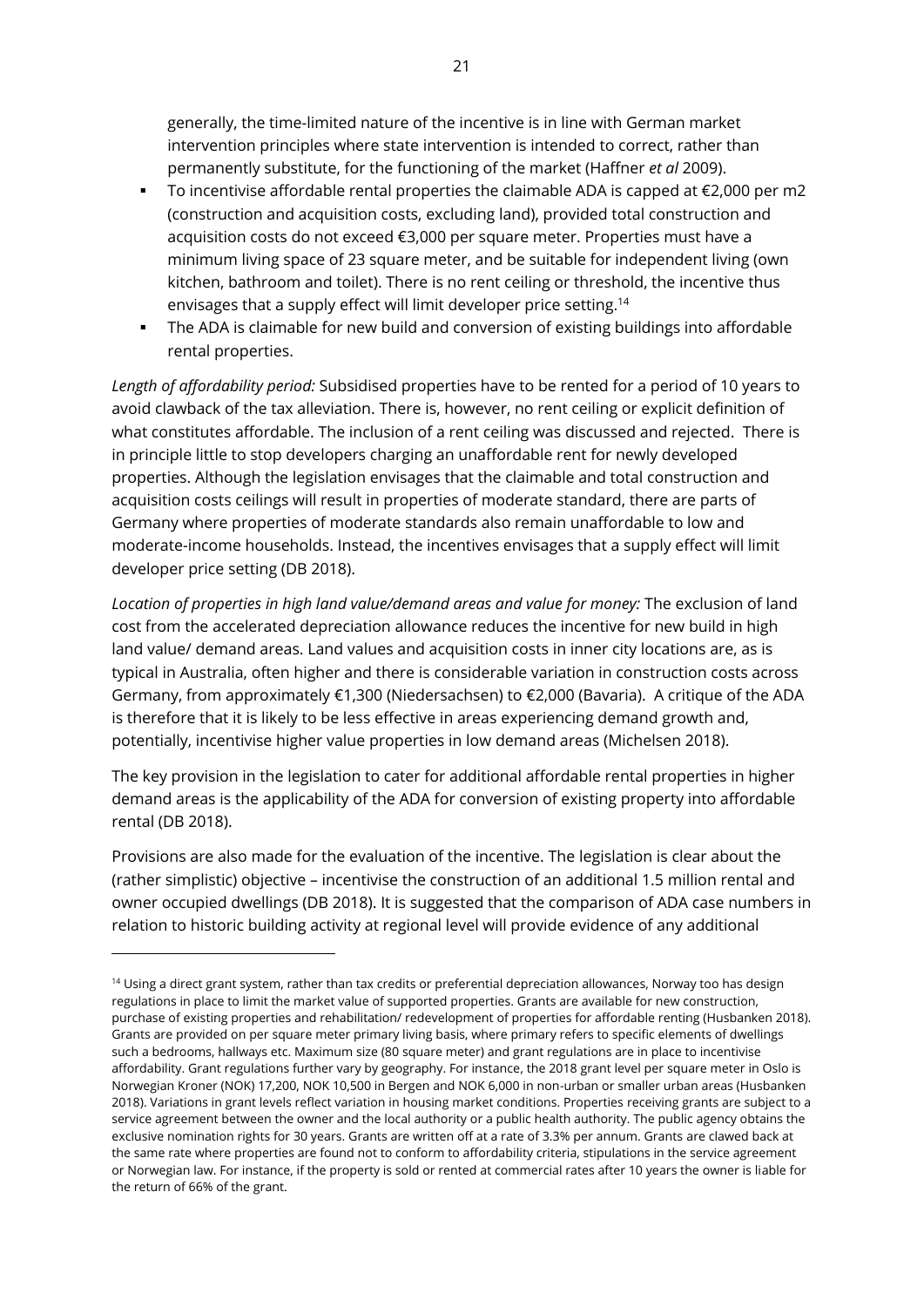building activity (DB 2018). A concern is, however, that it is land restrictions in inner city locations that hinder increases in building activity in some high demand/land value areas, rather than the availability of finance or willing investors (Michelsen 2018).

Insights for the design of an Australian incentive for affordable rental development include:

- Depreciation allowances fulfil both economic (measurement of income) and public policy objectives (preferential treatment for desired outcomes). The historic growth of Germany's private rental sector was, in part, a function of attractive tax treatment.
- A degressive depreciation allowance can be aligned with the profitability trajectory of real estate investment and so increase the investment attractiveness for investors, but also offset foregone tax revenues by shifting the tax profile.
- Compared to a tax credit system a depreciation allowance does not provide the same dollar-for-dollar incentive to investors. The value of the incentive is thus partly a function of a business' own expenditure profile and economies of scale.
- Restrictions on claim periods can reduce implementation and delivery time.
- A time-limited affordability period (or use) can provide an incentive for investors to reduce potential quality gaps between affordable products and market products. Restrictions on qualifying construction and acquisition cost levels can provide additional insurance against gold plating.
- Flat-rate upper thresholds and subsidy levels provide less incentive for investors to develop affordable rental properties in high demand/land value areas.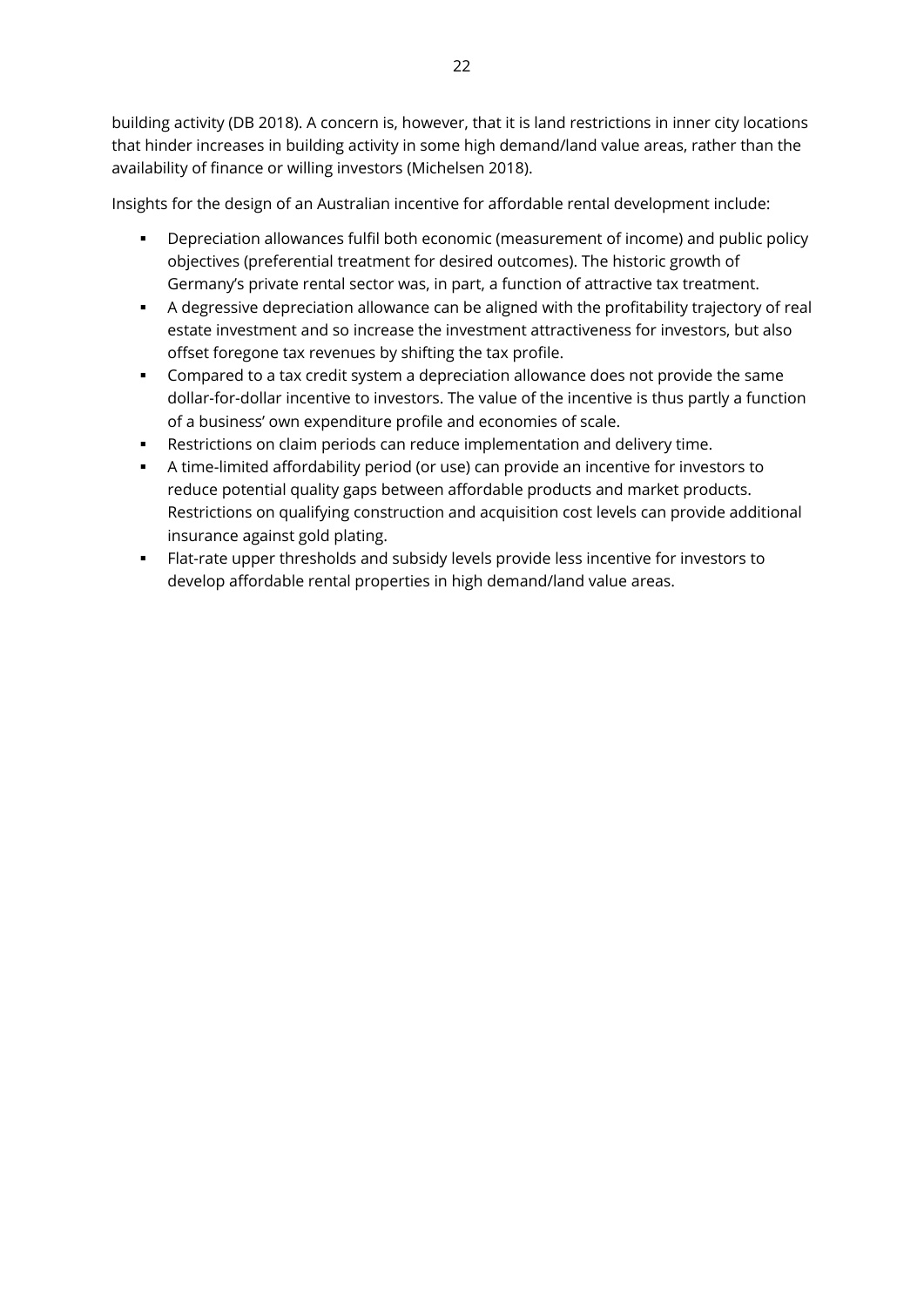# <span id="page-22-0"></span>**Section 3 – Blueprint for Affordable Housing Infrastructure Booster**

*NRAS provided an important innovation in the Australian affordable housing policy space. It provided a vehicle for leveraging private investment and capital into the provision of affordable rental housing and initiated considerable learning and capacity evolution amongst investors, not for profit and for profit housing providers. This provides an important platform from which to develop the Affordable Housing Infrastructure Booster. A key lesson from NRAS, and international experience, is that any policy of this type will require ongoing, ideally permanent, political support and leadership (Rowley et al 2016).*

Affordable housing is increasingly recognised as part of the infrastructure that underpin urban productivity and liveability and the ability to meet future population growth and social justice objectives (Maclennan *et al* 2015, IA 2016). However, the levers – financial and policy – to support an affordable housing infrastructure plan are fragmented and small scale. Moreover, housing policy development is a multi-stakeholder process that requires state and local government involvement, as well as housing developers and operators and finance.

AHIB is explicitly based on a recognition that the Commonwealth also is a partner in this process. AHIB is thus not intended as a substitute for state and local government policy, but a compliment – a booster – to enhance and unlock the provision of affordable rental housing. Existing Commonwealth initiatives, such as NHFIC's Affordable Housing Bond Aggregator, National Housing Infrastructure Fund or the Commonwealth Rent Assistance, and State level policies, e.g. SAFH and SHGF, should work in conjunction with AHIB. Similarly, AHIB should complement and enable planning policies and reforms, such as inclusionary zoning and density bonuses. A strength of NRAS was the ability to combine with subsidies and support from multiple sources (Rowley *et al* 2016, Randolph *et al* 2018).

# **Principle 1:** *AHIB should complement existing and emerging initiatives in order to reflect the joint interests that levels of government, private/NfP sectors and investors may have in promoting affordable rental housing***.** *For this reason, it does not seek to address the entire (gross) funding gap in affordable housing provision in isolation.*

AHIB also recognises that housing markets economically and financially are complex and that any Commonwealth, State or Local government policy intended to address affordable rental provision suffers from inadequate access to information about precisely what incentive is required to overcome the financing gap in affordable (and social) housing in order to unlock new supply. For instance, while the AHWG (2016:14) identifies a general financing gap of 35% for the provision of affordable rental housing, this gap will vary across housing typology, land costs and local rental levels. It also varies by access to additional forms of support and the cost of finance.

Table 1 illustrate the impact of variations in land and construction costs as well as rental levels on the financing gap, subsidy requirements and profitability. The modelling is based on a buildto-rent model where the gross financing gap is the residual of project costs that are not financed from expected rental income and applicable NHFIC prudential standards and the net financing gap is the remainder after additional equity injections and impact of other policy instruments are accounted for.

As a starting point the illustrations in Table 1 apply the AHIB methodology to the *gross* financing gap. In practice, and in keeping with Principle 1, the actual boost provided would be based on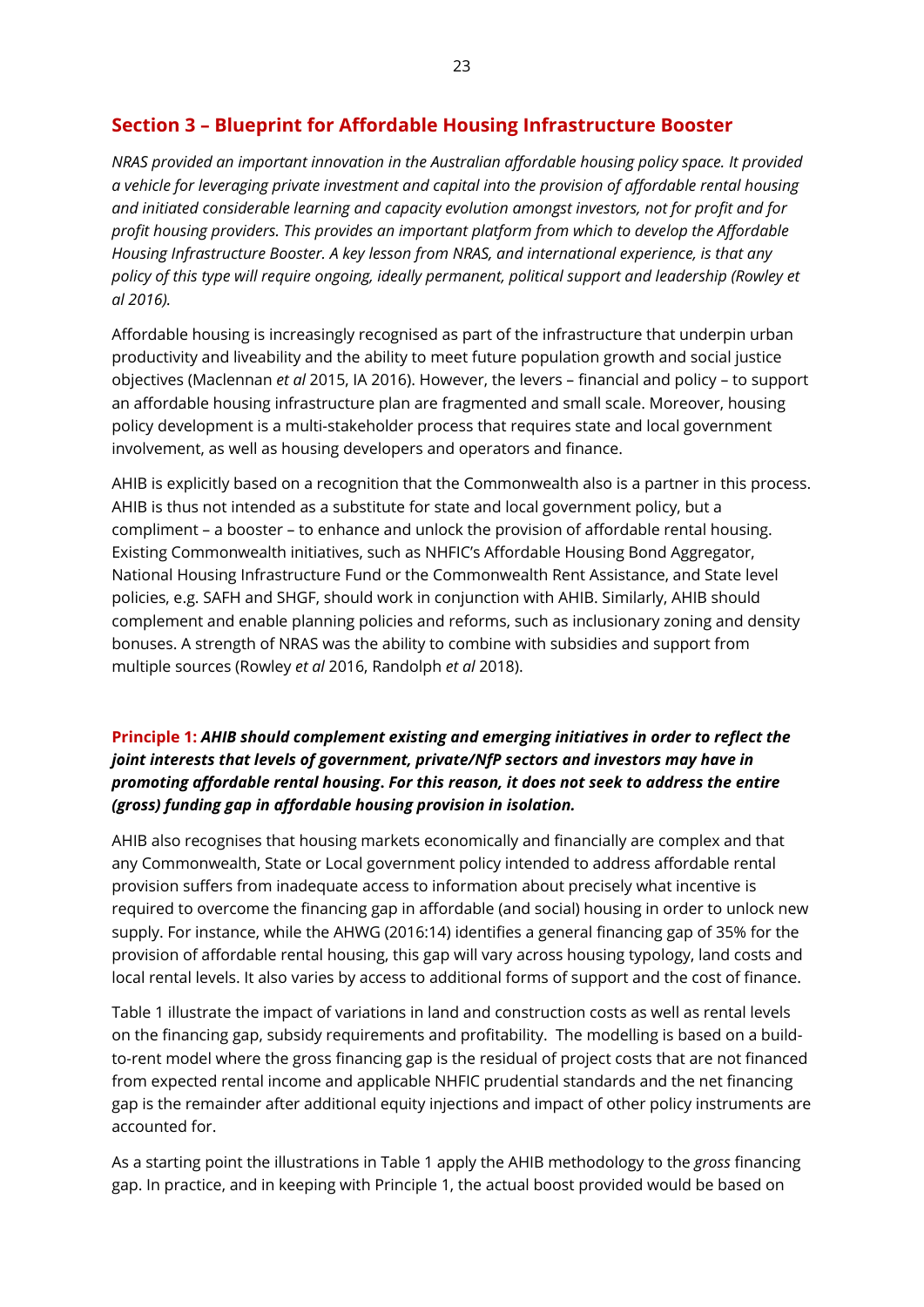the *net* financing gap. That is, the financing gap that remains after other equity investment (including land) and policy initiatives are accounted for. Variation in the assumptions are discussed below and illustrated in Appendix 1.

Borrowing requirements are financed via NHFIC's bond aggregator and topped up with mezzanine loans where necessary. In Table 1 housing output is fixed with financing gap, subsidy requirement, disposals and profitability adjusting to variation in area specific land and rental values. Land and rental values are based on representative Melbourne and Sydney low, medium and high values. Construction cost varies by housing typology.

|                                             | Low land/ low | Medium land/ | High land/ |
|---------------------------------------------|---------------|--------------|------------|
|                                             | rent          | medium rent  | high rent  |
| Project cost                                | \$32.4mln     | \$38.1mln    | \$48.4mln  |
| Gross financing gap                         | 49%           | 39%          | 35%        |
| Project boost (where credits traded for     | \$15.7mln     | \$15.0mln    | \$16.9mln  |
| equity)                                     |               |              |            |
| Average annual tax credit                   | \$19,800      | \$18,900     | \$21,300   |
| Tax credit as a share of rent rebate, total | 173%          | 130%         | 116%       |
| per dwelling                                |               |              |            |
| Annual boost as % of project cost (100      | 6.1%          | 5.0%         | 4.4%       |
| properties)                                 |               |              |            |
| Stock remaining after debt settlement       | 77%           | 74%          | 73%        |
| NPV Operating cash flow                     | 17%           | 13%          | 10%        |
| Meets NHCIF ICR requirement                 | Yes           | Yes          | Yes        |

| Table 1 Adjustable annual booster: variations across low-high land and rent areas over 20 years |  |
|-------------------------------------------------------------------------------------------------|--|
|-------------------------------------------------------------------------------------------------|--|

*Assumptions*: Development of 60 1-bdr, 30 2-bdr and 10 3-bdr dwellings in a low-rise style. Construction costs assumed the same in each locality. Drawing on NHFIC funding for loan-to-value ratios below 50% and with an interest coverage ratio of at least 1.25. Financing cost at 3.99% NHIFIC and 7% for any mezzanine/additional borrowing requirements. Land values and construction costs are Melbourne and Sydney averages. Rental levels are based on 74.99% of median rents in Melbourne (June) and Sydney (September). **No assumption is made that discounted median rent levels are affordable to low and moderate income households at conventional (30%) standards.** Subsidy structured as a 10 year tax credit discounted (5%) to the present value of the financing gap. Rent inflation assumed at 2.5% per annum, CPI at 2% per annum, annual property value increase 2.2% and discount rate for NPV 5%. Disposal value in medium and high rent areas assumed to be 10% and 20% higher than in low rent areas.

*Source*: Land values and construction costs are sourced from Lawson *et al* (2018). Melbourne and Sydney rents are sourced from DHHS (2018) and FACS (2018), respectively.

Table 1 highlights a number of important lessons for developing AHIB. Firstly, the financing gap is sensitive to variation in rental levels. Lower local rents reduces the ability to service borrowing costs. Moreover, lower rents are associated with a higher ratio of tax credits to obtained rent rebates for low and moderate-income households Secondly, higher annual tax credit boosts do not necessarily imply deeper proportional support or higher levels of profitability/cash generation. Requirements to address the funding gap and boost project viability will vary from project to project. Thirdly, rules around disposal of properties can reduce the financing gap further, but is contingent on local housing market characteristics.

Profitability for investors and the cost to the public sector thus varies across space. The scenarios in Table 1 likely exacerbate this variability (for instance, they are based on a 20% discount of representative median rents rather than rents affordable to low and/or moderate income households), but nevertheless serve to illustrate that, precisely what incentive is required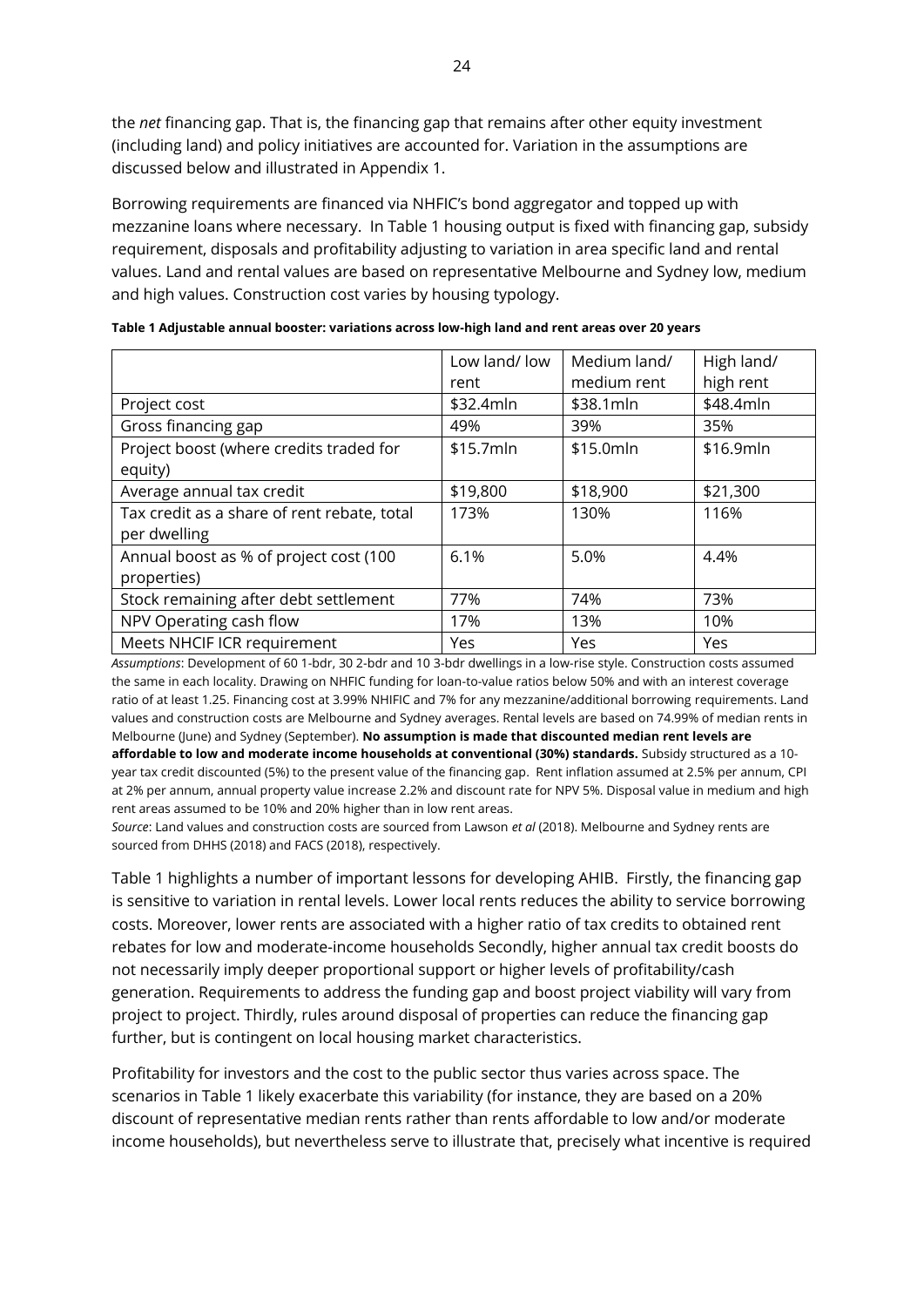to unlock each project is not straight forward and requires significant project specific inputs. Managing such a process may be time consuming and informationally sensitive.

**Variation 1 – additional equity injection**: In keeping with Principle 1 AHIB intends to compliment other public and private sector mechanisms of delivering affordable housing. It provides a boost to ensure financial viability. In practice, therefore, the level of tax credits provided would be lower than those illustrated in Table 1. Table A1 (Appendix 1) illustrate the impact on the tax credit level where land is leased from the public sector at a nominal cost of \$1 reducing the land acquisition and site preparation costs by 75%. The average annual tax credit (cost to public sector) declines substantially, particularly in areas with higher land cost and rent levels (note caveat to Table 1 about affordability assumptions). In the medium land cost/medium rent scenario the average annual tax credit to the investor declines from \$18,900 to \$10,000. The results in Table A1 are produced to replicate the financial outcomes in Table 1 (which differ across the scenarios); as with Table 1 the required boost is highly sensitive to variation in rental levels and land costs. In Table A2 the low and high land/rent scenarios are further adjusted to replicate the medium land/rent scenarios projects' cash flow value after 20 years. This reduces the tax credits (and boost) provided to the low land/rent scenario and increases the tax credit to the high land/rent scenario.

*Importantly, operating AHIB on a net financing gap basis also has the potential to reduce the total foregone public revenue (tax credits) below the total rent rebate achieved for low and moderateincome households. This is illustrated in the medium and high land/rent scenarios. In the low land/rent scenario the ratio of tax credits to rent rebate is substantially reduced to 1.26:1.* 

The key point illustrated by the scenarios in Table A1 and A2 is that a public policy intended to incentivise institutional and private sectors investment (in affordable housing) across a range of housing market and state/local government contexts needs to adapt to adapt to project specific inputs and financial outcomes. This is best achieved by asking developers/investors to tender for the required boost, rather than a priori determining levels of support.

**Variation 2 – flat rate incentive:** A flat rate form of incentive eases the informational requirements and could, in principle, allow the remaining actors to adjust to given levels. However, a flat rate incentive makes it more difficult to address variation in land costs, rental levels, and project specific inputs/financial outcomes. Table A3 illustrates the outcomes of a fixed annual tax credit (\$15,000) for 10 years, provided as an upfront equity investment. As in the other scenarios, the tax credit received by investors is adjusted for the time value of money over 10 years. Under this policy the low and medium land/rent scenarios meet prudential lending standards, but the high land/rent scenario does not. Conversely, if the policy is a fixed proportion (35%) of project costs then the low land/rent scenario no longer meets prudential lending standards, whereas the medium and high land/rent scenarios do – but with varying financial outcomes (Table A4).

*If applying the fixed rate \$15,000 annual tax credit for 10 years as an operational subsidy the borrowing requirements of the affordable housing project increases substantially. Without any other form of equity injection the financing requirement increases to some 95-100%, depending somewhat on type of housing provider. On a like for like basis (with the here modelled scenarios) such an approach would no longer meet prudential lending standards associated with NHFIC for any of the land/rent scenarios. This is consistent with Lawson et al's (2018) work showing that upfront capital contributions generate better outcomes than operational subsidies.*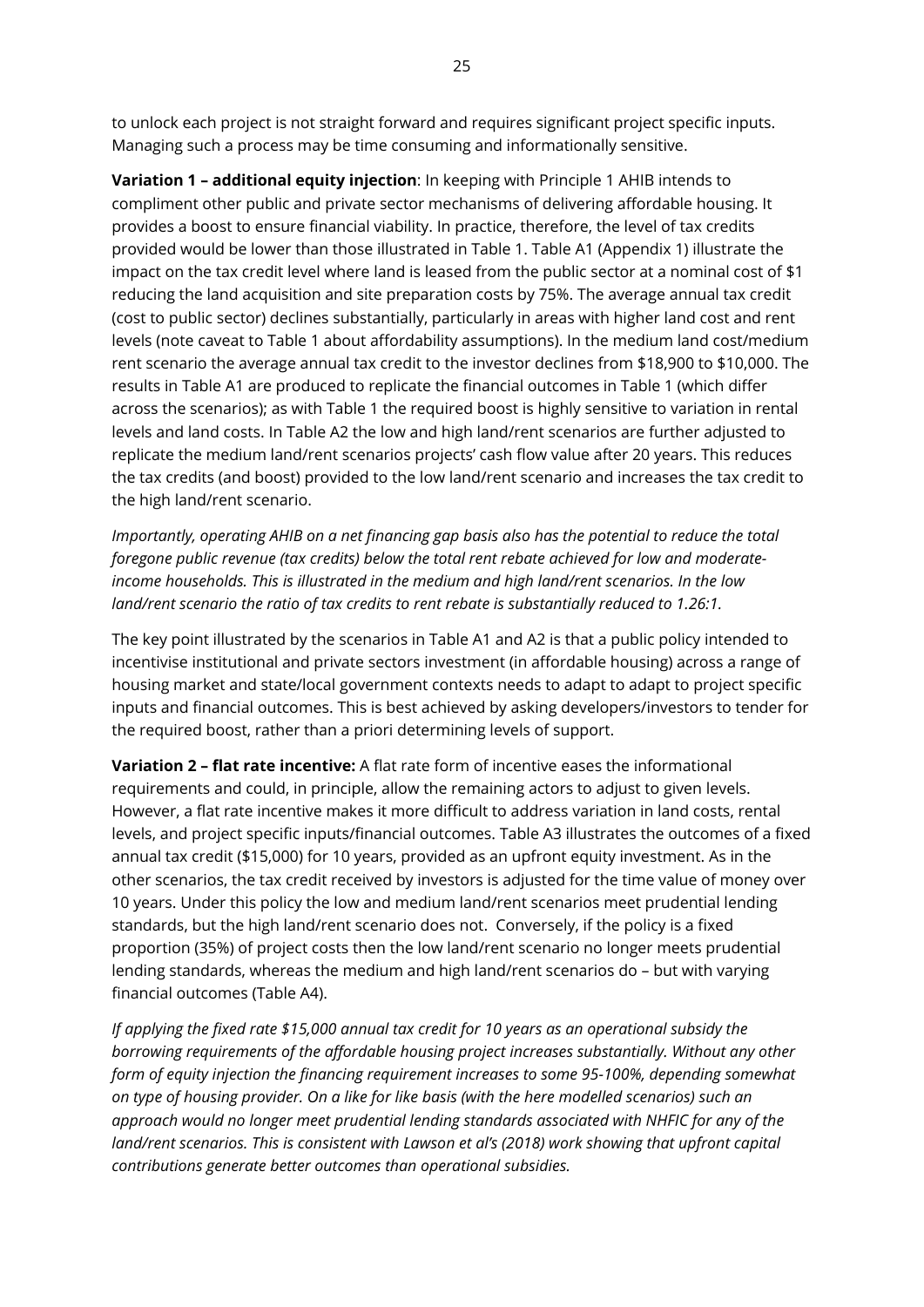The key point illustrated by the scenarios in Table A3 and A4 is that flat rate incentives struggle to equalise variation in investment attractiveness generated by differences in local housing market and policy contexts. Because of differences in financial outcomes, the reliance on additional forms of project support (including public policy, additional equity, and stock sale) will differ across the projects.

**Principle 2:** *AHIB should aim to boost the development viability of affordable housing projects that would otherwise not take place. Since what is required for each project to be viable is a function of multiple factors (including land, local rents, finance, additional support and the internal economies of firms and partnerships), the boost provided should be responsive to how these factors affect project bottom lines. AHIB is therefore geared to boost the project specific financial characteristics against prudential lending and return standards for each affordable housing project, but also setting thresholds, related to the net financing gap, for assessing tax credit tenders.* 

A key issue for public policy to consider is the targeting (or identification) of projects to be boosted. The scenarios illustrated above – both the adjustable and fixed rate approached – display variation in project outcomes. Moreover, one of the lessons from LITHC is that even complicated (flat-rate approaches) such as the 30% and 70% subsidies levels can incentivise questionable (rent seeking) outcome that reduces the efficacy of the policy in terms of boosting the supply of affordable housing.

This is illustrated in Figure 1, which shows a market for affordable housing capital and resulting housing (quantity) output. The demand curve for affordable housing capital slopes downward (the higher the price of affordable housing capital, the lower the demand) and is the marginal product of capital, i.e. in this case the additional income generated by an increase in affordable housing. The supply curve is the marginal cost of capital, or the user cost of capital. Where the cost of capital (supply) is greater than the marginal product of capital (demand) the income produced would be insufficient to pay the interest (cost of capital) for the additional stock (this is the financing gap). The intersection of marginal cost of capital and marginal product also determine the rental levels required to service the cost of developing an affordable rental housing project. A subsidy, or equity injection, reduces the cost of capital by reducing the borrowing requirement. The efficacy of the policy, however, depends on how well it is targeted (Jackson 2007).

Panel A illustrates that inappropriately designed or targeted public incentives have limited longer-term affordability impacts. In Panel A, the public subsidy is allocated to projects that likely would be delivered anyway, a crowding out effect takes place. The resulting dwellings can be made available to lower income households for the prescribed period, but the new supply has little impact on the affordability levels in the longer term. There is no additional supply and developers can revert to market pricing.

In Panel B the incentive is allocated to marginal projects – that is projects that without the availability of a booster would not be supplied on terms that are attractive to investors (they would have other more attractive investment alternatives). The practical issue in Panel B is how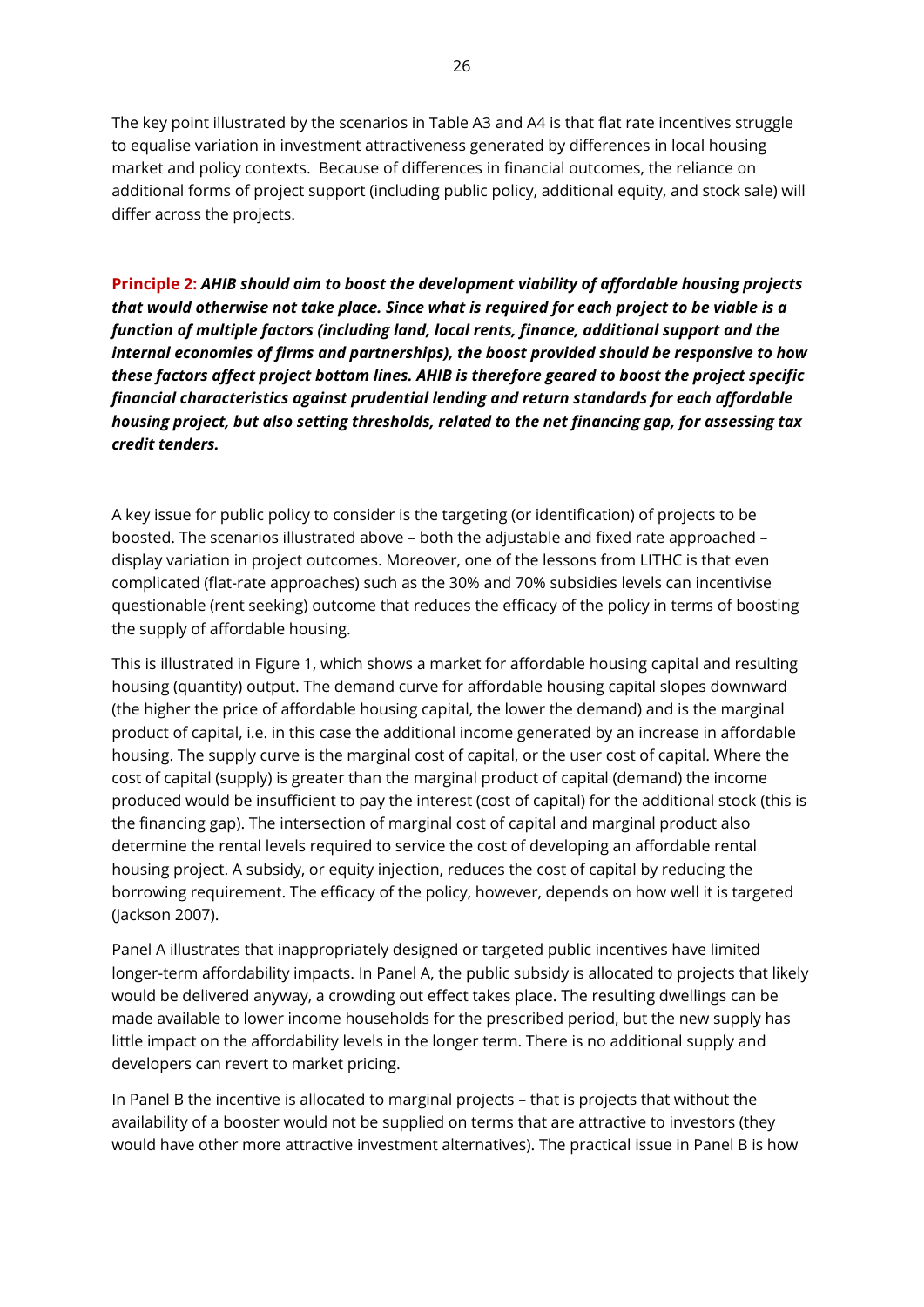to design a policy that aims to avoid a Panel A outcome and incentivise (more of a) Panel B outcome?

As illustrated in Table 1, project profitability outcomes differ spatially. One option is to provide a flat rate incentive – this will in some cases sufficiently address the funding and so allow developments to go ahead. In other cases the flat rate will be too low or too generous, resulting in no construction (or need for additional incentives) or rent seeking. Differentiated rates, say by geography, will address broad variations in these outcomes, but not locality or project specific variations in these outcomes.

**Figure 1 Impact of public policy on provision (quantity) of affordable rental housing**



Panel A: Crowding out

 $\overline{a}$ 

Panel B: Additional supply

*Note*: **Figure 1 illustrates the market for affordable housing capital and resulting housing (quantity) output**. The demand curve is the marginal product of capital; the supply curve is the marginal cost of capital. A subsidy reduces the marginal cost of capital. In Panel A a fixed subsidy is allocated to new developments in the inframarginal range. Q2 properties are affordable for a period, but no longer-term or overall market effect. To achieve an increase in supply to Q3 the subsidy would need to be allocated to all new developments, including rent seeking development. In Panel B the subsidy is allocated to marginal new developments – where the cost of capital without a subsidy makes the project financially non-viable. Here Q2-Q1 additional properties become financially viable. *Source:* Jackson (2007).

To mitigate these effects AHIB employs a number of measures. Firstly, to identify the required boost to achieve project viability AHIB works by inviting developers (or development partnerships) to tender for the necessary tax credits to achieve viability and acceptable rates of returns for investors. One objective of AHIB is thus to increase the supply of affordable housing by boosting the developmental viability of marginal projects.<sup>15</sup> Secondly, tax credit tenders are assessed against the net financing gap. This is intended to incentivise collaborative approached to project development and mitigate crowding out of state initiatives or private sector innovation. Thirdly, tax credit tenders are assessed against marginality thresholds, the upper levels of support beyond which a project would no longer be considered marginal to development. Additional work is required to establish the relevant thresholds (which are likely to vary across states and housing market contexts). This task could be carried out by an independent body, a national public body or the state level administrative body for AHIB.

<sup>&</sup>lt;sup>15</sup> It is acknowledged that allocation of support to marginal projects is not only related to identification of project specific information, but (perhaps just as much) also to implementation and administrator's perception of likelihood of success.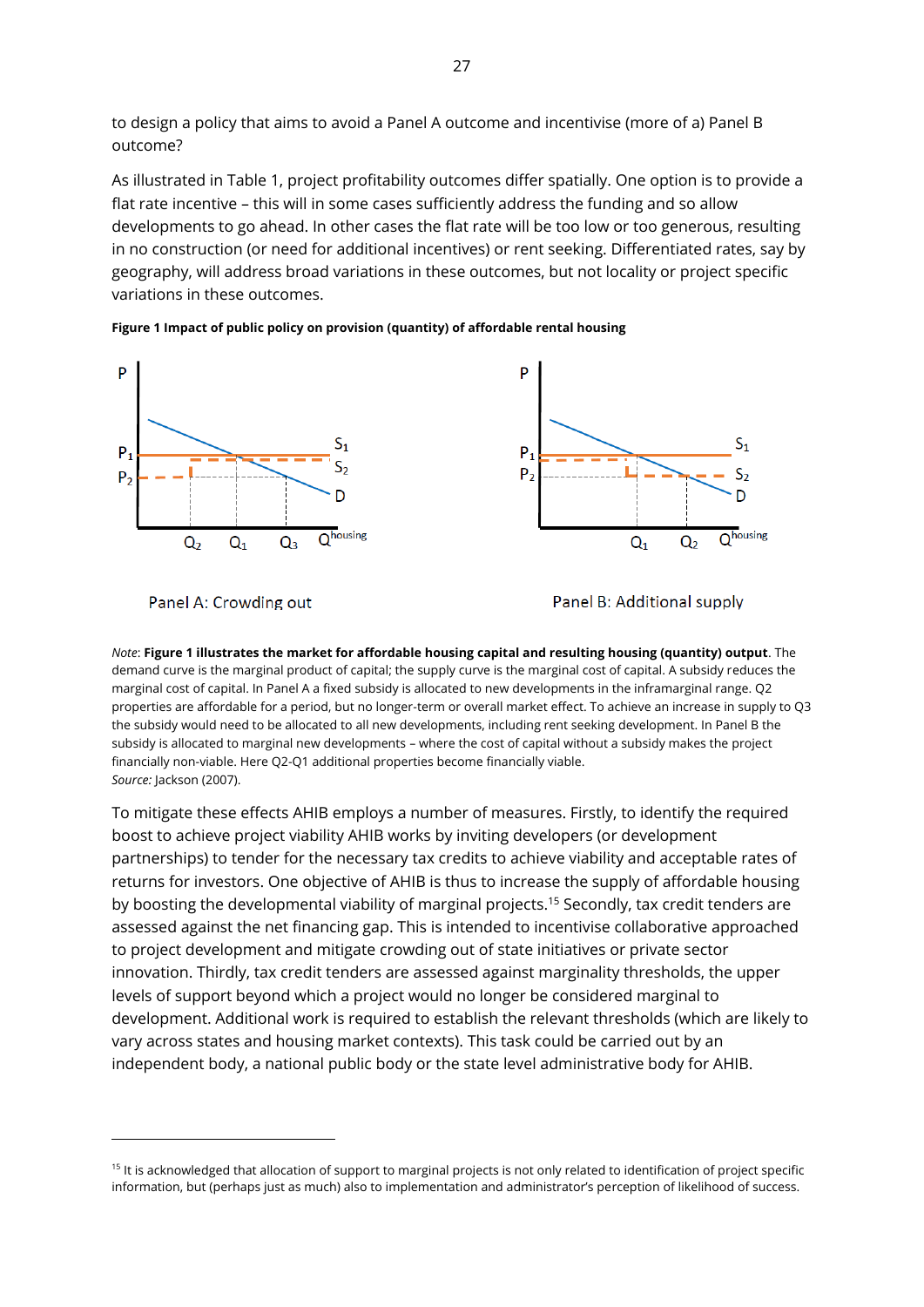## **Principle 3:** *Competition for tax credits is necessary to ensure value for public money, incentivise multi-stakeholder cooperation and enable refinement of public policy over time.*

It is envisaged that AHIB will take a number of years to embed itself; developers and investors will need time to establish partnerships, identify potential sites and engage with the different levels of government. The size of AHIB should therefore increase incrementally. For instance, Table 1 and AHWG suggests that the funding gap for affordable housing ranges from 30-50% in many cases. Taking these estimates as a starting point the total sum of tax credits that developers can tender for can be derived be specifying affordable housing supply targets.

Importantly, while initial marginality thresholds will be based on available housing and finance inputs, future thresholds can be derived from accumulated information through the tendering process. That is, AHIB will enable the collection of locality specific cost and development information over time. These in turn can assist the identification of the responsiveness of affordable housing supply to levels of support in different localities and so assist in ensuring value for public money. To achieve this a degree of competition is necessary. AHIB should therefore commence conservatively and be scaled up over time. If the initial supply targets (credit pool) is too ambitious and the number of tenderers is low then the competitive processes that enable identification of marginality thresholds will be weakened. The sum of tax credits might therefore be adjusted/confirmed after an expression of interest round and tailored to induce competition. At the same time an anticipated growth trajectory can be established.

Box 1 in the executive summary converts the 3 principles into a step-by-step summary of how the AHIB process works.

## **Note on direct and indirect forms of capital (equity) injections**

AHIB is based on a tax credit system that seeks to incentivise institutional and private sector investment in affordable housing. Like the LIHTC in the USA it provides an indirect vehicle for channelling upfront equity injections into affordable housing.

A tax credit means that there is no direct public expenditure (capital grant) associated with AHIB and no direct competition between expenditure on affordable housing and other forms of public expenditure. In the current Commonwealth public finance environment there is also no (direct) additional borrowing associated with AHIB.

However, AHIB does, as was the case with NRAS and is the case with LIHTC, introduce a 'middle man' in the provision of affordable housing. Lawyers, accountants, consultants etc engaged in the process of converting tax credits into equity generate an additional cost layer that, potentially, increases the cost to the public purse relative to a system of direct capital grant. As proposed AHIB accounts for some of these costs through the time value adjustment of tax credits over time, but it cannot be guaranteed that costs are fully offset. If not fully offset the result may be a reduction in the equity injection obtained by developers.

Incentivising institutional investment in affordable housing (and housing more generally) is, however, a longer-term ambition in Australian public policy that may generate additional benefits in terms of scale, assets and risk management.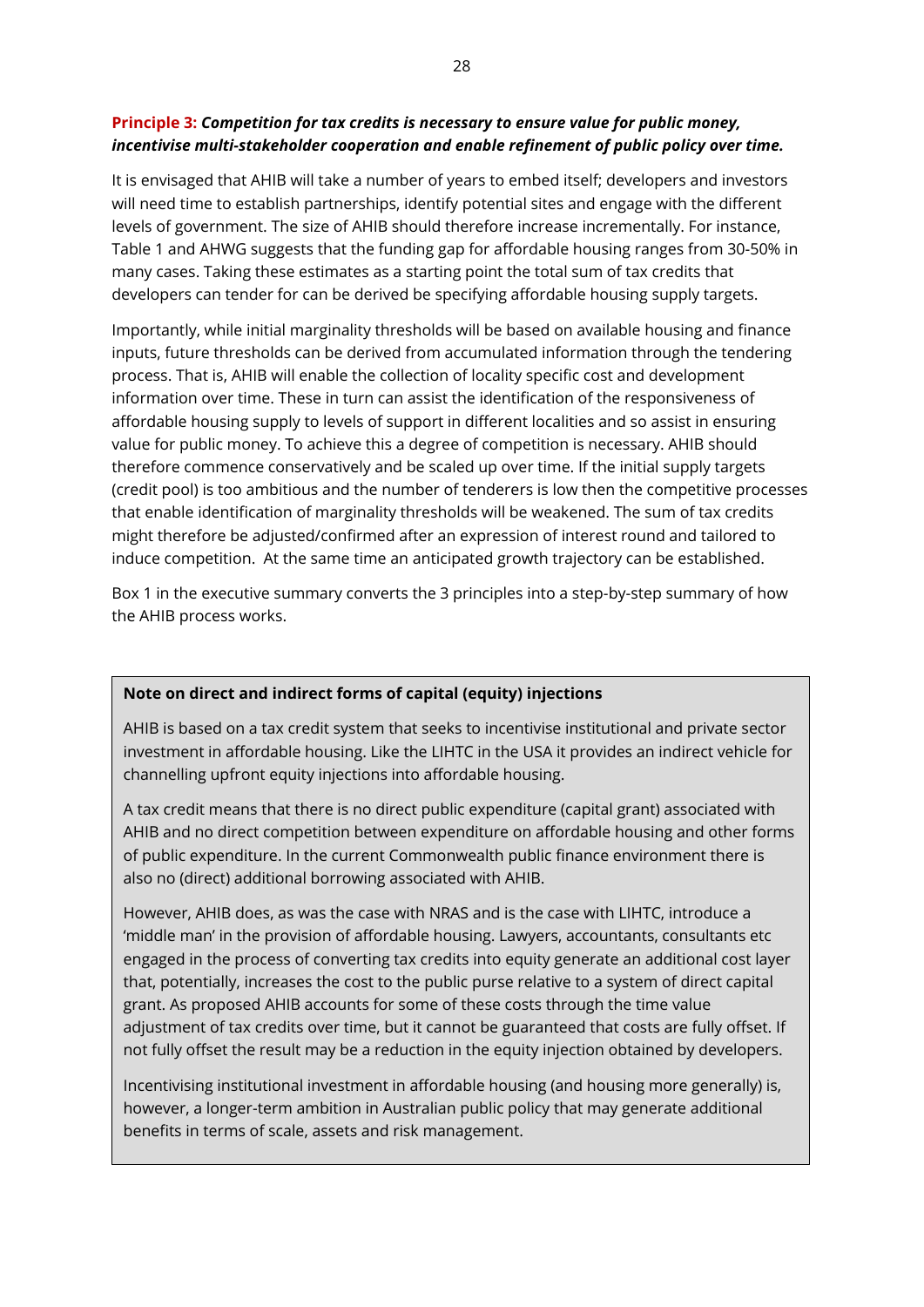## <span id="page-28-0"></span>**Eligibility**

The focus of AHIB is on housing outcomes rather than mode of ownership or governance and should therefore be accessible to not-for-profits and for profits alike. Additional criteria around disposal of properties can provide additional return on public investment.

Properties must be let to low and moderate income household at rents that are at least 20% below local rents, for a minimum period of 20 years. As an alternatively, a period equivalent to the longer of the tax credit period and any other preferential loan arrangements (such as NHFIC's AHBA) could be used to determine the affordability tie in period.

- To avoid some of the controversy around NRAS tenant eligibility criteria beyond income levels may be advisable. For instance, the Senate's Economics Reference Committee (ECR 2015: xxxi) recommended Queensland's NRAS policy as a model for additional control over access, including residency status. Additional eligibility criteria, however, are, in many cases, a matter of political expediency rather than fundamental housing market considerations.
- Thresholds for what constitutes low and moderate income households should vary by states and capital city/balance of state and could follow standards such as those already applied in some states: equivalised low income (50-80% of median income); equivalised moderate income (80-120% of median income).
- There should be no compulsion for tenants to leave AHIB properties if their income begins to exceed eligibility criteria. AHIB is intended as a vehicle to boost affordable housing infrastructure, not individual households. Therefore, the project itself is required to meet income eligibility criteria over time, rather than the individuals within them. To meet project income-eligibility criteria, income is calculated as an average across all tenants. The average income profile of tenants must thus meet the low and moderate income requirement. This may also lead to a greater mix of tenants over time, with higher income tenants making way for low, potentially very low, income tenants.
- Tenant incomes may be the product of earnings, or benefits + commonwealth rent assistance.
	- o Rents upon occupancy must be set at least 20% below local reference rents.
	- $\circ$  Annual rent reviews should take place to adjust for general changes in wages and income.

Development projects need to conform to (local) marginal-development thresholds (see below).

 To facilitate scale and reduce administrative costs a minimum number of dwellings per project should be imposed. Investors identified scale of operations as a co-determinant of ongoing innovation (Milligan *et al* 2013).

It is advisable that the state level administering body maintains an affordable housing register to facilitate access to AHIB properties, potentially other affordable housing options, and maintain transparency of access.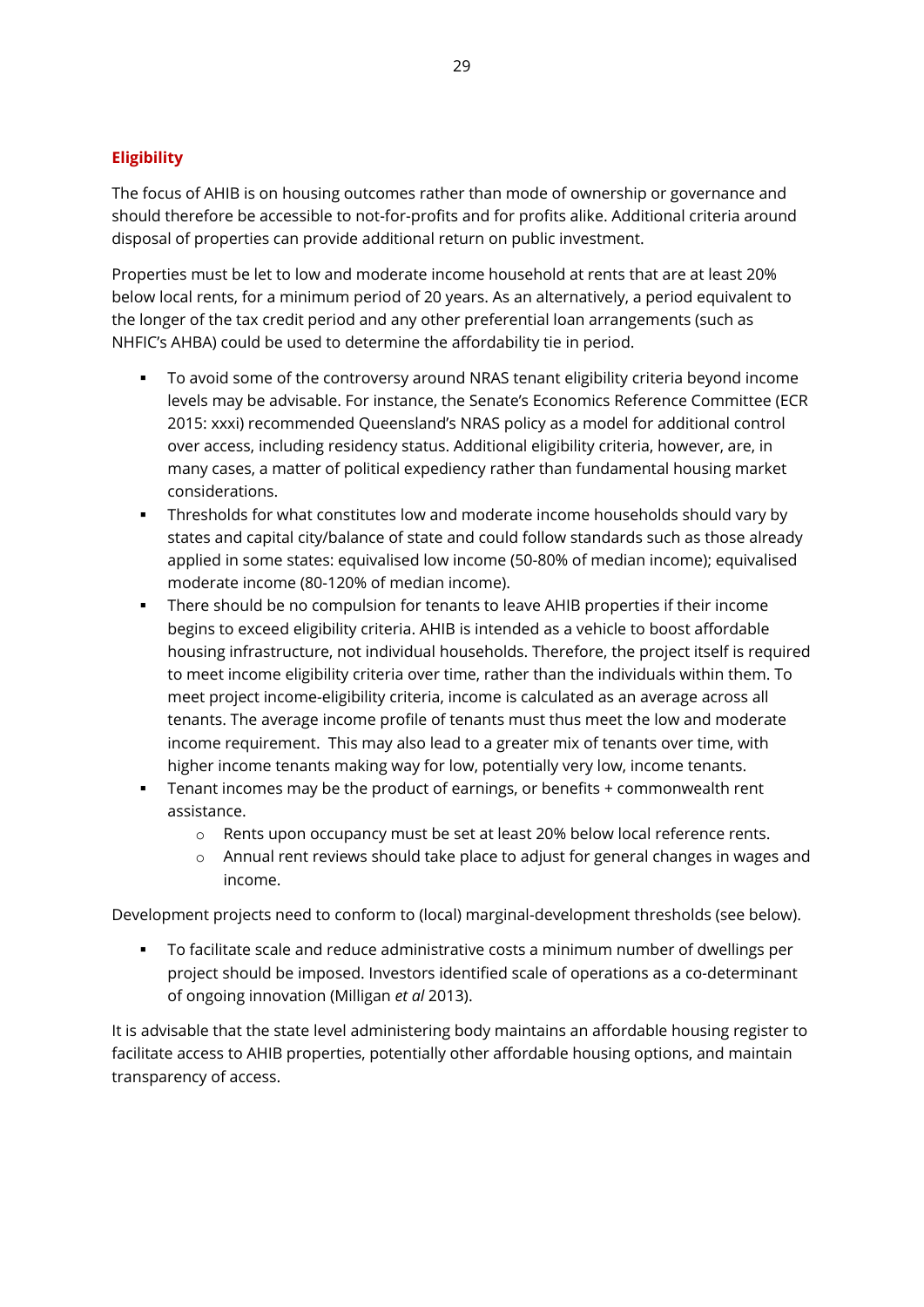#### <span id="page-29-0"></span>**Financial structure**

AHIB provides a flexible 10-year tax credit that should work in conjunction with other measures, such as NHFIC, state planning and land use policies, and the National Housing and Homelessness Agreement.

Tax credit/cash payment is set as a function of the project specific net financing gap and marginality criteria. The tax credit should be adjusted for the Treasury-set time-value of money to incentivise funding for equity investment and mitigate shrinking of project equity injections.

- The 10-year tax credit could be made claimable over 15 years in order to allow investors to maximise value of credit against expected future tax liabilities. Credit could also be claimable over less than 10 years at investors' request. This would generate a saving to the public. Credits claimed over more than 10 years should, however, come at no additional time-value adjustment.
	- o Additional flexibility can be ensured through direct and syndicated forms of investor participation.
	- $\circ$  To reduce investor risk premiums further AHIB should be tradeable. Trade in tax credits must, however, to be appropriately monitored to ensure continued compliance with AHIB objectives and enable clawback of credits where conditions are found not to be met.
- A flexible claim period can also be used as a means of incentivising timely deliver. Under the German ADA system there is a final year that the depreciation allowance can be claimed. A similar approach under AHIB would mean that successful tenderers would be given a final year for claiming tax credits that reflect the initial intended delivery date, plus 15 years. Delays in delivery would this reduce investors' flexibility.

AHIB is responsive to variation in land values, construction costs, rental values and access to additional means of financing new affordable housing supply. By tendering for tax credits on a project basis AHIB would be responsive to variation in housing typology and so more effectively align with housing needs and housing supply requirements. *Rather than the financial incentive conditioning the type of housing provided, the type of housing provided would condition the required affordability booster.* 

- Tax credit tenders should be assessed on a net financing gap basis in order to incentivise multi-stakeholder collaboration and avoid crowding out of other public or private initiatives. Marginality thresholds (upper level at which a project is deemed supportable by the Booster) and value for money indicators should further determine evaluation of bids.
- Marginal thresholds can be calculated as the per cent of total project cost or construction costs. The latter is the approach taken in the USA and Germany. However, neither of these approaches are effective in directing investment to higher land value/rental areas as the value of tax incentives are greater in lower land cost areas. The AHIB methodology can be applied to either approach. It is, however, recommended that thresholds are related to total project costs to better address variation in land values and incentivise use of land related planning and policy tools.
- Benchmarks for what is considered a marginal development project should be set relative to prudential lending criteria and acceptable investment returns. The benchmark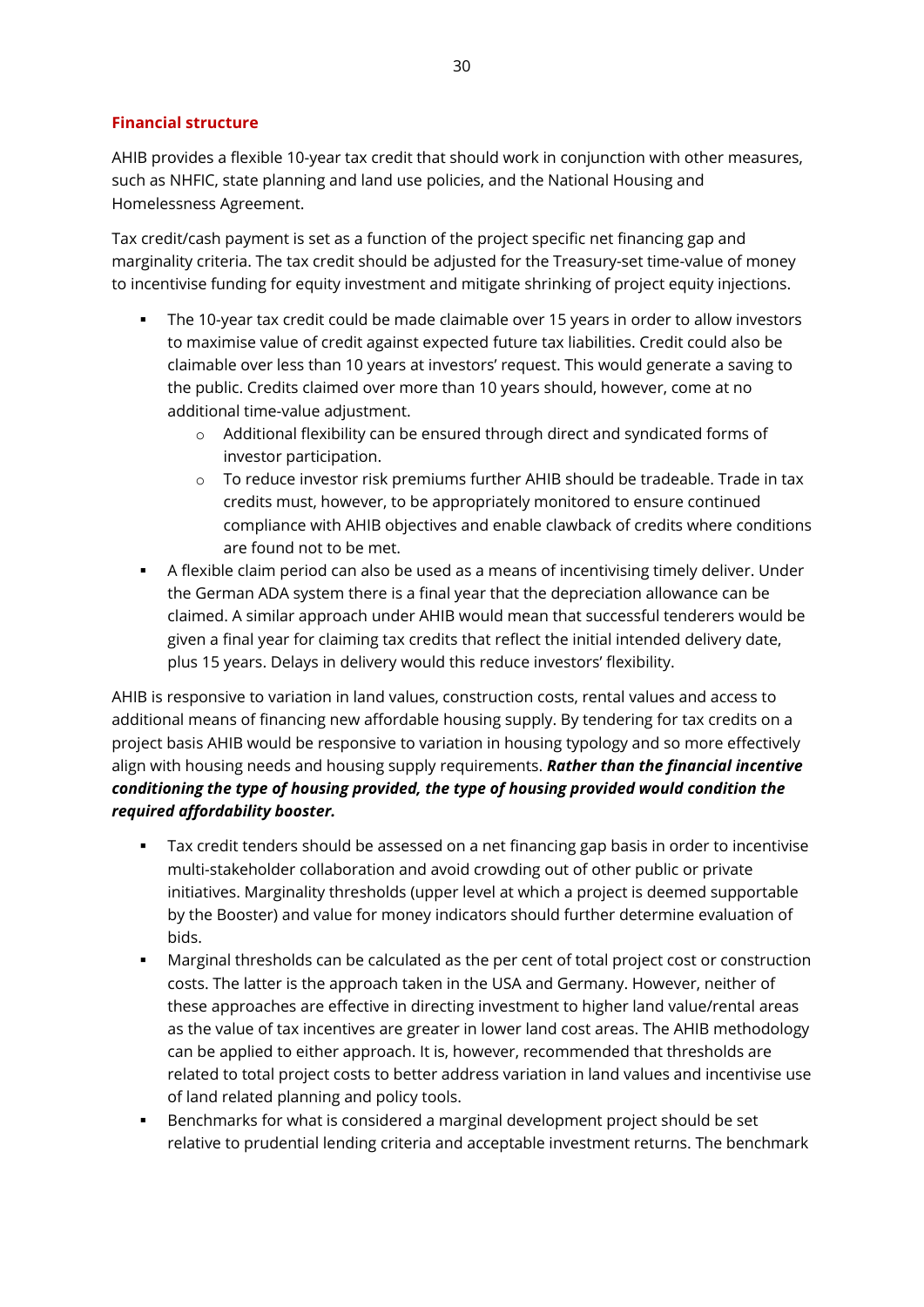can also be set relative to different localities/housing market context to incentivise development in priority areas.

- Benchmarks should be in place for maximum construction cost per unit type or square meters to ensure value for money; and for design and environmental performance. New properties will often trade at a local rent premium so that at 20% discount on a new property may still imply a higher rent than a 20% discount on an existing property. Construction costs standards, as applied in Germany and Norway, can be used to regulate the equivalent market rent of new supply and so affordability (to low and moderate income households) of new properties.
- Marginality benchmarks should be updated at regular intervals in response to market changes (monetary policy) and economies of scale/learning in the delivery of affordable housing. The tender process itself would be instrumental in providing information for this process.
- An independent body, a national public body or the state level administrative body could carry out determination of relevant marginality benchmarks for AHIB.

AHIB can also be made responsive to variation in income levels. For instance, separate marginality thresholds can be set for projects with rental levels that are more than 20% below local rents. In an establishment phase it would, however, be advisable to keep broad rules to ease the procedural and evaluation processes.

# <span id="page-30-0"></span>**Allocation**

The overall pool of tax credit for tender should be set by the Commonwealth and allocated to the states on either a current per capita basis (or a projected per capita basis) or on a current housing needs basis (or a projected needs basis). A small number of additional allocation rules could be set at Commonwealth level, such as at least 20% below market rent for 20 years, but to work in conjunction with local and state priorities additional priority rules should be set by the states.

A lesson from the literature is that supply side measures may be particularly relevant where supply elasticities and vacancy rates are low, or where the objective is to generate housing in specific higher cost areas. An additional Commonwealth requirement may therefore be that states identify priority areas/geographic zones of particular housing need, based on tight housing market indicators.

- Variability in the marginal benchmark criteria provide additional support for affordable housing supply in areas with high demand, low supply elasticity.
- To conform to its role as an infrastructure booster, areas/geographic zones could be related to travel to work areas.
- Projects proposals within priority areas/geographic zones would provide higher value for money outcome than project proposals outside.

States may set additional allocation priorities, but these should be general in nature and relate to state, metropolitan or local government specific planning policies.

 A public agency, or the outsourcing of this task to the academic/private sector, should have the responsibility for establishing affordable housing supply needs across priority areas/geographic zones in each states and Territory.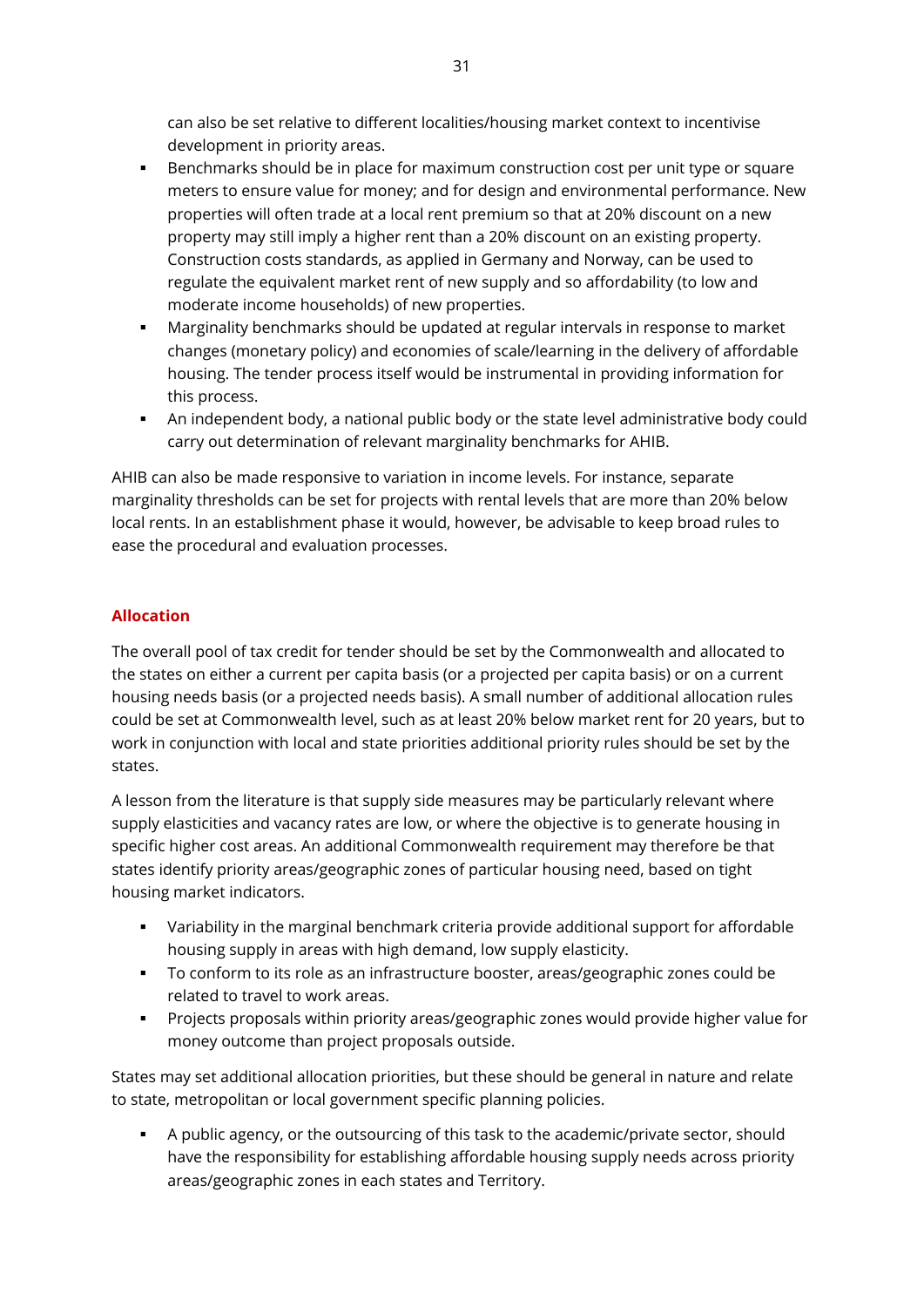#### <span id="page-31-0"></span>**Administration**

Affordable housing is increasingly recognised as an infrastructural requirement for the productivity of Australian cities and the ability to preserve/enhance social cohesion in growing cities and towns. Administration of AHIB should reflect this function. The Infrastructure Australia Act 2008 could be appropriately amended to include affordable housing as a specific priority area or a new national housing supply council could be provided a remit for (also) establishing housing market criteria and indicators; and set Commonwealth priority rules.

As the AHIB is intended as a booster for projects that, in some cases, may involve finance through NHFIC it would not be appropriate for NHFIC to be the administrative body for AHIB. NHFIC conducts due diligence in terms of issuing loans, grants and long-term finance for local governments and community housing providers, whereas AHIB should be provider neutral and focus on housing outcomes.

 A steering group of experts including representatives from finance, construction and housing management should oversee implementation of AHIB.

The Commonwealth administering body would have responsibility for:

- Monitor State's allocation of funds in accordance with marginality thresholds and priority areas/geographic zones.
- **Manage the scaling up process of AHIB.**
- Conduct reviews and analysis of AHIB, and propose amendments to the functioning of AHIB.

It would be advisable to avoid multiple reporting/monitoring structures for individual affordable housing projects/developments.

Under NRAS states applied different priority criteria (see Rowley *et al* 2015, Table 5A) and it is suggested that AHIB follows a similar approach.

 While variation across states increases the complexity for developers and financiers, particularly those operating in multiple states, many affordable housing projects will require additional State finance, equity or planning support to reach marginality thresholds. In a federal structure where land use planning constitutionally is the responsibility of the states, and local government develop strategic plans for municipal development and administration of planning instruments, it would be appropriate to include State level priorities. In the USA Qualified Allocation Plans set out state level priorities for guiding the allocation of LIHTCs. While no similar requirement is suggested here, beyond the priority area/geographic zone, priority criteria should nevertheless be publicly available, clear and measurable.

Some states already have independent statutory infrastructure agencies. This could be replicated in other states and territories with an additional remit to administer AHIB at state level. This agency would similarly report to the Commonwealth level agency on compliance with thresholds and housing market characteristics. The primary project monitoring/reporting objective at State level should be kept simple and reflect accountability for public funds, rather than wider social and economic objectives. In particular State level monitoring should focus on: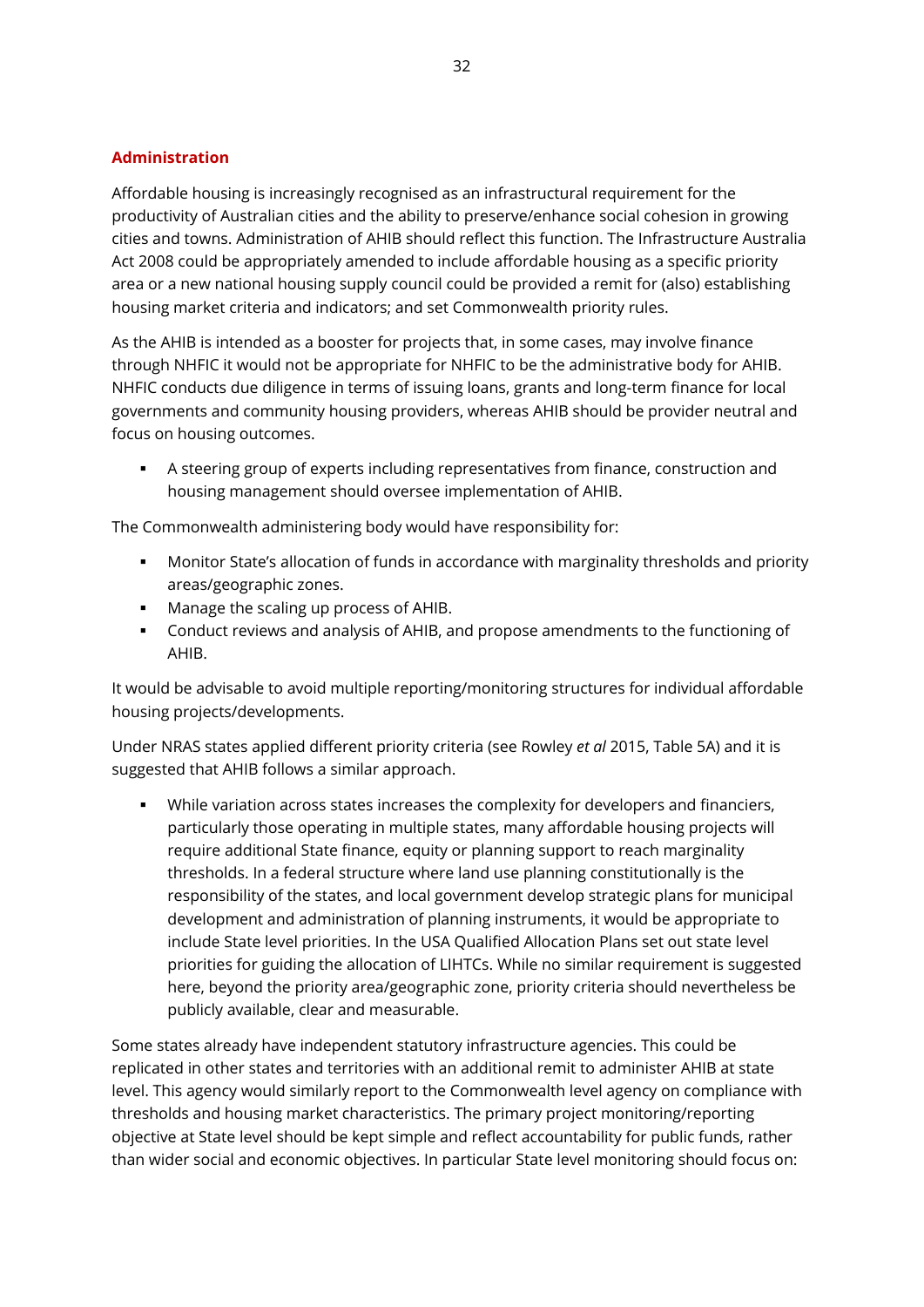- **Cost characteristics of new supply at project level.**
- Adherence with tenant eligibility criteria at project level.

# *Construction finance, reporting and monitoring requires specialist staff. Evaluation of bids for tax credits should include specialists from the finance and construction industries.*

 Similarly, the detailed development of the Affordable Housing Infrastructure Booster should include investors as well as specialists from finance and construction to ensure that AHIB provides the appropriate incentives for large institutional investors.

Non-compliance with cost characteristics, affordable rent standards and tenant eligibility criteria (subject to variation as per Eligibility section above) should result in credit claw-back or, if relevant, risk mitigation procedures such as mergers.

- Where tax credits are generated by developers but used by investors, investors will be required to form equity partnerships with developers and join the ownership of the affordable housing project. Partnerships facilitate claw-back where projects do not meet compliance criteria. Investors are required to remain partners in the affordable housing project for the entire period over which tax credits are claimed, also where these have been sold to a third party.
- Tax credits only become claimable after the affordable housing project is built and has achieved an agreed occupancy level.

NRAS provided a number of important lessons in terms of the requirement for administrative capacity, competencies and stability (ANAO 2015). AHIB is intended as an ongoing and long-term public policy to boost the provision of affordable rental property. Sufficient time and resources to develop the administrative design, development necessary supporting legislation and human resources at Commonwealth and State level is essential. A measured build-up of the tax credit pool is important to facilitate competition. A risk-based approach to compliance and the integration of risk management into design, governance, planning and administration are important transferrable lessons from NRAS.

## <span id="page-32-0"></span>**Regulation**

Standardisation of the regulatory framework in the UK was instrumental in leveraging private finance for large scale voluntary stock transfers in the UK (Gibb and Nygaard 2006). Standardisation and clear risk management and mitigation processes reduces the transaction costs and, where effective, can contribute to reducing the cost of finance.

In Australia, for-profit organisations are typically regulated by the Australian Securities and Investment Commission (ASIC), whereas not-for-profit organisations are regulated under the National Regulatory System for Community Housing. Incentivising large-scale institutional investment into affordable housing will, however, require a unified and appropriate regulatory framework.

 Managers of all AHIB supported properties must be registered in either NRSCH or a state based scheme.

This framework should focus on the elements that affect investors' risk premium, i.e. asset management, governance, probity, operational management and financial viability. Moreover,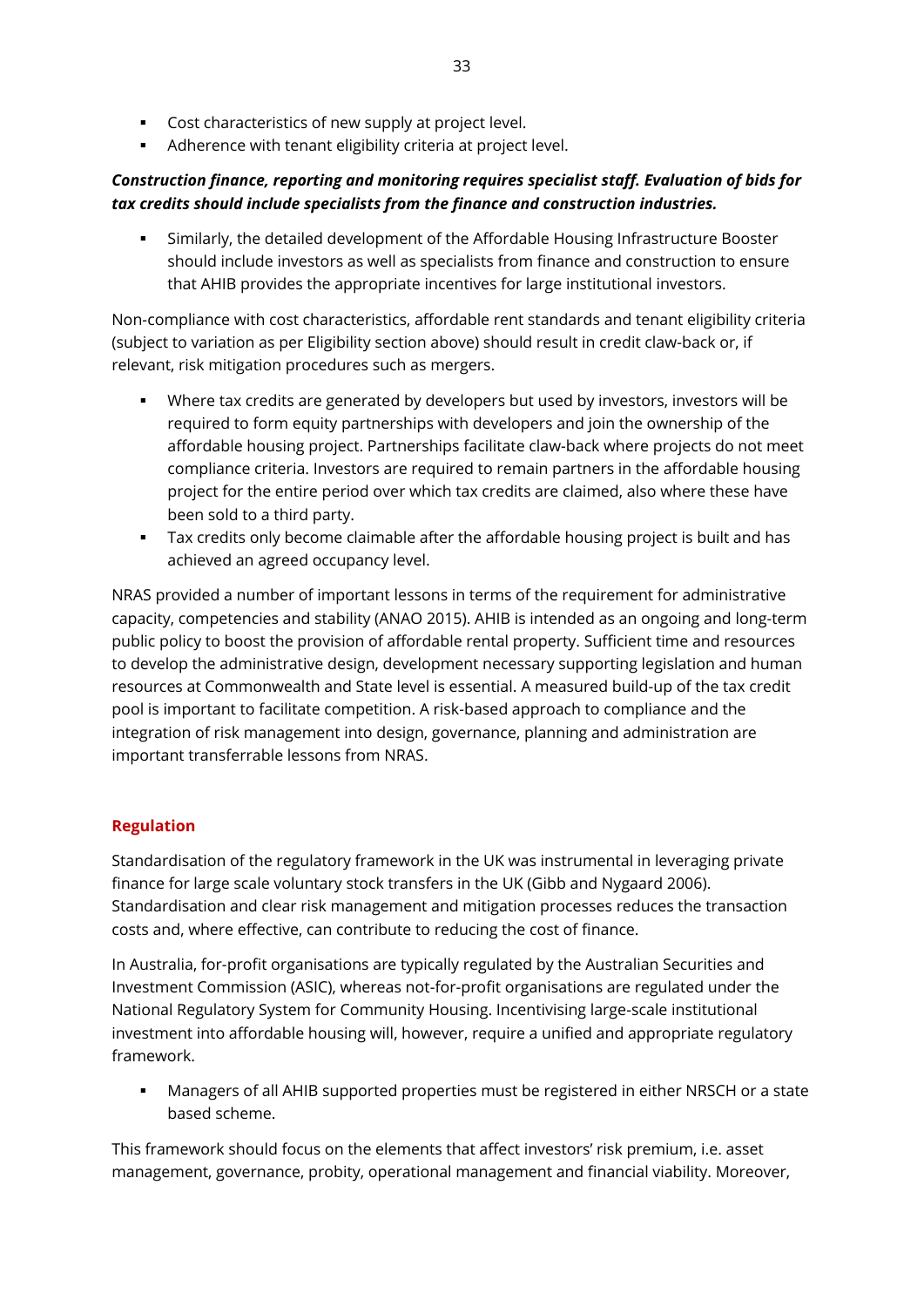clear regulation around risk mitigation strategies, for instance, regulatory imposed mergers, should be identified.

## <span id="page-33-0"></span>**Value for money**

AHIB is designed to generate competition for tax credits. For a given level of available tax credits AHIB should, over time, support a larger number of affordable properties.

By reducing the borrowing and financing cost of affordable housing supply a smaller proportion of housing disposals is required to settle remaining debt after 20 years. A value for money criteria should therefore be the proportion of stock that remains as, potentially, affordable housing at the end of the affordability period. There should not be explicit criteria for keeping properties affordable in perpetuity – housing market context and housing needs may change over time – but State level priority criteria could include stipulations for disposal strategies.

Operating AHIB on a net financing gap basis provides additional options to manage the ratio of tax credits to obtained rent rebates as a criteria for value for money.

The impact of AHIB supported housing developments on housing market characteristics should be continuously monitored and evaluated to assess the degree to which AHIB does boost the viability of marginal projects and so the increase in supply of affordable housing.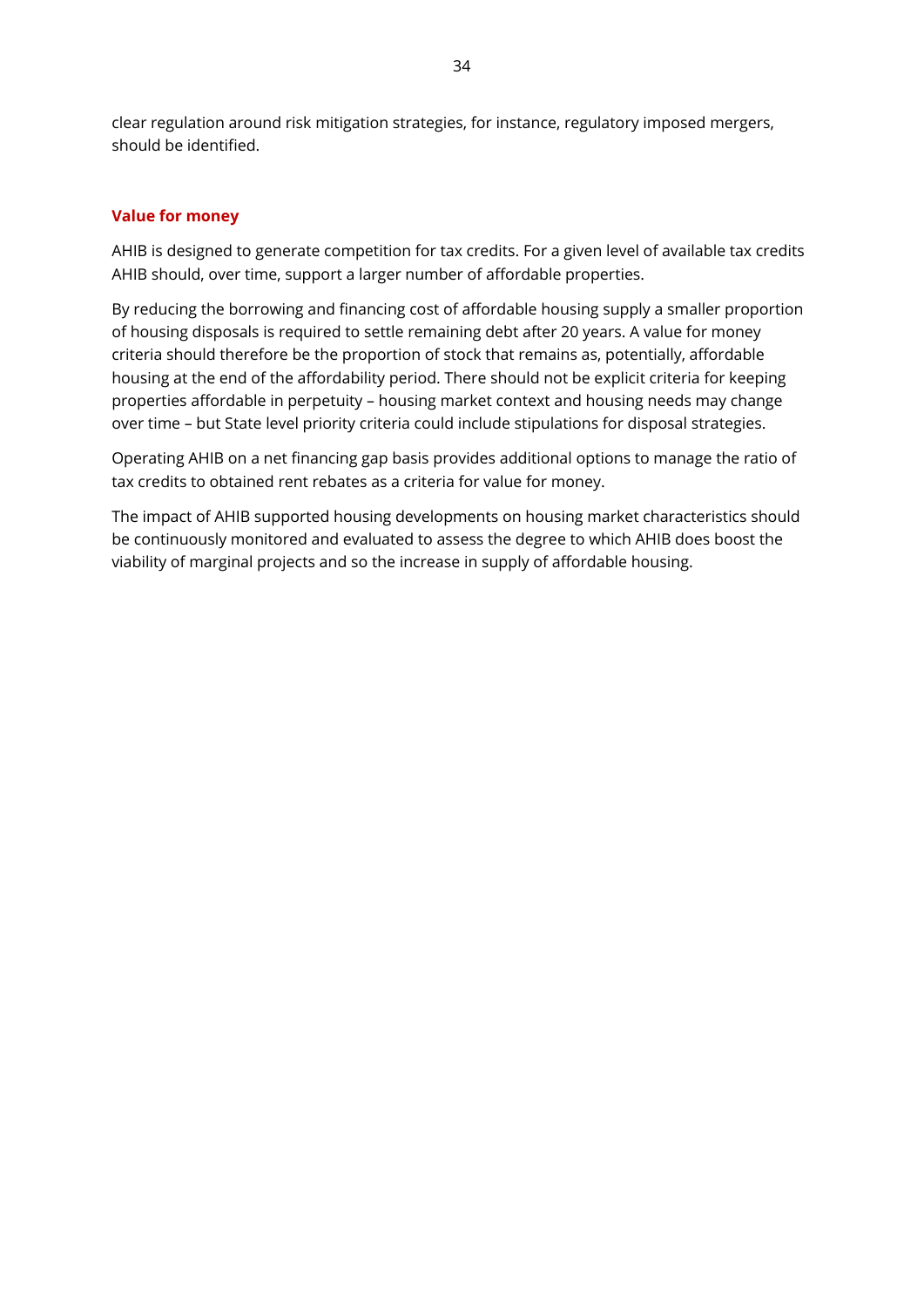#### <span id="page-34-0"></span>**References**

AHWG. (2016) *Innovative Financing Models to Improve the Supply of Affordable Housing*, Affordable Housing Working Group, The Australian Government: Canberra.

Cummings, J. and DiPasquale, D. (1999) 'The low-income housing tax credit: analysis of the first ten years', *Housing Policy Debate*, 10(2): 251-307.

Department of Family and Community Services. (2018) *Rent and sales report September 2018*, https://www.facs.nsw.gov.au/resources/statistics/rent-and-sales/dashboard

Department of Health and Human Services. (2018) *Rental report June quarter 2018*, https://dhhs.vic.gov.au/publications/rental-report.

Deutscher Bundestag (2018) *Entwurf eines Gesetzes zur steuerlichen Förderung des Mietwohnungsneubaus*, Drucksache 19/4949. http://dip21.bundestag.de/dip21/btd/19/049/1904949.pdf

Dolamore, R. (2014) *Budget Review 2014-15: Overview*, Australian Government: Canberra.

Economics Reference Committee (2015) *Out of reach? The Australian housing affordability challenge*, Senate Standing Committee on Economics: Commonwealth of Australia.

Eichener, V. (2012) *Wohnungsbau in Deutschland – zuständigkeiten von Bund, Ländern, Kommunen und Europäisher Union?*, Report for the initiative 'Impulse für den Wohnungsbau', EBZ Business School.

Eriksen, M. (2017) 'Difficult development areas and the supply of subsidised housing', *Regional Science and Urban Economics*, 64 (May): 68-80.

Eriksen, M. and Lang, B. (2018) 'Overview and proposed reforms of the low-income housing tax credit', *Regional Science and Urban Economics*, in press (online July 2018).

Gibb, K. and Nygaard, C. (2006) 'Transfers, Contracts and Regulation: a New Institutional Economics Perspective on the Changing Provision of Social Housing in Britain', *Housing Studies*, vol. 21, no 6, pp. 825-850.

Gurran, N., Rowley, S., Milligan, V., Randolph, B., Phibbs, P., Gilbert, C., James, A., Troy, L. and van den Nouwelant, R. (2018) *Inquiry into increasing affordable housing supply: evidence-based principles and strategies for Australian policy and practice*, AHURI Final Report 300, Australian Housing and Urban Research Institute Limited: Melbourne.

Haffner, M., Hoekstra, J., Oxley, M. and can der Heijden, H. (2009) *Bridging the gap between social and market rented housing in six European countries?*, IOS Press: Amsterdam.

Hulse, K., Reynolds, M., Stone, W. and Yates, J. (2015) *Supply shortages and affordability outcomes in the private rental sector: short and longer terms trends,* AHURI Final Report 241, Australian Housing and Urban Research Institute Limited: Melbourne.

Husbanken. (2018) *Veileder for tilskudd til utleieboliger*, HB 8.B.20.<https://nedlasting.husbanken.no/Filer/8b20.pdf>

Infrastructure Australia (IA). (2016) *Australian infrastructure plan: priorities and reforms for our nation's future*, Australian Government: Canberra.

Jackson, P. (2007) *The low-income housing tax credit: a framework for evaluation*, Congressional Research Service Report for Congress: https://www.everycrsreport.com/reports/RL33904.html

Keightley, M. (2018) *An introduction to the low-income housing tax credit*, Congressional Research Service, https://fas.org/sgp/crs/misc/RS22389.pdf

Kirchner, J. (2007) 'The Declining Social Rental Sector in Germany', *European Journal of Housing Policy*, 7(1): 85-101.

Lawson, J., Pawson, H., Troy, L., van den Nouwelant, R. and Hamilton, C. (2018) *Social Housing as Infrastructure: an investment pathway*, AHURI Final Report 306, Australian Housing and Urban Research Institute Limited: Melbourne.

Lawson, J., Berry, M., Milligan, V. and Yates, J. (2009) 'Facilitating Investment in Affordable Housing - Towards an Australian Model', *Housing Finance International*, 24(1): 18-26.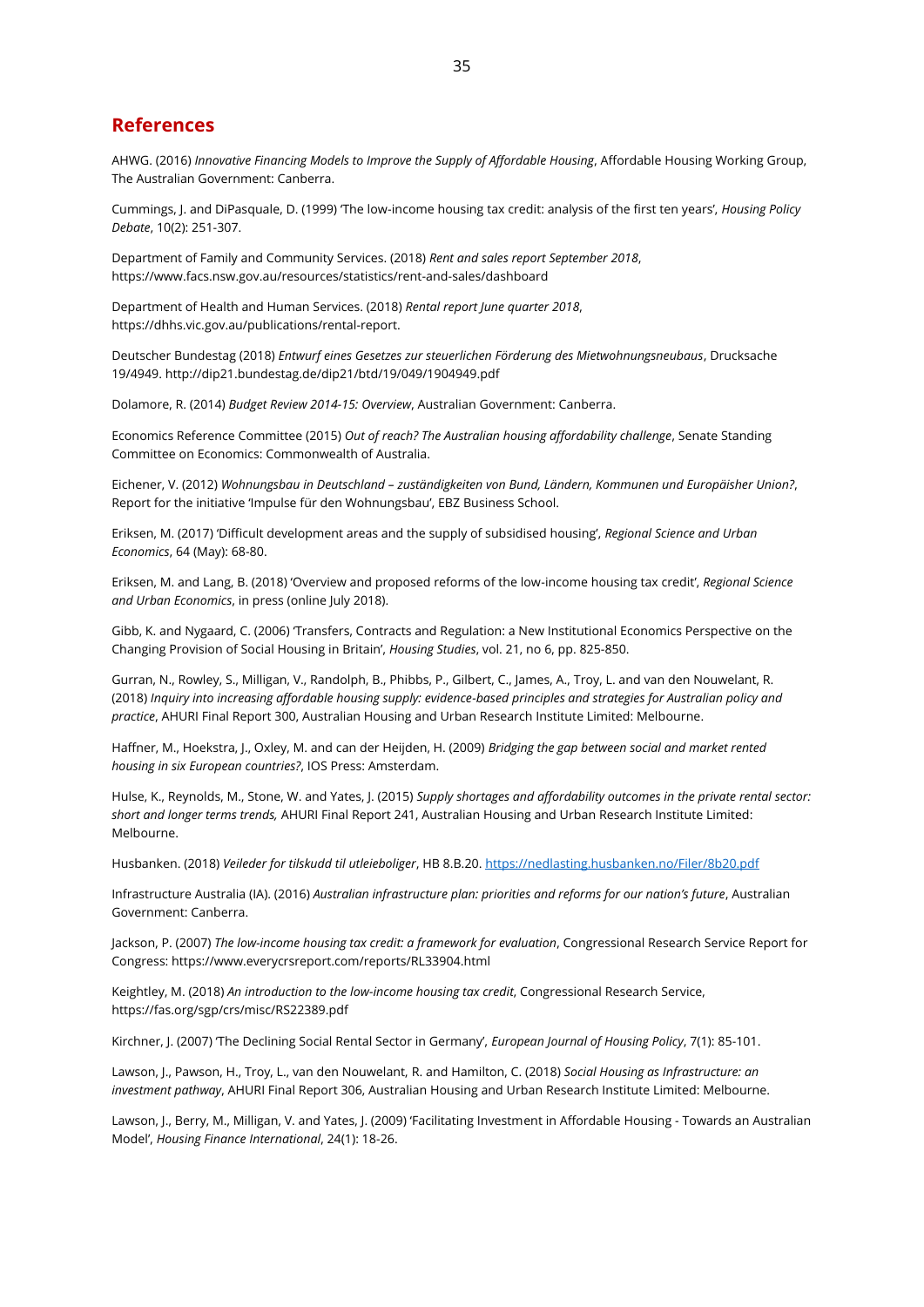Lawson, J., Gilmour, T. and Milligan, V. (2010) *International measures to channel investment towards affordable rental housing*, AHURI Research Paper for the Government of Western Australian, Australian Housing and Urban Research Institute Limited: Melbourne.

Maclennan, D., Ong, R. and Wood, G. (2015) *Making connections: housing, productivity and economic development*, AHURI Final Report no. 251, Australian Housing and Urban Research Institute Limited: Melbourne.

Michelsen, Claus. (2018) 'Wohnraumoffensive: Steuererleichterungen fuer Luxuswohnungen', *Die Zeit*, 19 November 2018.

National Housing Finance and Investment Corporation. (2018) *NHFIC guidelines for affordable housing bond aggregator loans*. Last accessed 13/11/2018: https://nhfic.gov.au/media/1010/final-ahba-guidelines-00000002.pdf

National Regulatory System for Community Housing. (2014) *Fact Sheet*. Last accessed 13/11/2018: http://www.nrsch.gov.au/\_\_data/assets/file/0004/288319/General\_FS.pdf

Nygaard, C., Gibb, K. and Berry, M. (2007) 'Ownership Transfer of Social Housing in the UK: A Property Rights Approach', *Housing, Theory and Society*, vol. 24, no. 2, pp. 89-110.

Office of the Comptroller of the Currency (OCC). (2014) 'Low income housing tax credits: affordable housing investment opportunities for banks', *Insight*, April.

Olsen, E. (2017) 'Does housing affordability argue for subsidizing the construction of tax credit projects?', *Conference on Housing Affordability at the American Enterprise Institute*, Washington:DC, USA.

Questus. (n.d.) *NRAS investment opportunity, Tanami Apartments, Broome, Western Australia*, Questus Capital Solutions PTY Ltd & Australian Residential Investment Fund. Last accessed 6/11/2018: www.airliebuilders.com.au/\_literature\_150186/Investment\_Opportunity

Randolph, B., Troy, L., Milligan, V. and van den Nouwelant, R. (2018) *Paying for affordable housing in different market contexts*, AHURI Final Report 293, Australian Housing and Urban Research Institute Limited: Melbourne.

Rowley, S., James, A., Gilbert, C., Gurran, N., Ong, R., Phibbs, P., Rosen, D. and Whitehead, C. (2016) *Subsidised affordable rental housing: lessons from Australia and overseas*, AHURI Final Report 267, Australian Housing and Urban Research Institute Limited: Melbourne.

Scally, C., Gold, A., Hedman, C., Gerken, M. and DuBois, N. (2018) *The low-income housing tax credit: past achievements, future challenges*, Urban Institute: US.

State Environmental Planning Policy (Affordable Rental Housing) 2009: https://www.legislation.nsw.gov.au/#/view/EPI/2009/364/full

Thomas, M. (2014) *Budget Review 2014-15: Housing and homelessness*, Australian Government: Canberra.

Yates, J., Wulff, M. and Reynolds, M. (2004) *Changes in the supply of and need for low rent dwellings in the private rental market*, AHURI Final Report 61, Australian Housing and Urban Research Institute Limited: Melbourne.

Yates, J., Randolph, B. and Holloway, D. (2006) *Housing affordability, occupation and location in Australian cities and regions*, AHURI Final Report 91, Australian Housing and Urban Research Institute Limited: Melbourne.

Yorio, E. (1987) 'Equity, efficiency, and the Tax Reform Act of 1986', *Fordham Law Review*, 55(4): 395-457.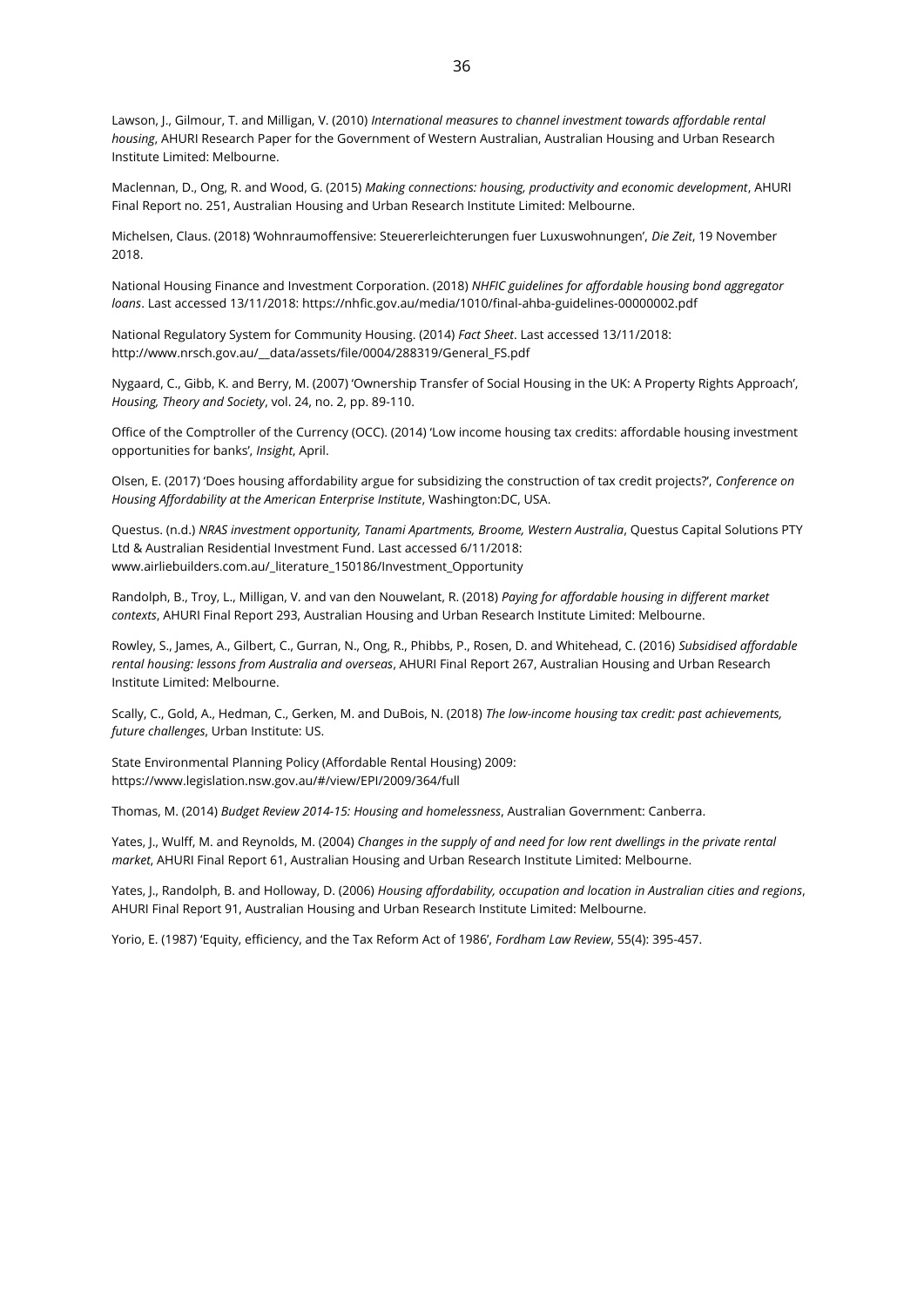## <span id="page-36-0"></span>**Websites**

For information on NSW SAHF:<https://www.facs.nsw.gov.au/about/reforms/future-directions/reforms/SAHF/overview>

For information on NSW AHSEPP:<https://www.planning.nsw.gov.au/affordablehousing>

For information on VIC SHGF:<https://www.dhhs.vic.gov.au/victorian-social-housing-growth-fund>

For information on VIC Building Financial Capacity of Housing Agencies: [https://www.vic.gov.au/affordablehousing/social](https://www.vic.gov.au/affordablehousing/social-housing/community-housing-sector-investment.html)[housing/community-housing-sector-investment.html](https://www.vic.gov.au/affordablehousing/social-housing/community-housing-sector-investment.html)

For information on Australian Government Debt to GDP: [https://tradingeconomics.com/australia/government-debt-to](https://tradingeconomics.com/australia/government-debt-to-gdp)[gdp](https://tradingeconomics.com/australia/government-debt-to-gdp)

For information on Australian Budget deficit:<https://tradingeconomics.com/australia/government-budget>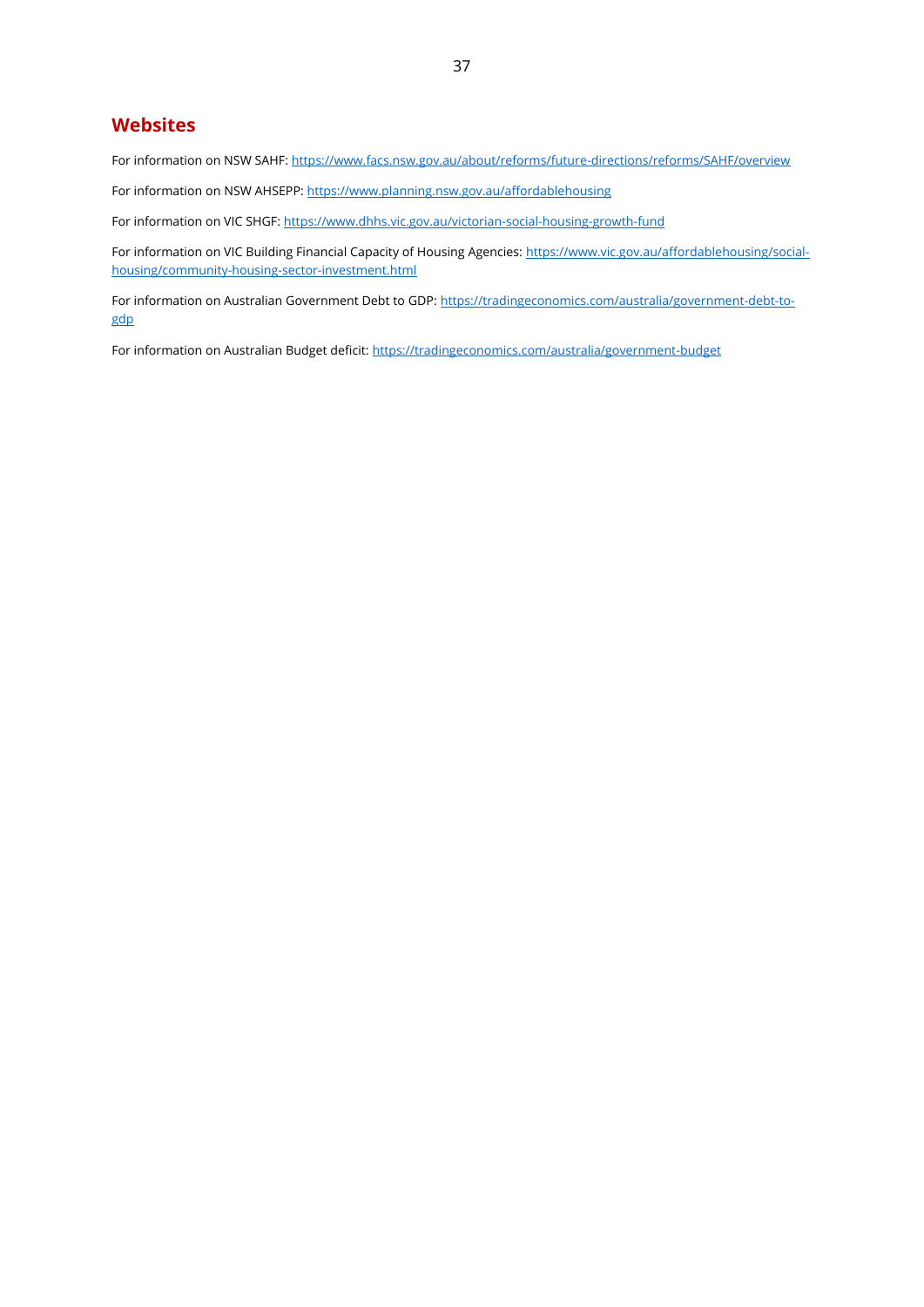# <span id="page-37-0"></span>**Appendix 1**

**Table A1 Additional equity injection: variations across low-high land and rent areas over 20 years**

|                                                                    | Low land/ low<br>rent | Medium land/<br>medium rent | High land/<br>high rent |
|--------------------------------------------------------------------|-----------------------|-----------------------------|-------------------------|
| Project cost                                                       | \$32.4mln             | \$38.1mln                   | \$48.4mln               |
| Net financing gap                                                  | 42%                   | 27%                         | 12%                     |
| Project boost (where credit is traded for                          | \$11.5mln             | \$7.9mln                    | \$3.9mln                |
| equity)                                                            |                       |                             |                         |
| Average annual tax credit                                          | \$14,500              | \$10,000                    | \$4,900                 |
| Tax credit as a share of rent rebate, total<br>per dwelling        | 126%                  | 69%                         | 27%                     |
| Average annual tax credit as % of project<br>cost (100 properties) | 5.2%                  | 3.4%                        | 1.5%                    |
| Stock remaining after debt settlement                              | 77%                   | 77%                         | 76%                     |
| NPV Operating cash flow                                            | 17%                   | 13%                         | 10%                     |
| Meets NHCIF ICR requirement                                        | Yes                   | Yes                         | Yes                     |

*Assumptions*: Development of 60 1-bdr, 30 2-bdr and 10 3-bdr dwellings in a low-rise style. Construction costs assumed the same in each locality. Drawing on NHFIC funding for loan-to-value ratios below 50% and with an interest coverage ratio of at least 1.25. Financing cost at 3.99% NHIFIC and 7% for any mezzanine/additional borrowing requirements. Land values and construction costs are Melbourne and Sydney averages. Rental levels are based on 74.99% of median rents in Melbourne (June) and Sydney (September). Subsidy structured as a 10-year tax credit discounted (5%) to the present value of the financing gap. Rent inflation assumed at 2.5% per annum, CPI at 2% per annum, annual property value increase 2.2% and discount rate for NPV 5%. Annual subsidy index at 5% per annum. Disposal value assumed in medium and high rent areas assumed to be 10% and 20% higher than in low rent areas.

*Source*: Land values and construction costs are sourced from Lawson *et al* (2018). Melbourne and Sydney rents are sourced from DHHS (2018) and FACS (2018), respectively.

*Note 1*: ICR outcomes in final row additionally constrained to replicate outcome in Table 1. Financing cost carried by rental income thus higher in Table 1 than in Table A1.

*Note 2*: The results in Table A1 are produced to replicate the financial outcomes in Table 1 (which differ across the scenarios); as with Table 1 the required boost is highly sensitive to variation in rental levels and land costs.

**Table A2 Additional equity injection: variations across low-high land and rent areas over 20 years with equalised NPV cash flow outcomes** 

|                                             | Low land/ low | Medium land/ | High land/ |
|---------------------------------------------|---------------|--------------|------------|
|                                             | rent          | medium rent  | high rent  |
| Project cost                                | \$32.4mln     | \$38.1mln    | \$48.4mln  |
| Net financing gap                           | 39%           | 27%          | 15%        |
| Project boost (where credit is traded for   | \$10.7mln     | \$7.9mln     | \$4.8mln   |
| equity)                                     |               |              |            |
| Average annual tax credit                   | \$13,500      | \$10,000     | \$6,100    |
| Tax credit as a share of rent rebate, total | 118%          | 69%          | 32%        |
| per dwelling                                |               |              |            |
| Average annual tax credit as % of project   | 4.9%          | 3.4%         | 1.9%       |
| cost (100 properties)                       |               |              |            |
| Stock remaining after debt settlement       | 76%           | 77%          | 77%        |
| NPV Operating cash flow                     | 13%           | 13%          | 13%        |
| Meets NHCIF ICR requirement                 | Yes           | Yes          | Yes        |

*Assumptions*: See Table A1.

*Source*: See Table A1.

*Note*: The net financing gap adjusts when project cash flow outcomes are equalised.